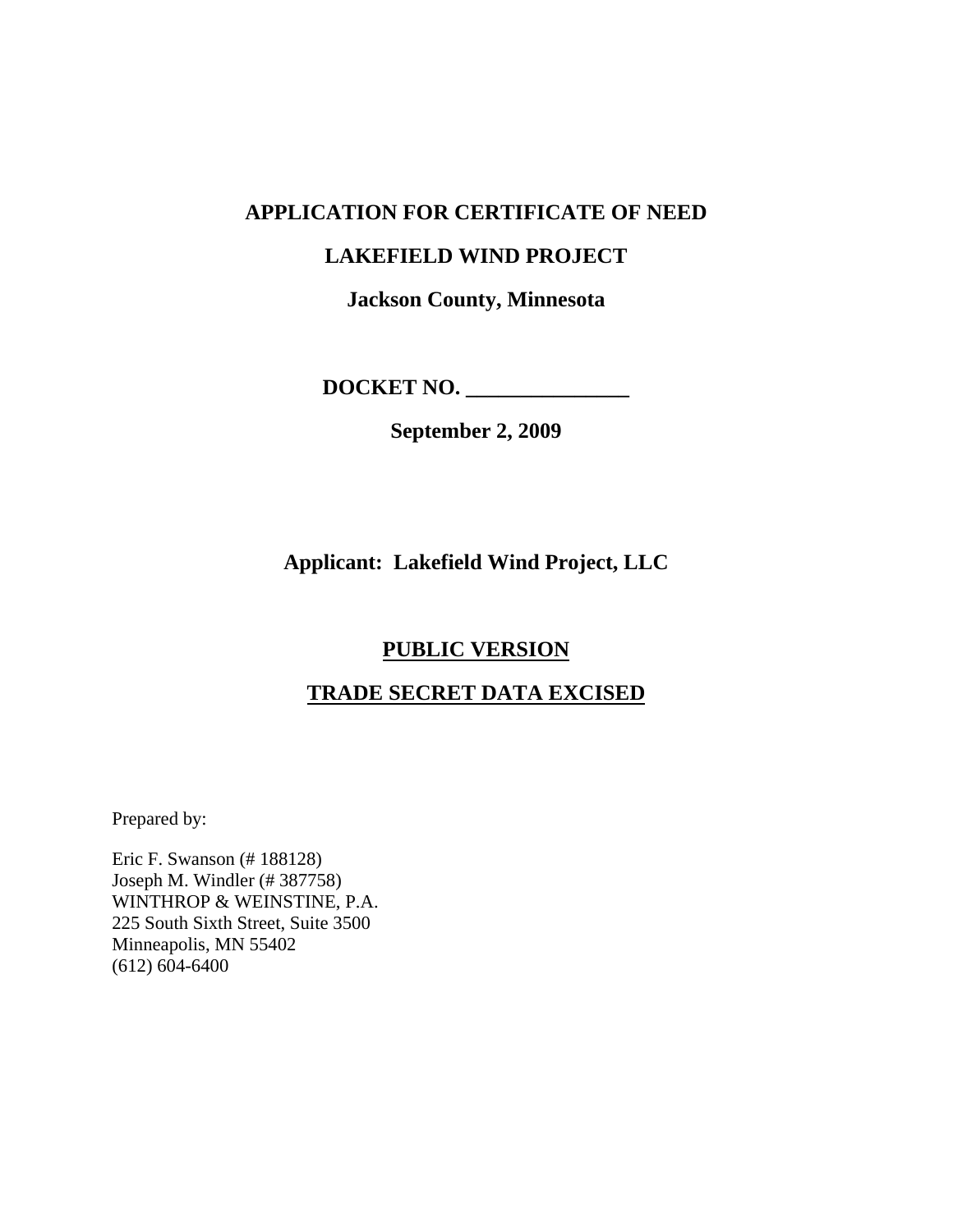### **STATE OF MINNESOTA PUBLIC UTILITIES COMMISSION**

Dr. David C. Boyd Chair Phyllis Reha Vice Chair Thomas W. Pugh Commissioner J. Dennis O'Brien Commissioner Betsy Wergin Commissioner

## In the Matter of the Application of Docket No. **Lakefield Wind Project, LLC for a Certificate of Need**

### **SUMMARY OF FILING**

Lakefield Wind Project, LLC  $("LWP")^1$  files herewith an Application for a Certificate of Need ("CON") pursuant to Minnesota Rules 7849.0200. LWP seeks to construct and operate a Large Energy Facility, as defined in Minnesota Statutes §§ 216B.2421, subd. 2 and 216B.243 (the "Lakefield Wind Project" or the "Project").<sup>2</sup> LWP respectfully requests that the Public Utilities Commission approve its CON Application for up to a 201 MW Large Wind Energy Conversion System ("LWECS"), which will be located in Jackson County, Minnesota, and will allow LWP to provide energy and capacity to Indianapolis Power & Light ("IPL"), to help meet IPL's, as well as society's, renewable energy objectives and energy needs.<sup>3</sup> The proposed inservice date for the LWECS is no later than December 31, 2010. Denying this CON Application would deny LWP the opportunity to provide clean, low-cost energy to IPL, who would in turn be denied the opportunity to provide such energy to its customers, as well as the opportunity to

<sup>1</sup> enXco Development Corporation is the sole member of LWP.

<sup>&</sup>lt;sup>2</sup> The Project is a Large Wind Energy Conversion System as defined by Minnesota Statutes § 216F.01 (2006).

 $3$  LWP and IPL executed a Power Purchase Agreement ("PPA") on June 22, 2009, by which IPL agreed to purchase 100% of the electricity produced by the Project.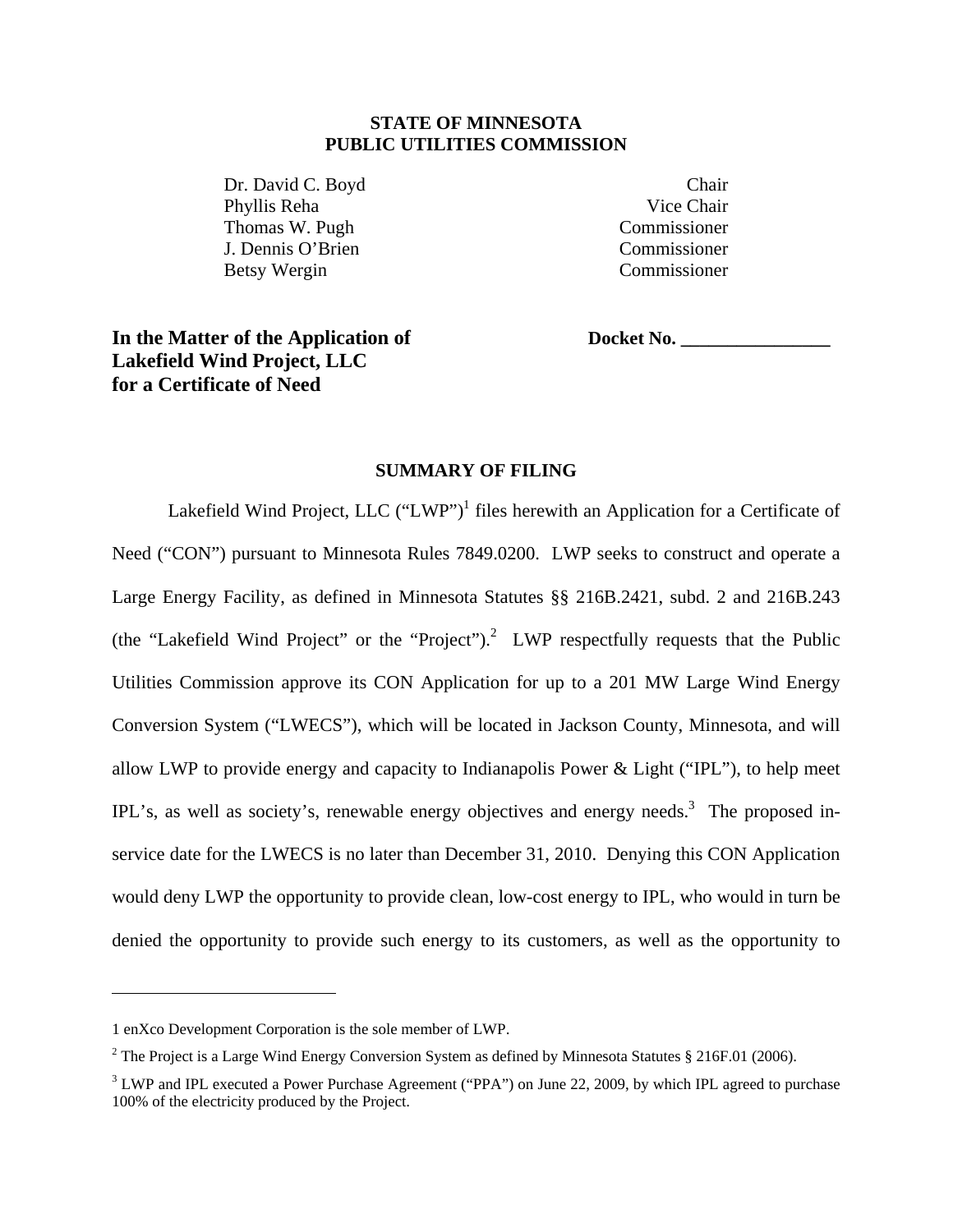fulfill its strategy to diversify its current generation assets with zero emission generation technology so as to mitigate the risk of possible regulation of greenhouse gas ("GHG") emissions.

> Petition to the Minnesota Public Utilities Commission For a Certificate of Need for the Lakefield Wind Project

Docket No. \_\_\_\_\_\_\_\_\_\_\_\_\_\_\_\_\_\_\_\_\_

September 2, 2009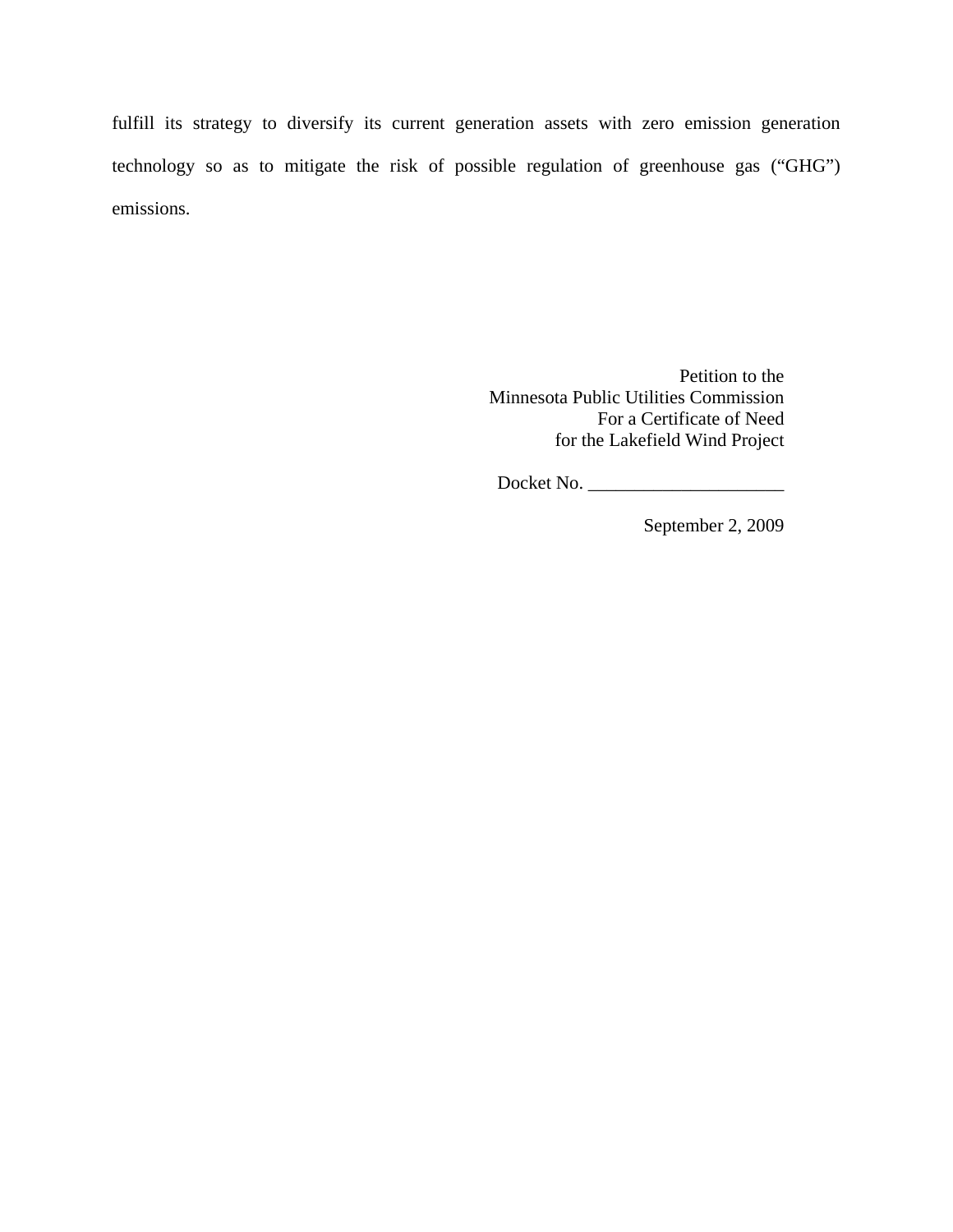### **Trade Secret Justification**

The proper treatment of confidential documents is governed by the Commission's September 1, 1999 revised Procedures for Handling Trade Secret and Privileged Data" ("Commission Procedures"). Those procedures provide that date that meets the definition of a "trade secret" under Minn. Stat. § 13.37 will be protected from disclosure. Commission Procedures at  $\P$  1-2.

Trade Secret data is defined as data:

(1) that was supplied by the affected individual organization, (2) that is the subject of efforts by

the individual or organization that are reasonable under the circumstances to maintain its secrecy,

and (3) that derives independent economic value, actual or potential, from not being generally

known to, and not being readily ascertainable by proper means by, other persons who can obtain

economic value from its disclosure or use.

The following is Applicant's description and justification for the classification and redactions:

1) Costs Incurred By the Applicant

Details of the costs incurred by the Applicant in constructing, operating, and maintaining the Project are Trade Secret Protected Information because the Applicant does not want to reveal these confidential details. The cost data is confidential and commercially sensitive information from which the Applicant and its competitors may derive economic value. The cost data has independent economic value to the Applicant from not being generally known or accessible by others who would obtain economic value from its use or disclosure. Trade Secret Protected Information is designated in **bold** and can be found on pages 28 to 29 of the Application.

As a result, the Applicant believes that the Trade Secret designations in the Certificate of Need Application fully satisfy the Commission Procedures.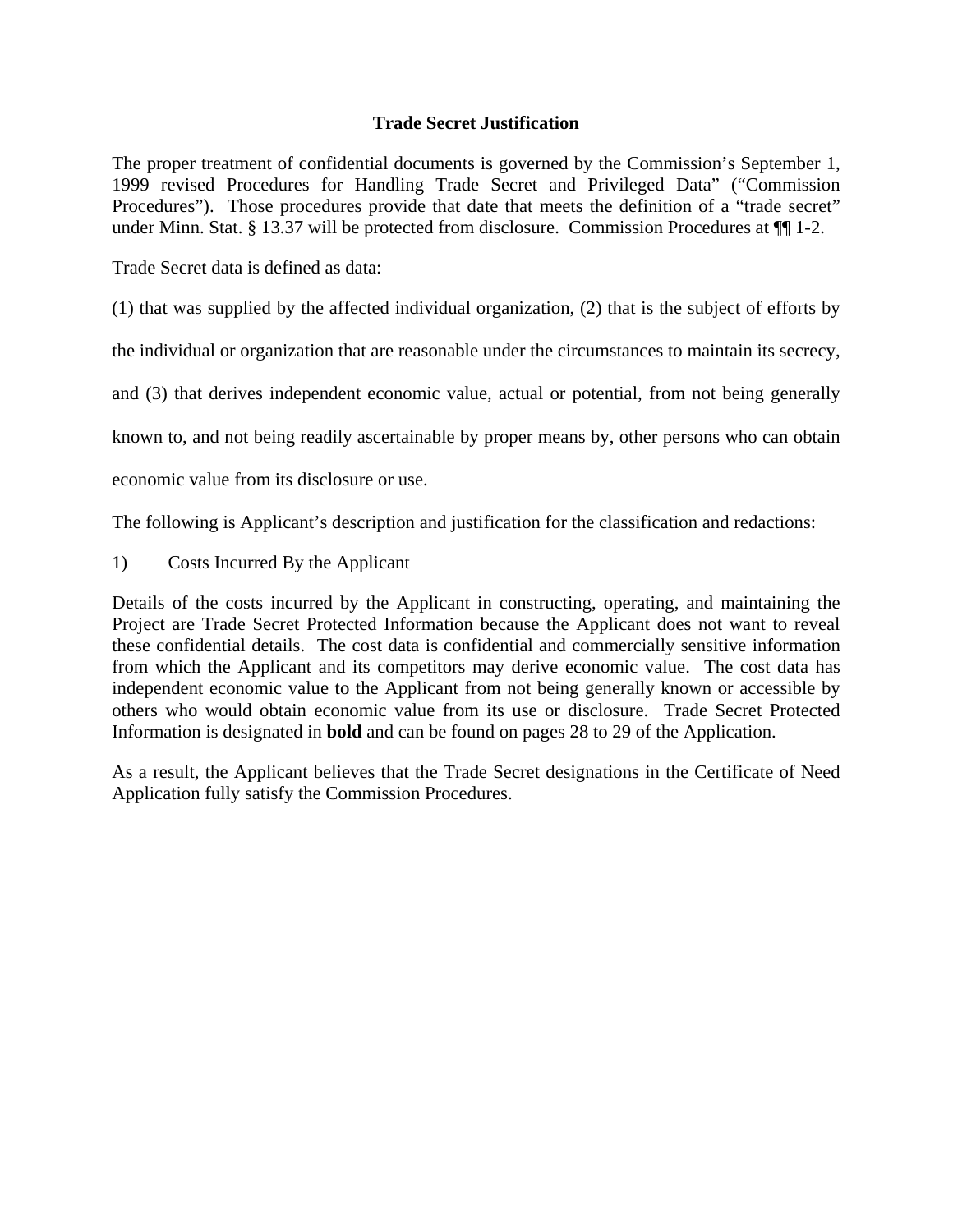## **Application for Certificate of Need Lakefield Wind Project LLC Jackson County, Minnesota**

## **Table of Contents**

| <b>Section</b> | <b>Page</b> |
|----------------|-------------|

| 1.0 |     |       |                                                                        |  |  |
|-----|-----|-------|------------------------------------------------------------------------|--|--|
|     | 1.1 |       |                                                                        |  |  |
|     |     |       |                                                                        |  |  |
|     |     |       |                                                                        |  |  |
|     |     |       |                                                                        |  |  |
|     | 1.2 |       |                                                                        |  |  |
| 2.0 |     |       |                                                                        |  |  |
|     | 2.1 |       |                                                                        |  |  |
|     | 2.2 |       | The Lakefield Wind Project Satisfies the Four-Part Need Test (Minn. R. |  |  |
|     |     |       |                                                                        |  |  |
|     |     | 2.2.1 | The Probable Result of Denial of LWP's Application Would Be an         |  |  |
|     |     |       | Adverse Effect on the Adequacy, Reliability, and Efficiency of the     |  |  |
|     |     |       |                                                                        |  |  |
|     |     | 2.2.2 | No More Reasonable and Prudent Alternative to the Lakefield            |  |  |
|     |     |       |                                                                        |  |  |
|     |     | 2.2.3 | The Lakefield Wind Project Will Benefit Society in a Manner            |  |  |
|     |     |       | Compatible with the Natural and Socioeconomic Environments10           |  |  |
|     |     | 2.2.4 | The Project is Consistent with Federal, State, and Local Rules and     |  |  |
|     |     |       |                                                                        |  |  |
|     |     |       | 2.2.4.1 The Project is Consistent with Minnesota Energy Policy12       |  |  |
|     |     |       | 2.2.4.2 The Project is Consistent with Federal Energy Policy14         |  |  |
|     |     |       |                                                                        |  |  |
|     |     |       | 2.2.4.2.2 Regional and National Support for a "25 by '25"              |  |  |
|     |     |       |                                                                        |  |  |
|     |     |       | 2.2.4.3 The Project Complies with Federal, State, and Local            |  |  |
|     |     |       |                                                                        |  |  |
|     | 2.3 |       | Project Relationship to Socioeconomic Considerations (Minn. R.         |  |  |
|     |     |       |                                                                        |  |  |
|     |     | 2.3.1 |                                                                        |  |  |
|     |     |       |                                                                        |  |  |
|     |     | 2.3.3 |                                                                        |  |  |
|     |     |       |                                                                        |  |  |
| 3.0 |     |       |                                                                        |  |  |
|     | 3.1 |       |                                                                        |  |  |
|     |     | 3.1.1 | Nominal Generating Capability and Effect of Economies of Scale 20      |  |  |
|     |     | 3.1.2 | Anticipated Operating Cycle and Annual Capacity Factor20               |  |  |
|     |     | 3.1.3 |                                                                        |  |  |
|     |     | 3.1.4 |                                                                        |  |  |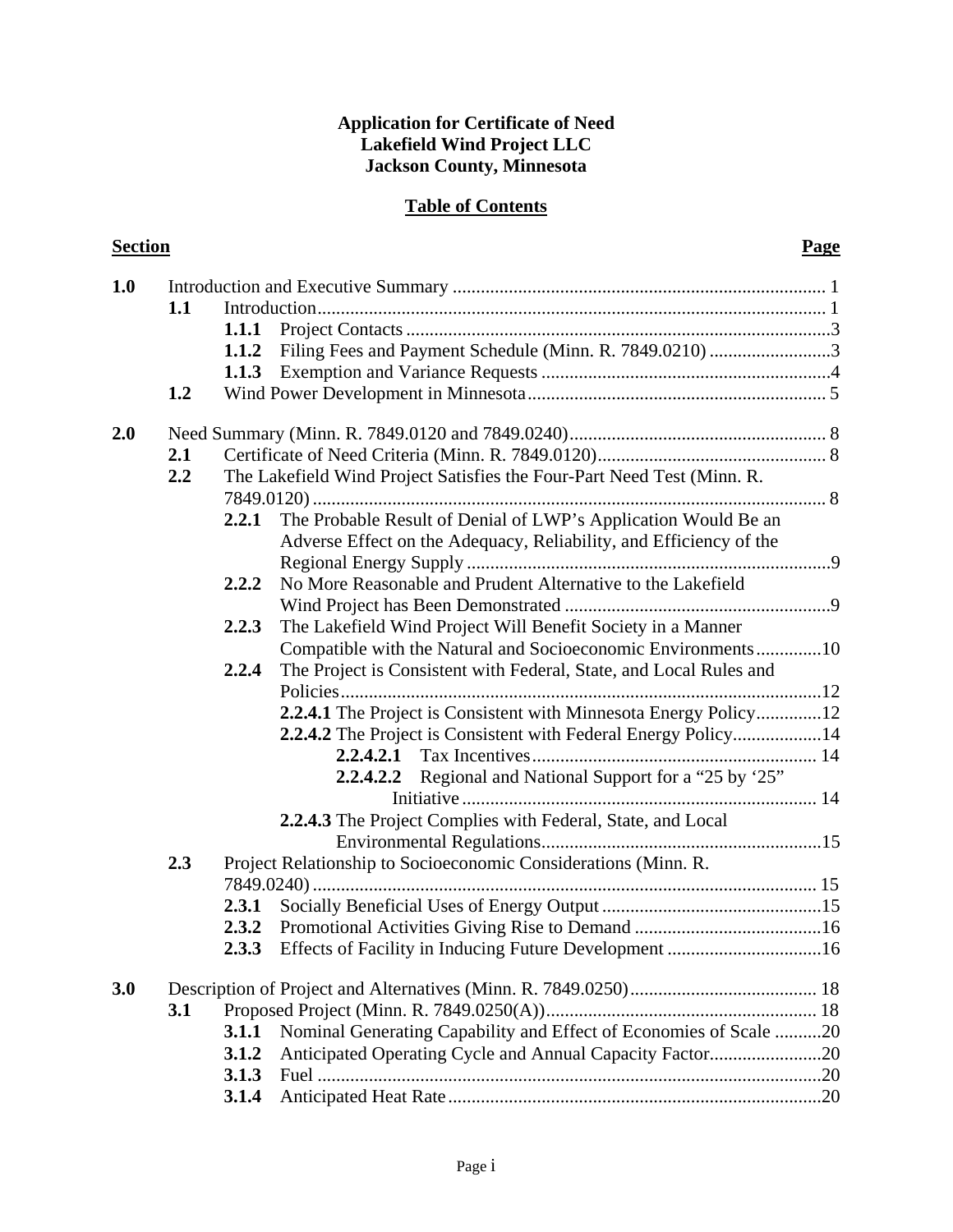| 3.2 |       |                                                                             |  |
|-----|-------|-----------------------------------------------------------------------------|--|
|     | 3.2.1 |                                                                             |  |
|     |       |                                                                             |  |
|     |       |                                                                             |  |
|     |       | 3.2.2.2 Alternative of Performing Upgrades to Existing Resources22          |  |
|     |       |                                                                             |  |
|     |       |                                                                             |  |
|     |       |                                                                             |  |
|     |       |                                                                             |  |
|     |       |                                                                             |  |
|     |       |                                                                             |  |
|     |       | 3.2.2.8.1                                                                   |  |
|     |       | 3.2.2.8.2                                                                   |  |
|     |       | 3.2.2.8.3                                                                   |  |
|     |       |                                                                             |  |
|     | 3.2.3 |                                                                             |  |
|     |       |                                                                             |  |
| 3.3 |       | Discussion of Proposed Facility and Alternatives (Minn. R. 7849.0250(C)) 27 |  |
|     | 3.3.1 |                                                                             |  |
|     | 3.3.2 |                                                                             |  |
|     | 3.3.3 |                                                                             |  |
|     | 3.3.4 |                                                                             |  |
|     | 3.3.5 |                                                                             |  |
|     | 3.3.6 |                                                                             |  |
|     | 3.3.7 |                                                                             |  |
|     | 3.3.8 |                                                                             |  |
|     | 3.3.9 | Environmental Information for Proposed Project and Alternatives             |  |
|     |       |                                                                             |  |
|     |       |                                                                             |  |
|     |       |                                                                             |  |
|     |       |                                                                             |  |
| 3.4 |       | Facility Information for Proposed Project and Alternatives Involving        |  |
|     |       |                                                                             |  |
|     | 3.4.1 |                                                                             |  |
|     |       |                                                                             |  |
|     |       |                                                                             |  |
|     |       |                                                                             |  |
|     | 3.4.2 |                                                                             |  |
|     | 3.4.3 |                                                                             |  |
|     |       | <b>3.4.3.1</b> Fuel<br>33                                                   |  |
|     |       |                                                                             |  |
|     | 3.4.4 |                                                                             |  |
|     | 3.4.5 |                                                                             |  |
|     | 3.4.6 |                                                                             |  |
|     | 3.4.7 |                                                                             |  |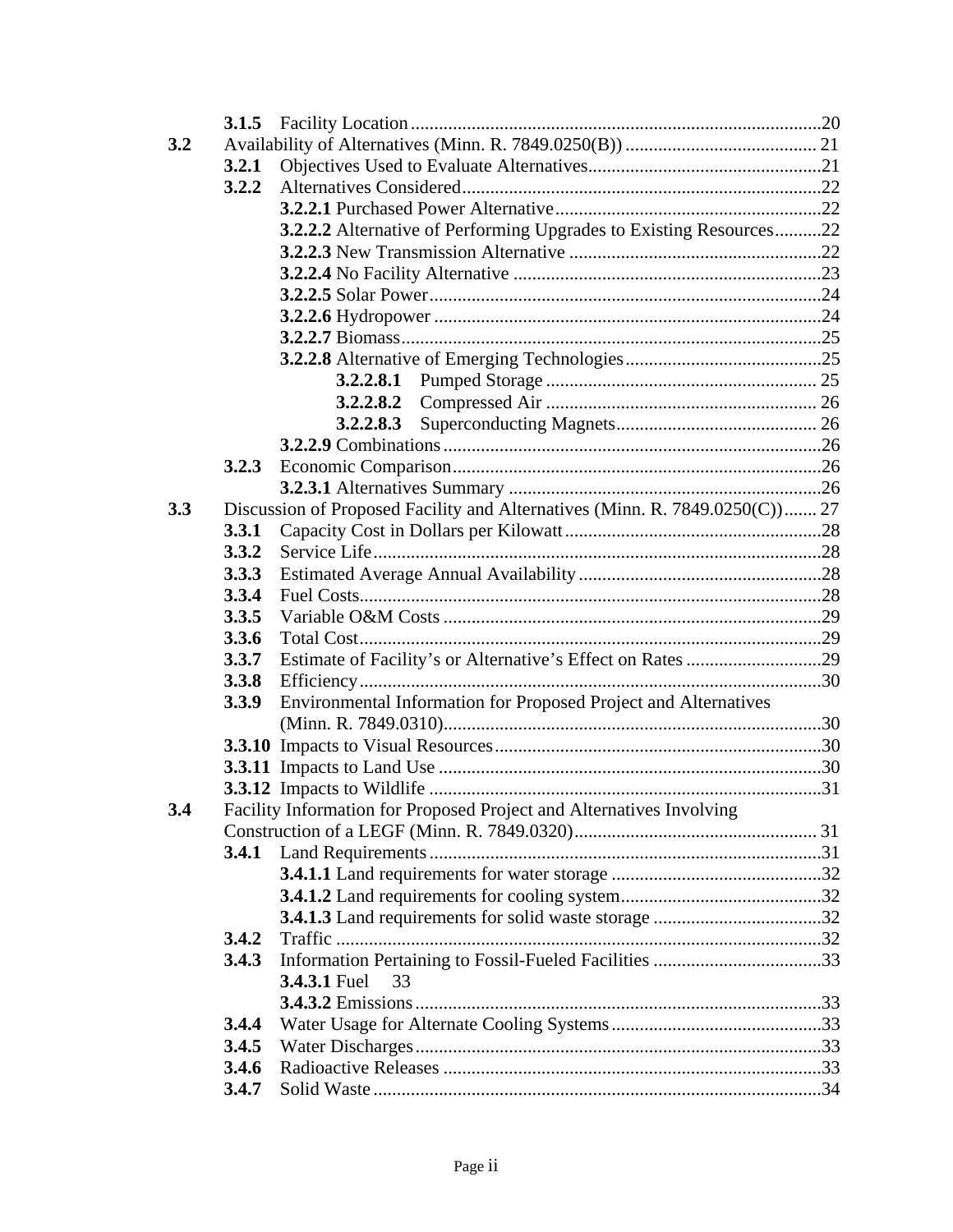|     |     | 3.4.8 |                                                                         |  |
|-----|-----|-------|-------------------------------------------------------------------------|--|
|     |     | 3.4.9 |                                                                         |  |
|     |     |       |                                                                         |  |
|     | 3.5 |       | Facility Information for Alternatives Involving Construction of a LHVTL |  |
|     |     |       |                                                                         |  |
|     | 3.6 |       |                                                                         |  |
|     | 3.7 |       |                                                                         |  |
|     |     | 3.7.1 |                                                                         |  |
|     |     | 3.7.2 |                                                                         |  |
|     |     | 3.7.3 |                                                                         |  |
|     |     | 3.7.4 |                                                                         |  |
|     |     |       |                                                                         |  |
| 4.0 |     |       |                                                                         |  |
|     | 4.1 |       | Annual Electrical Consumption in Minnesota Service Area and System 41   |  |
|     | 4.2 |       |                                                                         |  |
|     | 4.3 |       |                                                                         |  |
|     | 4.4 |       |                                                                         |  |
|     | 4.5 |       |                                                                         |  |
|     | 4.6 |       |                                                                         |  |
| 5.0 |     |       |                                                                         |  |
| 6.0 |     |       |                                                                         |  |
| 7.0 |     |       |                                                                         |  |

## **List of Tables**

- Table 1 LEGF Certificate of Need Rule Cross-References
- Table 2 Fee Calculation
- Table 3 Project Alternatives Comparison
- Table 4 Wastes Generated by Project
- Table 5 Project Permits and Approvals

### **List of Exhibits**

- Exhibit A American Wind Energy Association, *Wind Project Database*
- Exhibit B American Wind Energy Association, *Annual Industry Rankings Demonstrate Continued Growth of Wind Energy in the United States*
- Exhibit C Northwest Economic Associates, *Assessing the Economic Development Impacts of Windpower*
- Exhibit D List of current members of the Midwestern Governors Association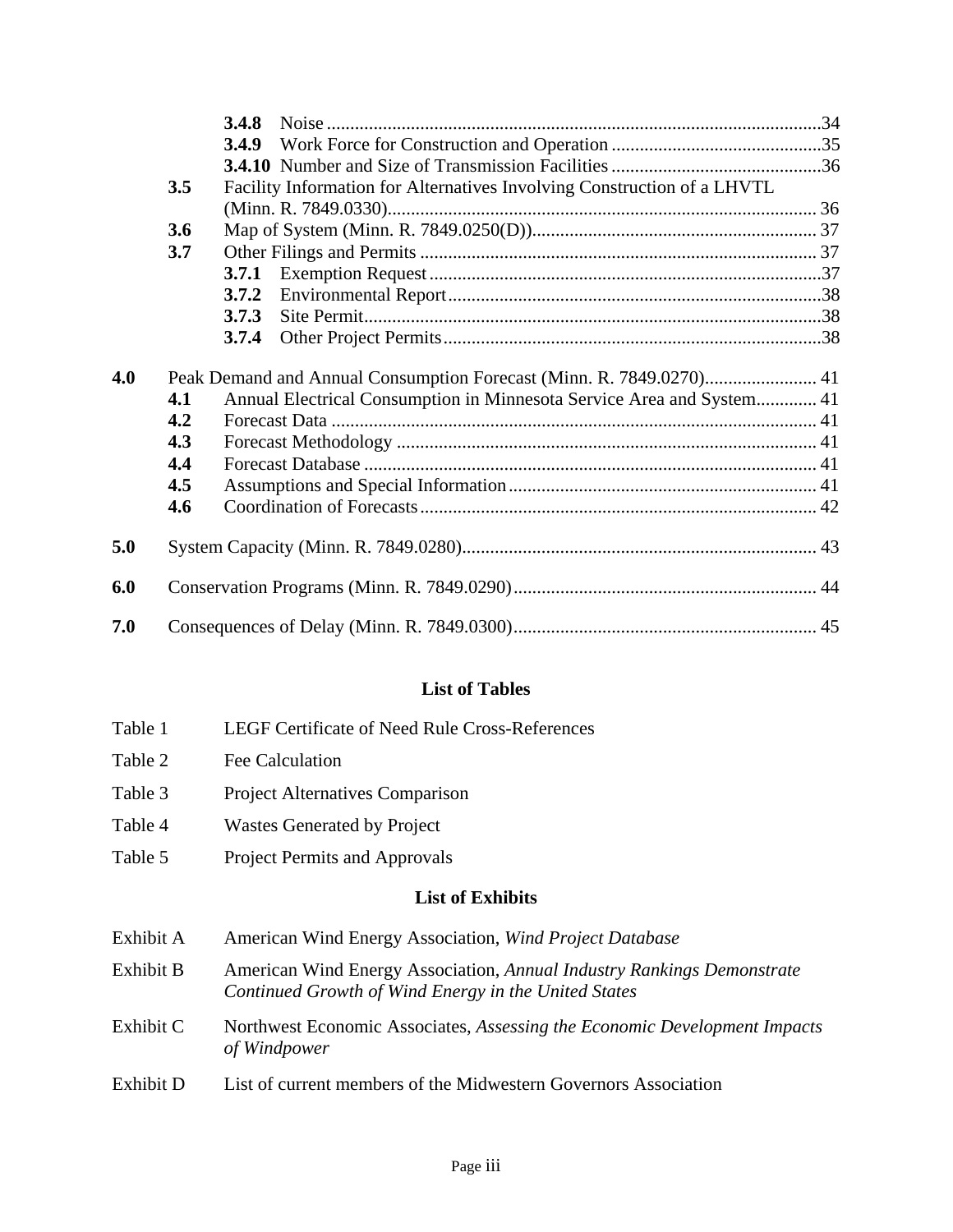| Exhibit E        | Windustry – Wind Easement Work Group, Wind Energy Easements and Leases:<br><b>Compensation Packages</b>          |
|------------------|------------------------------------------------------------------------------------------------------------------|
| <b>Exhibit F</b> | Farm Industry News, Wind Power Your Future                                                                       |
| Exhibit G        | Minnesota Department of Commerce, 2004 Energy Policy and Conservation<br>Report                                  |
| Exhibit H        | Innovative Power Systems, <i>Commercial Power List</i>                                                           |
| Exhibit I        | CNET News.com, Full steam ahead for Nevada solar project                                                         |
| Exhibit J        | Green Institute, Renewing Rock-Tenn: A Biomass Fuels Assessment for Rock-<br>Tenn's St. Paul Recycled Paper Mill |
| Exhibit K        | <b>Project Vicinity Map</b>                                                                                      |
| Exhibit L        | <b>Project Location Map</b>                                                                                      |
| Exhibit M        | Preliminary Site Layout Map                                                                                      |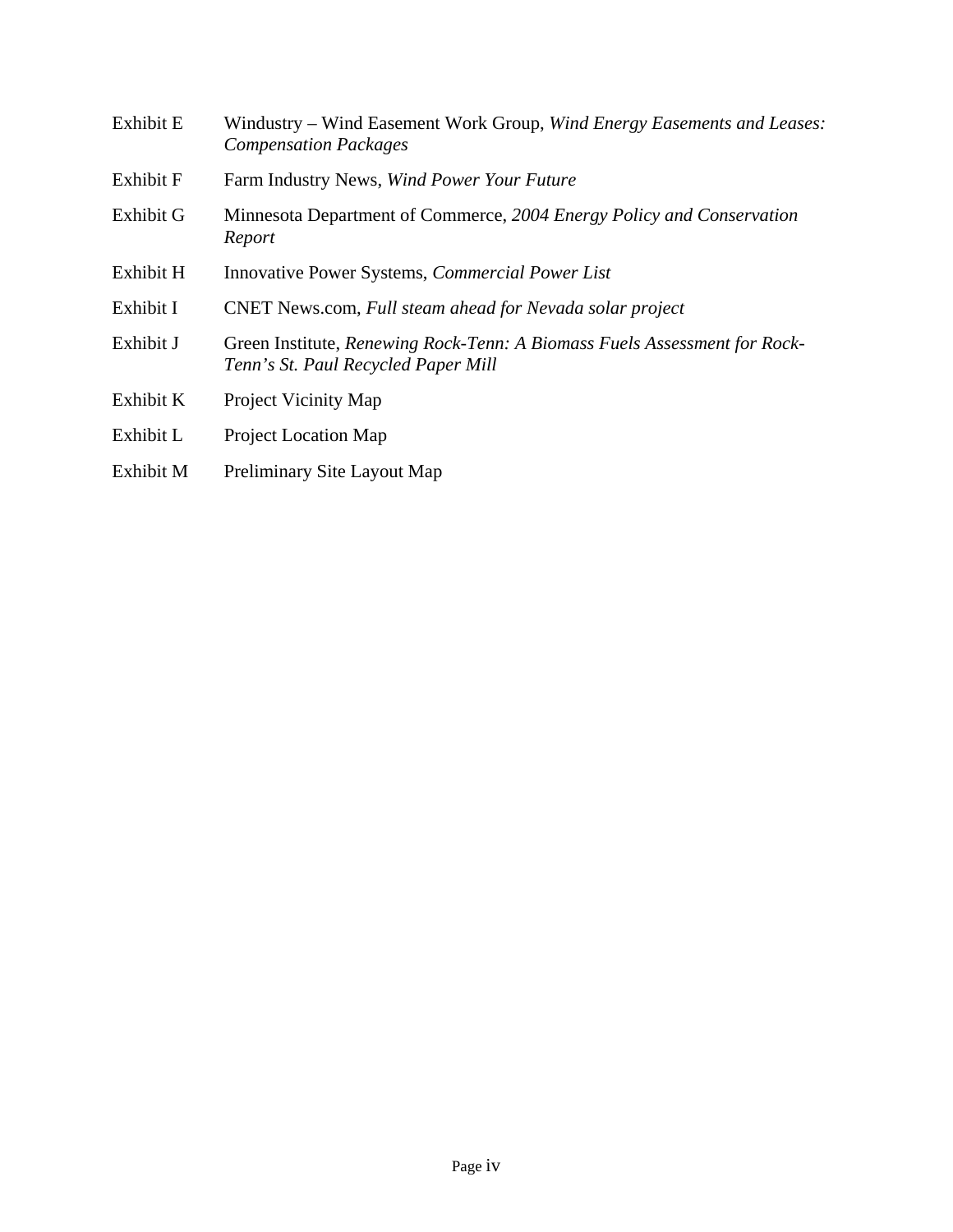## **Table of Contents (cont.)**

| <b>Minnesota</b><br><b>Rule</b> | <b>Required Information</b>                                                                                                                                                                                 | <b>Location</b> in the<br><b>Application</b> | <b>Exemption</b><br><b>Requested</b> |
|---------------------------------|-------------------------------------------------------------------------------------------------------------------------------------------------------------------------------------------------------------|----------------------------------------------|--------------------------------------|
| 7849.0120                       | Criteria - Probable result of denial would be an adverse<br>effect upon the future adequacy, reliability, or efficiency<br>of energy supply to Applicant, customers, people of MN<br>and neighboring states | 2.0                                          | See specific<br>subpart              |
| A <sub>1</sub>                  | Accuracy of the Applicant's forecast                                                                                                                                                                        | 2.2.1, 4.0                                   | Yes                                  |
| A <sub>2</sub>                  | Effects of the Applicant's existing or expected<br>conservation programs and state and federal conservation<br>programs                                                                                     | 6.0                                          | N <sub>0</sub>                       |
| A <sub>3</sub>                  | Effects of promotional practices on energy demand                                                                                                                                                           | 2.3.2                                        | Yes                                  |
| A 4                             | Ability of current and planned facilities, not requiring<br>certificates of need, to meet future demand                                                                                                     | 2.2.1                                        | No                                   |
| A 5                             | Effect of proposed facility in making efficient use of<br>resources                                                                                                                                         | 2.2.3                                        | N <sub>0</sub>                       |
| 7849.0120                       | Criteria - A more reasonable and prudent alternative has<br>not been demonstrated                                                                                                                           | 2.0                                          | See specific<br>subpart              |
| B <sub>1</sub>                  | Appropriate size, type and timing compared to reasonable<br>alternatives                                                                                                                                    | 2.2.2, 3.0                                   | N <sub>0</sub>                       |
| B <sub>2</sub>                  | Cost of the facility and its energy compared to reasonable<br>alternatives                                                                                                                                  | 2.2.2, 3.2.3                                 | N <sub>o</sub>                       |
| <b>B</b> 3                      | Effects of the facility on natural and socioeconomic<br>environments compared to the effects of reasonable<br>alternative                                                                                   | 2.2.3, 2.3, 3.0                              | N <sub>0</sub>                       |
| <b>B</b> 4                      | Expected reliability compared to reasonable alternatives                                                                                                                                                    | 2.2.2, 3.0                                   | N <sub>0</sub>                       |
| 7849.0120                       | Criteria - Project will provide benefits to society                                                                                                                                                         | $2.0\,$                                      | See specific<br>subpart              |
| C <sub>1</sub>                  | Relationship of the proposed facility,<br>or suitable<br>modification to overall state energy needs                                                                                                         | 2.2.3                                        | No                                   |
| C <sub>2</sub>                  | Effects of the facility on natural and socioeconomic<br>environments compared to the effects of not building                                                                                                | 2.2.3                                        | No                                   |
| C <sub>3</sub>                  | Effects of the facility or suitable modification in inducing<br>future development                                                                                                                          | 2.2.3, 2.3.3                                 | No                                   |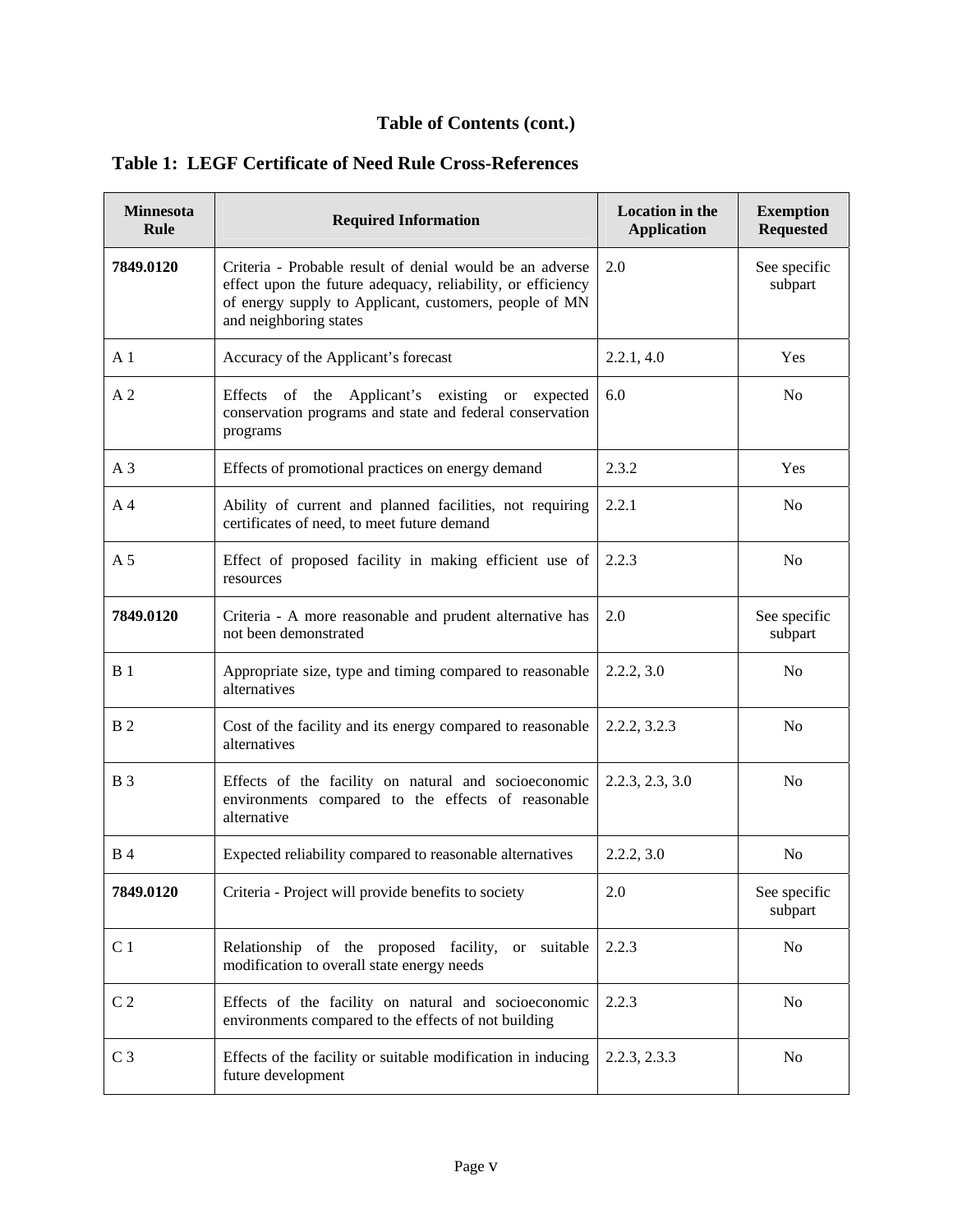| <b>Minnesota</b><br>Rule | <b>Required Information</b>                                                                                                                                               | <b>Location</b> in the<br><b>Application</b> | <b>Exemption</b><br><b>Requested</b> |
|--------------------------|---------------------------------------------------------------------------------------------------------------------------------------------------------------------------|----------------------------------------------|--------------------------------------|
| C <sub>4</sub>           | Social beneficial uses of the output of the facility, or<br>suitable modification including its uses to protect or<br>enhance environmental quality                       | 2.2.3, 2.3.1                                 | N <sub>0</sub>                       |
| D                        | Proposed facility or suitable modification will not fail to<br>comply with relevant policies, rules and regulations of<br>other state, federal, local government agencies | 2.2.1, 2.2.4, 3.7.4                          | N <sub>0</sub>                       |
| 7849.0210                | Filing Fees and Payment Schedule                                                                                                                                          | 1.1.2                                        | No                                   |
| 7849.0240                | Need Summary and Additional Considerations                                                                                                                                | 2.0                                          | See specific<br>$\mbox{subpart}$     |
| Subpart 1                | Need Summary - Summary of major factors justifying<br>need for the facility                                                                                               | 2.0, 2.1, 2.2                                | N <sub>0</sub>                       |
| Subpart 2 A              | Additional Considerations - Socially beneficial uses of the<br>output of the facility, including to protect or enhance<br>environmental quality                           | 2.2.3, 2.3.1                                 | N <sub>0</sub>                       |
| B                        | Additional Considerations - Promotional activities that<br>may given rise to the demand for the facility                                                                  | 2.3.2                                        | Yes                                  |
| $\mathcal{C}$            | Additional Considerations - Effects of facility in inducing<br>future developments                                                                                        | 2.3.3                                        | N <sub>0</sub>                       |
| 7849.0250                | Description of Proposed LEGF and Alternatives                                                                                                                             | 3.0                                          | See specific<br>subpart              |
| A <sub>1</sub>           | Description - Nominal generating capability and effects of<br>economies of scale on the facility size and timing                                                          | 3.1.1                                        | N <sub>o</sub>                       |
| A <sub>2</sub>           | Description - Anticipated operating cycle and annual<br>capacity factor                                                                                                   | 3.1.2                                        | N <sub>0</sub>                       |
| A <sub>3</sub>           | Description - Type of fuel, reason for selection, projection<br>of availability over life of the facility, and alternative fuels                                          | 3.1.3                                        | N <sub>o</sub>                       |
| A <sub>4</sub>           | Description - Anticipated heat rate of the facility                                                                                                                       | 3.1.4                                        | No                                   |
| A 5                      | Description - Anticipated areas where facility will be<br>located                                                                                                         | 3.1.5                                        | N <sub>0</sub>                       |
| <b>B</b> 1               | Discussion of Alternatives - Purchased power                                                                                                                              | 3.2.2.1                                      | Yes                                  |
| B <sub>2</sub>           | Discussion of Alternatives - Increased efficiency of<br>existing facilities including transmission lines                                                                  | 3.2.2.2                                      | Yes                                  |
| <b>B</b> 3               | Discussion of Alternatives - New transmission lines                                                                                                                       | 3.2.2.3                                      | Yes                                  |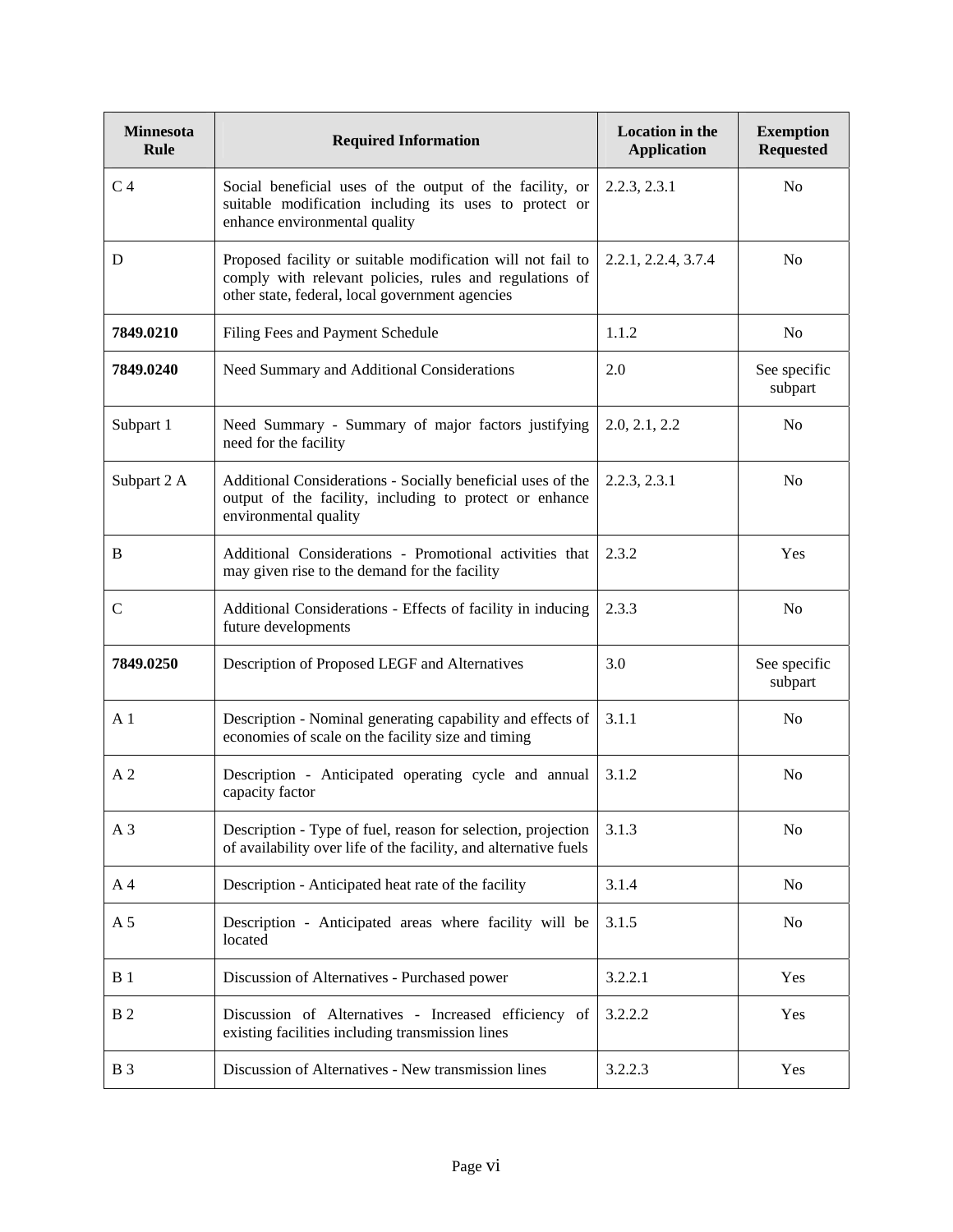| <b>Minnesota</b><br><b>Rule</b> | <b>Required Information</b>                                                                                                                                                                              | <b>Location</b> in the<br><b>Application</b> | <b>Exemption</b><br><b>Requested</b> |
|---------------------------------|----------------------------------------------------------------------------------------------------------------------------------------------------------------------------------------------------------|----------------------------------------------|--------------------------------------|
| <b>B</b> 4                      | Discussion of Alternatives - New generating facilities of a<br>different size and energy source                                                                                                          | 3.2                                          | Yes                                  |
| <b>B</b> 5                      | Discussion of Alternatives - Reasonable combinations of<br>alternatives                                                                                                                                  | 3.2.3                                        | No                                   |
| $\mathbf C$                     | Proposed Facility and Alternatives                                                                                                                                                                       | 3.3                                          | Yes                                  |
| C <sub>1</sub>                  | Discuss - Capacity cost in current dollars/kilowatt                                                                                                                                                      | 3.3.1                                        | Yes                                  |
| C <sub>2</sub>                  | Discuss - Service life                                                                                                                                                                                   | 3.3.2                                        | Yes                                  |
| C <sub>3</sub>                  | Discuss - Estimated average annual availability                                                                                                                                                          | 3.3.3                                        | Yes                                  |
| C <sub>4</sub>                  | Discuss - Fuel costs in current dollars/kilowatt hour                                                                                                                                                    | 3.3.4                                        | Yes                                  |
| C <sub>5</sub>                  | Discuss - Variable operating and maintenance costs in<br>current dollars/kilowatt hour                                                                                                                   | 3.3.5                                        | Yes                                  |
| C <sub>6</sub>                  | Discuss - Total cost in current dollars/kilowatt hour                                                                                                                                                    | 3.3.6                                        | Yes                                  |
| C <sub>7</sub>                  | Estimate - Effect on rates system wide and in MN                                                                                                                                                         | 3.3.7                                        | Yes                                  |
| C <sub>8</sub>                  | Efficiency - Expressed for a generating facility as the<br>estimated heat rate                                                                                                                           | 3.3.8                                        | Yes                                  |
| C <sub>9</sub>                  | Major Assumptions - For providing information relating<br>to Items 1-8, including projected escalation rates for fuel<br>costs, operating and maintenance costs as well as<br>projected capacity factors | 3.3                                          | Yes                                  |
| D                               | Map Showing Applicant's System                                                                                                                                                                           | 3.6                                          | Yes                                  |
| E                               | Other Information - Relevant information about the<br>proposed facility and alternatives necessary to determine<br>need                                                                                  | Chapter 3 generally                          | Yes                                  |
| 7849.0270                       | Peak Demand and Electrical Consumption Forecast                                                                                                                                                          | 4.0                                          | Yes                                  |
| Subpart 1                       | Scope -<br>Application shall contain pertinent data<br>peak<br>demand<br>and<br>annual<br>concerning<br>electrical<br>consumption within the Applicant's service area and<br>system                      | 4.1                                          | Yes                                  |
| Subpart 2                       | <b>Content of Forecast</b>                                                                                                                                                                               | 4.2                                          | Yes                                  |
| Subpart 3                       | <b>Forecast Methodology</b>                                                                                                                                                                              | 4.3                                          | Yes                                  |
| Subpart 4                       | Database for Forecasts                                                                                                                                                                                   | 4.4                                          | Yes                                  |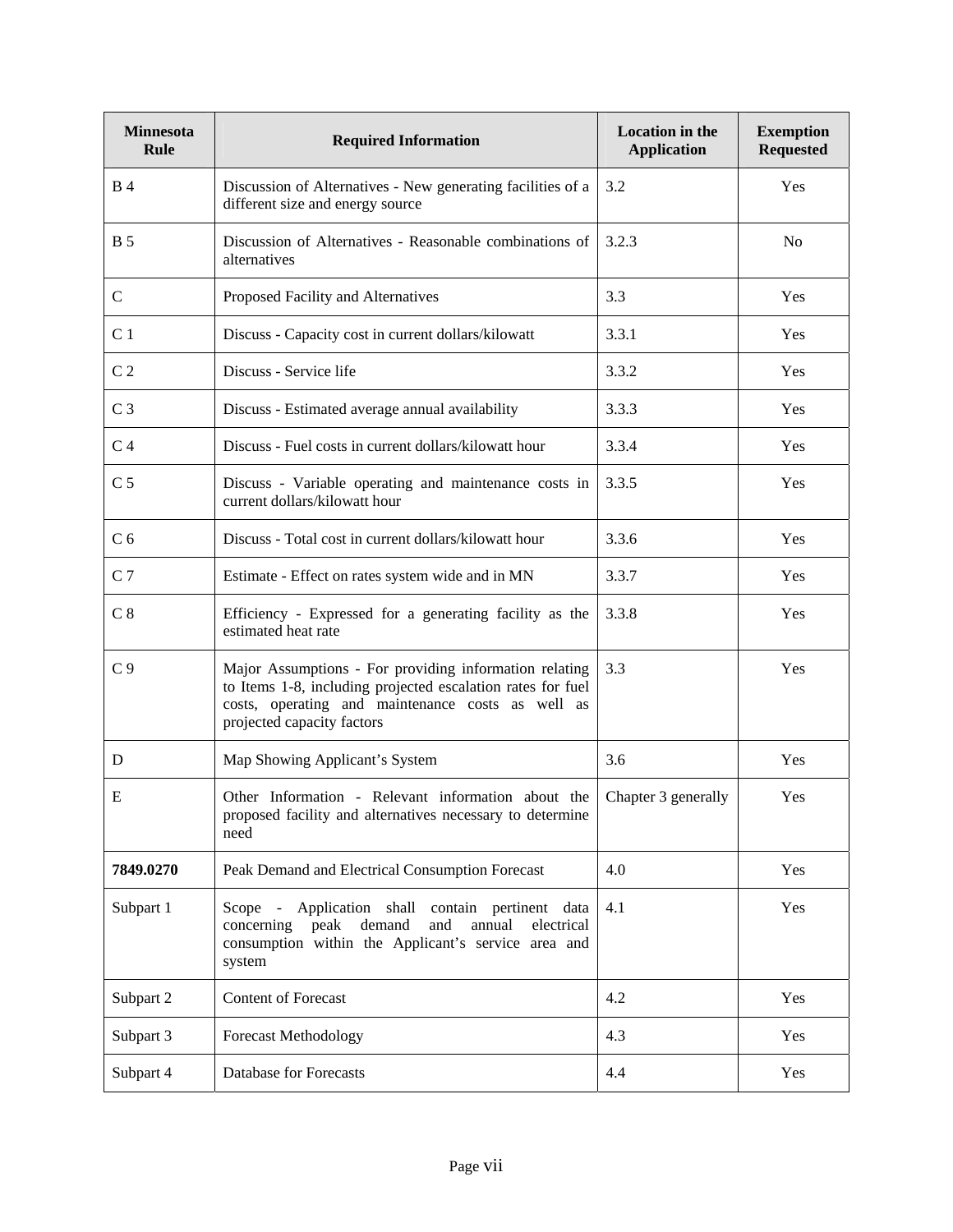| <b>Minnesota</b><br><b>Rule</b> | <b>Required Information</b>                                                                                                                                                           | <b>Location</b> in the<br><b>Application</b> | <b>Exemption</b><br><b>Requested</b> |
|---------------------------------|---------------------------------------------------------------------------------------------------------------------------------------------------------------------------------------|----------------------------------------------|--------------------------------------|
| Subpart 5                       | Assumptions and Special Information                                                                                                                                                   | 4.5                                          | Yes                                  |
| Subpart 6                       | Coordination of Forecast with Other Systems                                                                                                                                           | 4.6                                          | Yes                                  |
| 7849.0280                       | <b>System Capacity</b>                                                                                                                                                                | 5.0                                          | Yes                                  |
| 7849.0290                       | <b>Conservation Programs</b>                                                                                                                                                          | 6.0                                          | Yes                                  |
| 7849.0300                       | of<br>Delay<br>Consequences<br><b>Discuss</b><br>anticipated<br>$\bar{\phantom{a}}$<br>consequences if proposed facility is delayed                                                   | 7.0                                          | Yes                                  |
| 7849.0310                       | Environmental Information - Provide environmental data<br>in response to part 7849.0250, Item C or 7849.0260, Item<br>C and information as requested in part 7849.320 to<br>7849.0340 | 3.4                                          | N <sub>0</sub>                       |
| 7849.0320                       | <b>Generating Facilities</b>                                                                                                                                                          | 3.4                                          | N <sub>0</sub>                       |
| A                               | The estimated range of land requirements, including water<br>storage, cooling systems and solid waste storage                                                                         | 3.4.1                                        | N <sub>0</sub>                       |
| B                               | Estimated vehicular, rail and barge traffic generated by<br>construction and operation of the LEGF                                                                                    | 3.4.2                                        | N <sub>0</sub>                       |
| $\mathsf{C}$                    | Fossil-Fueled Facilities - Fuel                                                                                                                                                       | 3.4.3.1                                      | N <sub>0</sub>                       |
| D                               | Fossil-Fueled Facilities - Emissions                                                                                                                                                  | 3.4.3.2                                      | N <sub>o</sub>                       |
| E                               | Water Use for Alternate Cooling Systems                                                                                                                                               | 3.4.4                                        | N <sub>0</sub>                       |
| F                               | Potential sources and types of discharges to water                                                                                                                                    | 3.4.5                                        | No                                   |
| G                               | <b>Radioactive Releases</b>                                                                                                                                                           | 3.4.6                                        | N <sub>0</sub>                       |
| H                               | Potential types and quantities of solid wastes in tons/year                                                                                                                           | 3.4.7                                        | N <sub>o</sub>                       |
| I                               | Potential sources and types of audible noise generated                                                                                                                                | 3.4.8                                        | No                                   |
| J                               | Estimated work force required for construction and<br>operation                                                                                                                       | 3.4.9                                        | No                                   |
| K                               | Minimum number and size of transmission facilities<br>required to provide a reliable outlet                                                                                           | 3.4.10                                       | N <sub>0</sub>                       |
| 7849.0330                       | <b>Transmission Facilities</b>                                                                                                                                                        | 3.5                                          | Yes                                  |
| 7849.0340                       | Alternative of No Facility                                                                                                                                                            | 3.2.2.4                                      | Yes                                  |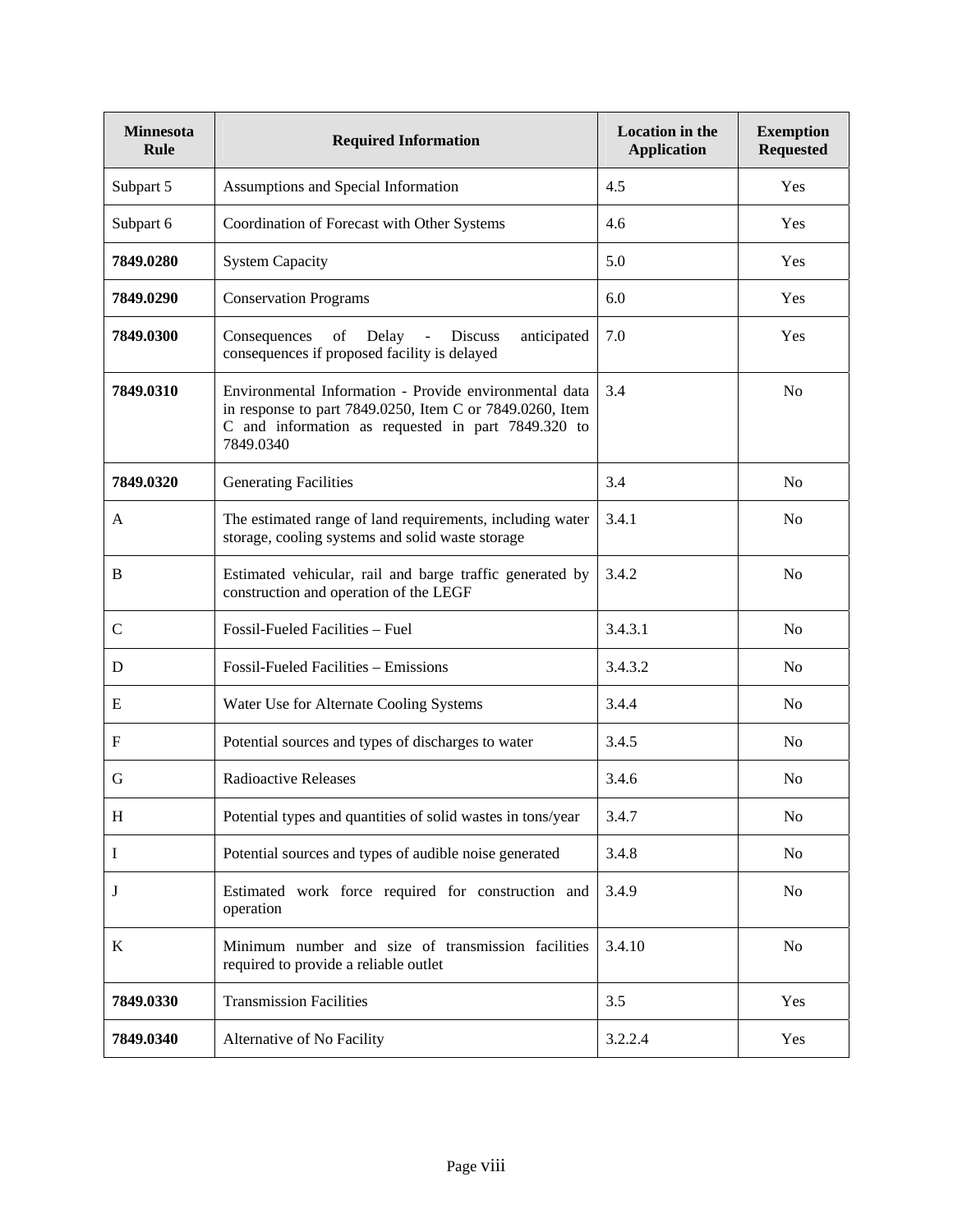### **1.0 Introduction and Executive Summary**

Lakefield Wind Project, LLC ("LWP" or "Applicant") respectfully submits this Application for a Certificate of Need ("CON") to the Minnesota Public Utilities Commission (the "Commission"), pursuant to and in accordance with Minnesota Statutes § 216B.243 and Minnesota Rules Chapter 7849. LWP respectfully requests that the Commission issue a CON for the Lakefield Wind Project (the "Project"), a "large energy facility," as defined by Minnesota Statutes § 216B.2421, subd. 2 (2006).<sup>4</sup>

#### **1.1 Introduction**

 $\overline{a}$ 

LWP will own, construct, and operate the Project. The Project will have a nameplate capacity of up to 201 megawatts ("MW") and consist of up to 134 1.5 MW wind turbine generators. The net annual energy production from the Project, assuming aggregated losses of 16%, is estimated at approximately 759 gigawatt hours ("GWh"). The Project will require, among others, the following types of civil works: improvements of existing roads to the development site; construction of access roads adjacent to the wind turbine strings to allow construction and continued servicing of the wind turbines; clearing and grading for wind turbine foundation installations; plowing or trenching underground cabling for connecting the individual wind turbines; installation of a short on-site transmission line for connecting the Project substation and the Lakefield Junction Station; clearing and grading for pad-mounted transformers and other installations; and installation of site fencing and security.

The Project will be located in central Jackson County, near the town of Lakefield, in portions of Heron Lake, Belmont, Des Moines, and Hunter townships, and approximately 25 miles east of Worthington, Minnesota. LWP has designated approximately 50.5 square miles as

<sup>&</sup>lt;sup>4</sup> The project is also a Large Wind Energy Conversion System ("LWECS"), as defined in Minnesota Statutes § 216F.01 (2006).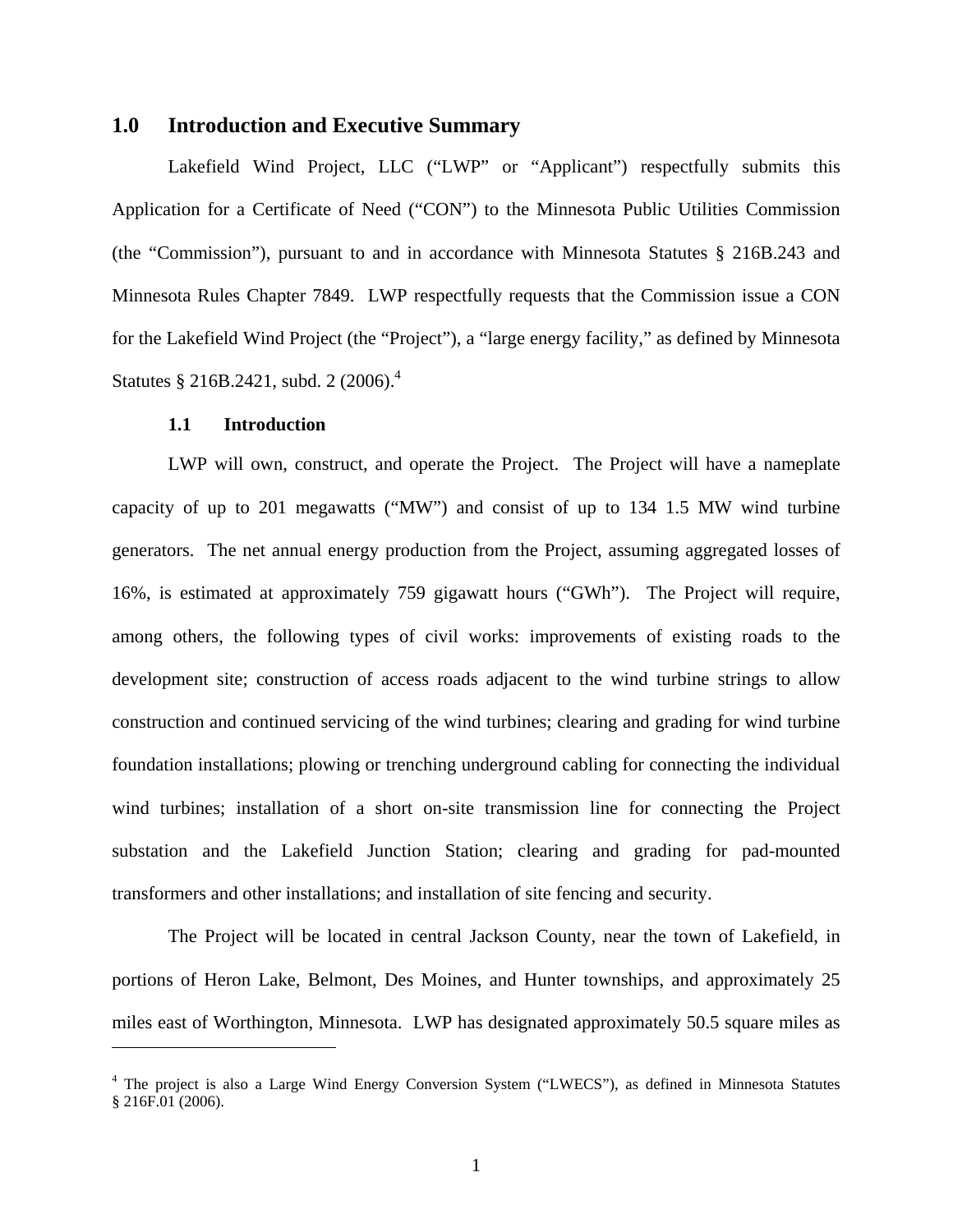the Project area. Interstate 90 bisects the southern portion of the project. The city of Lakefield is on the western boundary of the project. The boundary extends 1 mile west of Route 86, and CSAH 16 bisects the project

LWP will oversee the engineering, procurement, and construction of the Project, and will perform various aspects of the work itself or through the use of highly qualified contractors. LWP, or one of it's affiliates, also intends to provide operations & maintenance ("O&M") service to the Project. The anticipated life of the Project is to be a minimum of 20 years.

Consistent with state and federal objectives, LWP is committed to optimizing the wind resources for the Project. All decisions with respect to equipment selection, site layout, and spacing have been made to ensure the most efficient use of land and wind resources. LWP has and will continue to evaluate the site to optimize wind resources, transmission interconnection opportunities, and economic factors, while avoiding and minimizing impacts to environmental resources.

As an independent power producer, LWP will sell the power generated by the Project to Indianapolis Power & Light ("IPL"), who is in need of renewable energy. Specifically, the Project is designed to provide electric energy IPL can purchase to satisfy its strategy to diversify its current generation assets with zero emission generation technology so as to mitigate the risk of possible future regulation of greenhouse gas ("GHG") emissions. The Project expects to be in service by December 31, 2010, to ensure it is eligible to receive the federal Production Tax Credit ("PTC").

enXco Development Corporation ("enXco"), the sole member of LWP, has developed and retained an ownership position in three LWECS in the State of Minnesota. These are the 85.5 MW Chanarambie Wind Project, the 205.5 MW Fenton Wind Project, and the 105 MW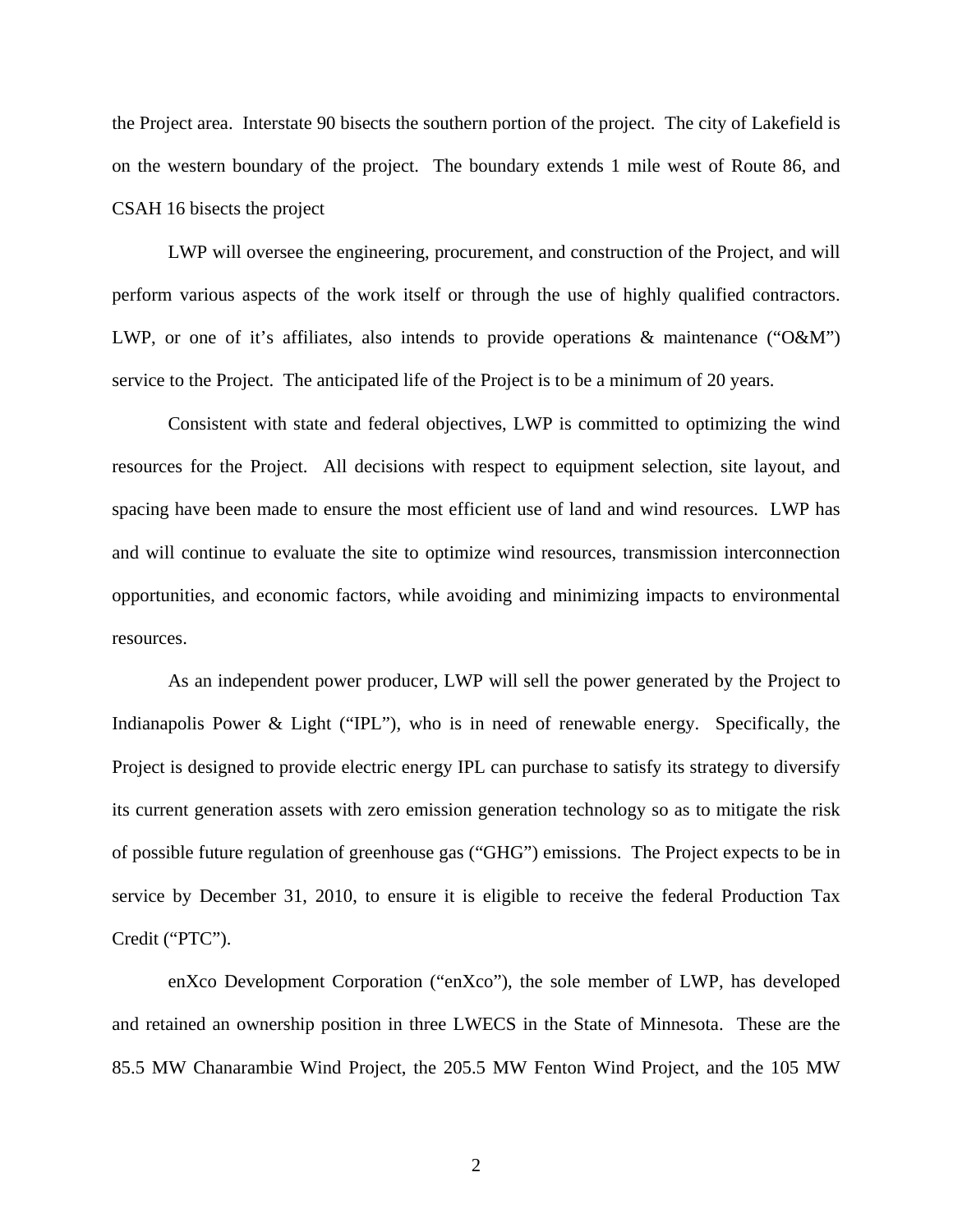Wapsipinicon North Wind Project. In these cases, enXco performed complete development, engineering, procurement, construction, and financing of the projects. enXco continues to operate and maintain the Chanarambie Project, the Wapsipinicon North Wind Project, and the Fenton Wind Project.

enXco has a long history of project development in Minnesota. enXco was involved in the development and construction of three 1.98 MW projects, the first of which, the Chandler Hills Project, came online in 1999 and was followed by the Moulton and Champepadan Wind Projects in 2001. enXco was also involved in the financing and construction of the 12 MW Viking Project, which came online in 2003. enXco provides O&M services to all four of these projects.

### **1.1.1 Project Contacts**

| Eric F. Swanson            |
|----------------------------|
| Joseph M. Windler          |
| Winthrop & Weinstine, P.A. |
| 225 South Sixth Street     |
| Suite 3500                 |
| Minneapolis, MN 55402-1425 |
| $(612) 604 - 6400$         |
|                            |

### **1.1.2 Filing Fees and Payment Schedule (Minn. R. 7849.0210)**

The total fee for the CON Application and the schedule for payments are shown in Table 2. The fee determination for the Project is based on a capacity of up to 201 MW, per the requirements of Minnesota Rules 7849.0210, subp. 1. The payment schedule is based on Minnesota Rules 7849.0210, subp. 2.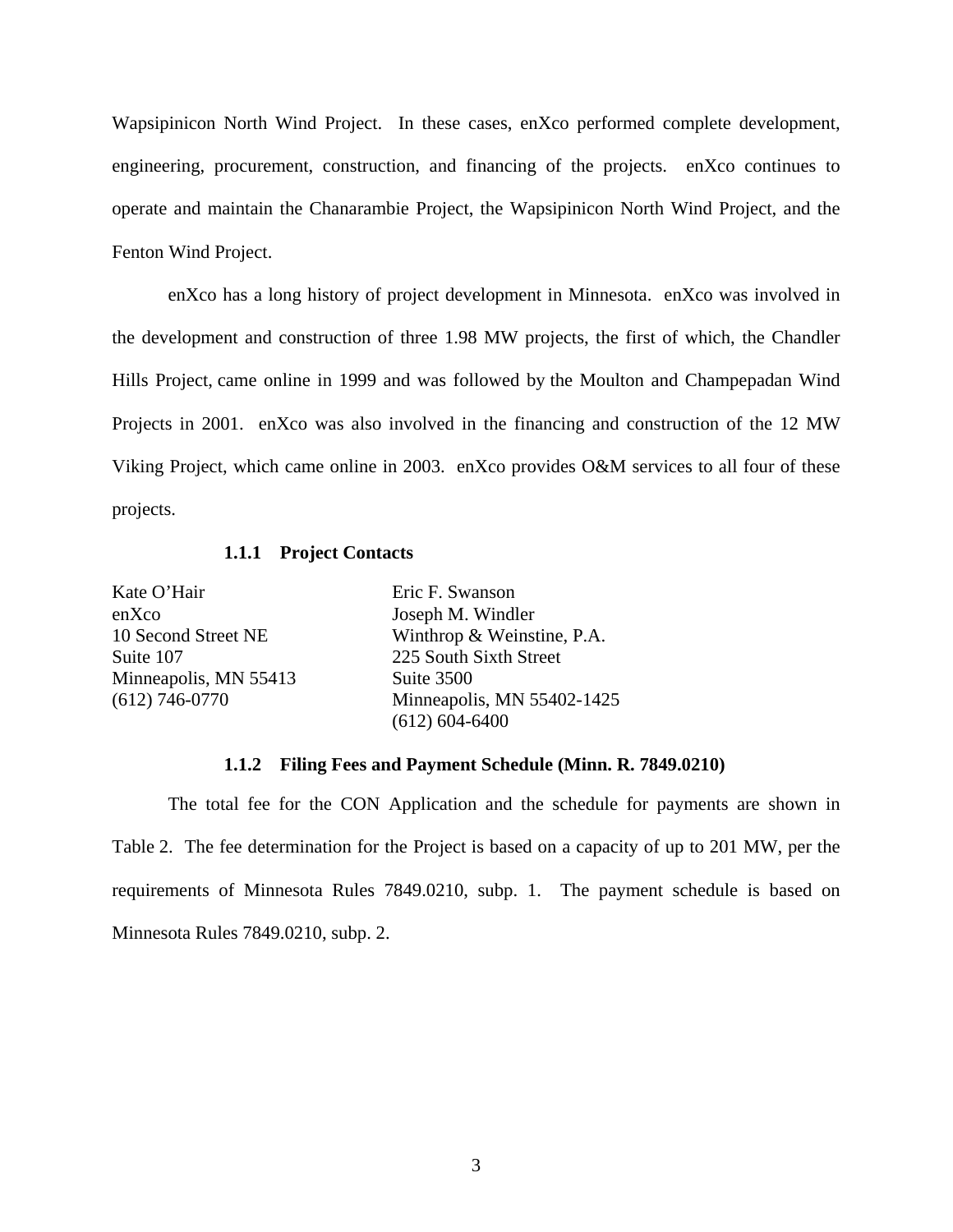#### **Table 2: Fee Calculation**

| <b>Fee Calculation</b>                        | Amount             |
|-----------------------------------------------|--------------------|
| Fee Calculation Equation                      | $$10,000 + $50/MW$ |
| Due with CON Application                      | \$5,012.50         |
| Due 45 days after Application submittal date  | \$5,012.50         |
| Due 90 days after Application submittal date  | \$5,012.50         |
| Due 135 days after Application submittal date | \$5,012.50         |
| <b>Total Calculated Fee</b>                   | \$20,050.00        |

#### **1.1.3 Exemption and Variance Requests**

Minnesota Rules Chapter 7849 sets forth the data an applicant must provide in a CON Application. An applicant may be exempted from providing certain information if the applicant requests an exemption in a writing that shows that the data requirement is either unnecessary to determine the need for the proposed facility or may be satisfied by submitting another document. Minn. R. 7849.0200, subp. 6.

On September 2, 2009, LWP submitted a Request for Exemption from Certain Data Filing Requirements and Request for Variance of Time Period for Filing Exemption Request ("Exemption and Variance Request"). In its Exemption and Variance Request, LWP respectfully requested that the Commission: (1) grant it exemptions, pursuant to Minnesota Rules 7849.0200, subp. 6, from certain CON data requirements that are not necessary to determine the need for an independent power production facility, or a renewable energy facility designed to satisfy the renewable energy requirements set forth by Minnesota law; and (2) grant it a variance, pursuant to Minnesota Rules 7829.3200, subp. 1, from the requirement that its request for exemptions be filed 45 days prior to filing the Application for a CON, as set forth in Minnesota Rules 7849.0200, subp. 6.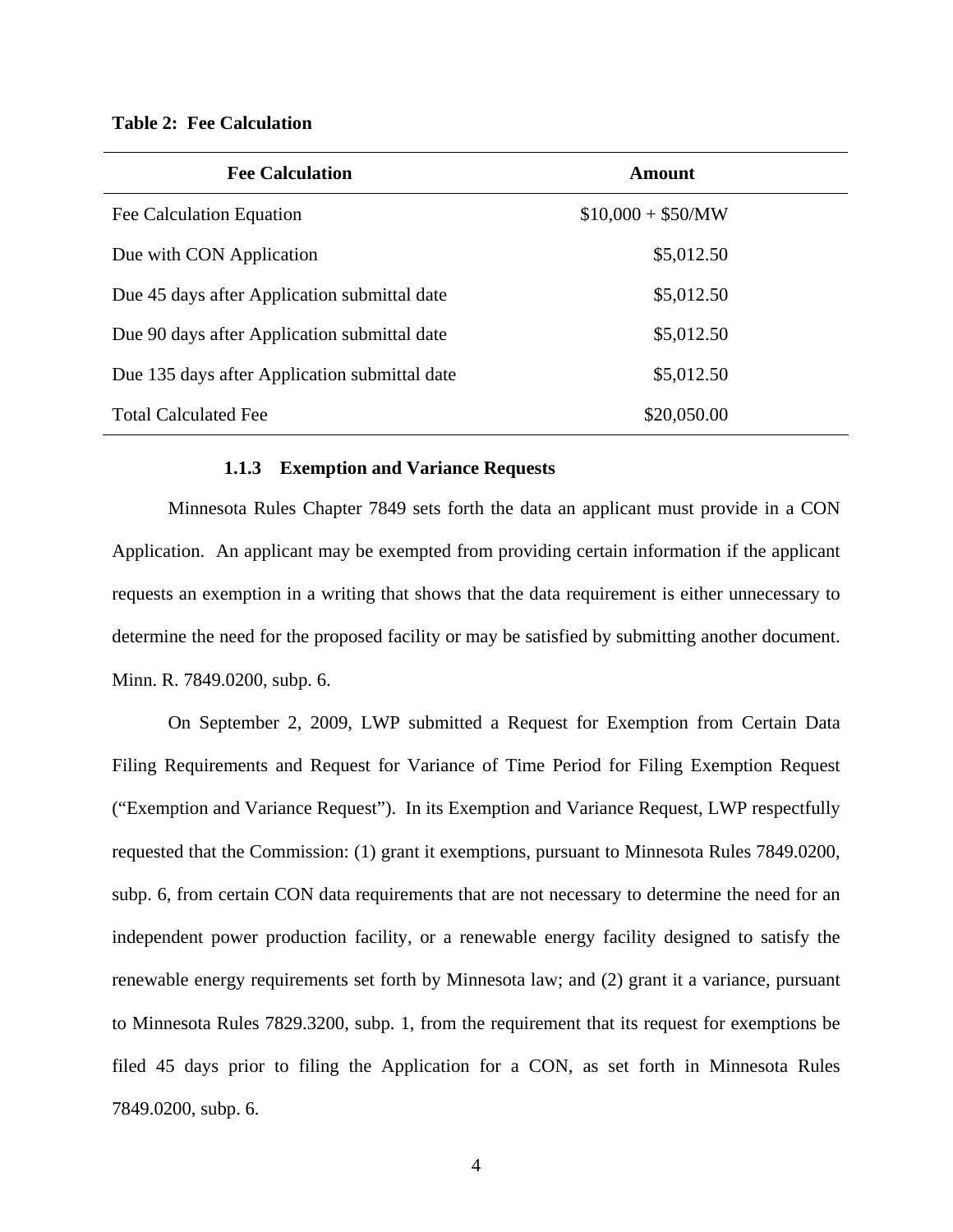As detailed in the Exemption and Variance Request, the exemptions that LWP requests should be granted because the required data is not applicable to a wind generation project proposed by an independent power producer. Moreover, such information is not reasonably available to LWP and is unnecessary to determine the need for the proposed Project. Likewise, LWP's request for a variance should be granted because enforcing the 45-day waiting period would impose an excessive burden on LWP, granting the variance will not adversely effect the public interest, and granting the variance will not conflict with standards imposed by law.

Where appropriate in this Application, LWP will reference specific exemption requests discussed in its Exemption and Variance Request.

### **1.2 Wind Power Development in Minnesota**

1

Minnesota is a national leader in the development of wind-powered electrical generation. As of June 27, 2009, Minnesota had 1,804.91 MW of installed wind capacity, and a wind energy potential of  $75,000$  MW.<sup>5</sup>

Through recent legislation, the Minnesota Legislature has encouraged the development of renewable energy, such as wind power. In 2001, the Minnesota Legislature enacted its own renewable energy standards. Beginning in 2005, the Minnesota renewable energy objectives required electric utilities to have one percent of their "total retail electric sales" come from eligible renewable resources, and seven percent of the electric utility's total retail electric sales to

<sup>5</sup> American Wind Energy Association, *Wind Project Database*, http://www.awea.org/projects/projects.aspx?s= Minnesota (June 27, 2009). *See* Exhibit A.

 $6$  Pursuant to Minnesota Statutes § 216B.1691, subd. 1(2)(b), "total retail electric sales" is defined as "the kilowatthours of electricity sold in a year by an electric utility to retail customers of the electric utility or to a distribution utility for distribution to the retail customers of the distribution utility."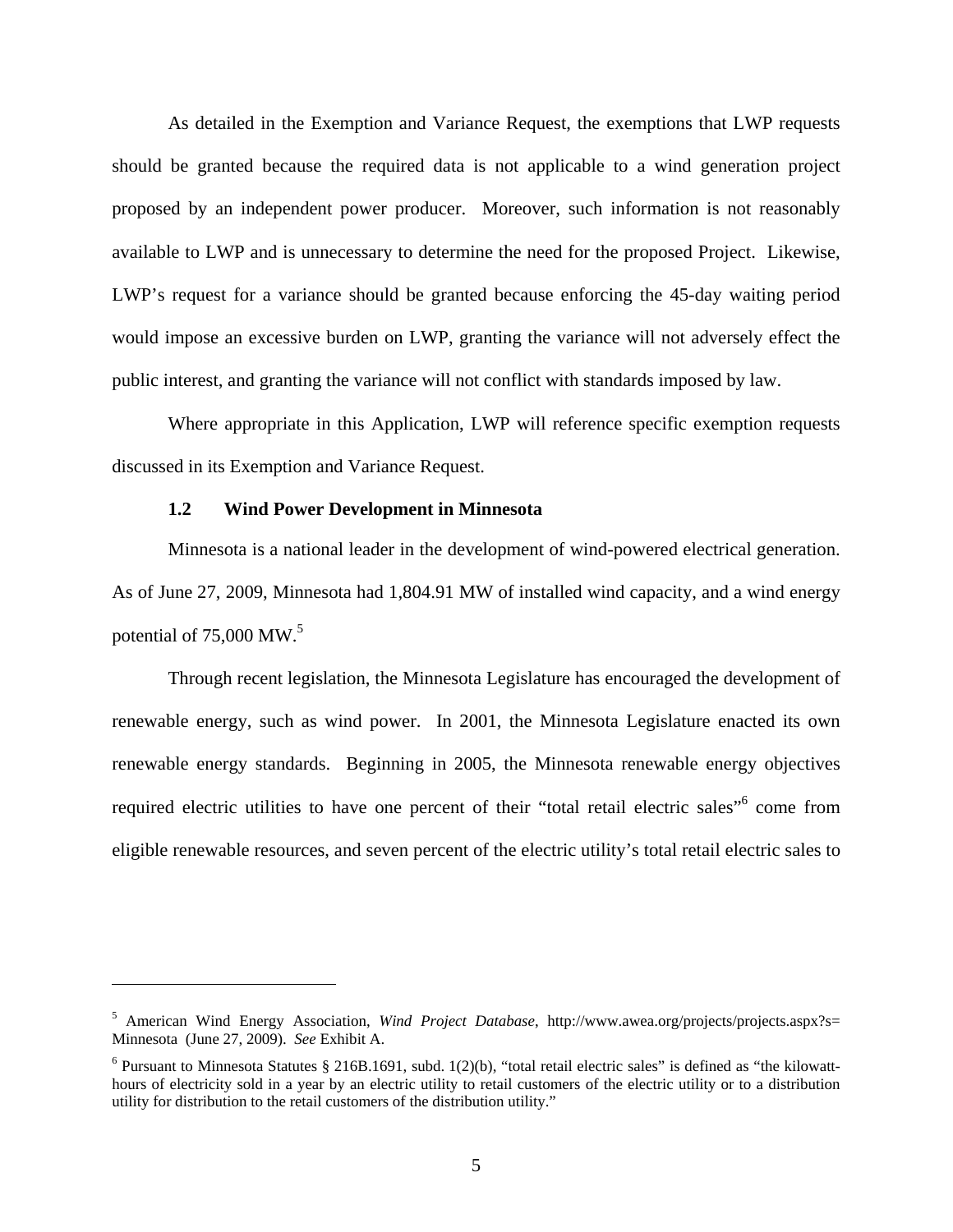retail customers in Minnesota by 2010 is required to be generated by eligible energy technologies.<sup>7</sup>

In 2007, the Minnesota renewable energy standards were amended to require utilities to provide twenty-five percent of their total retail electric sales from eligible resources by 2025, i.e., the "25 by '25" requirement.<sup>8</sup> The Legislature has also established a requirement that all utilities provide customers with the option to select a renewable-based product for their energy needs.<sup>9</sup>

To date, Indiana has not adopted a specific renewable energy requirement. However, all Indiana Investor Owned Utilities, including IPL, have voluntarily added renewable energy to their portfolios. IPL has previously entered into a 20-year Power Purchase Agreement ("PPA") for the purchase of 106 MW of wind energy in Benton County, Indiana. If the Lakefield Wind Project receives regulatory approval and is constructed, IPL will be at a 7% Renewable Portfolio Standard ("RPS") equivalent based upon 2008 retail energy sales. Legislation has been introduced the last few years to provide for an Indiana state RPS. Although it has not passed, interest continues to grow. Similar language is expected to be introduced again in 2010. IPL has been generally supportive of both RPS legislation in Indiana and the proposed federal RES and expects that either a state or federal mandate effecting IPL will be in place by 2010. Due to these activities, as well as consumers' increasing desire to use energy from renewable sources, the demand for wind power development in the entire Midwest has grown rapidly and is likely to continue to grow in the future.

LWP and enXco intend to be major contributors to the development of renewable energy resources in Minnesota, and to assist electric utilities throughout the Midwest in meeting their

<sup>&</sup>lt;sup>7</sup> Minn. Stat. § 216B.1691 (2006).

 $8$  Minn. Stat. § 216B.1691, subd. 2a (as amended by 2007 Minn. Laws, Ch. 3, Sec. 1).

<sup>&</sup>lt;sup>9</sup> Minn. Stat. § 216B.169, subd. 2 (2006).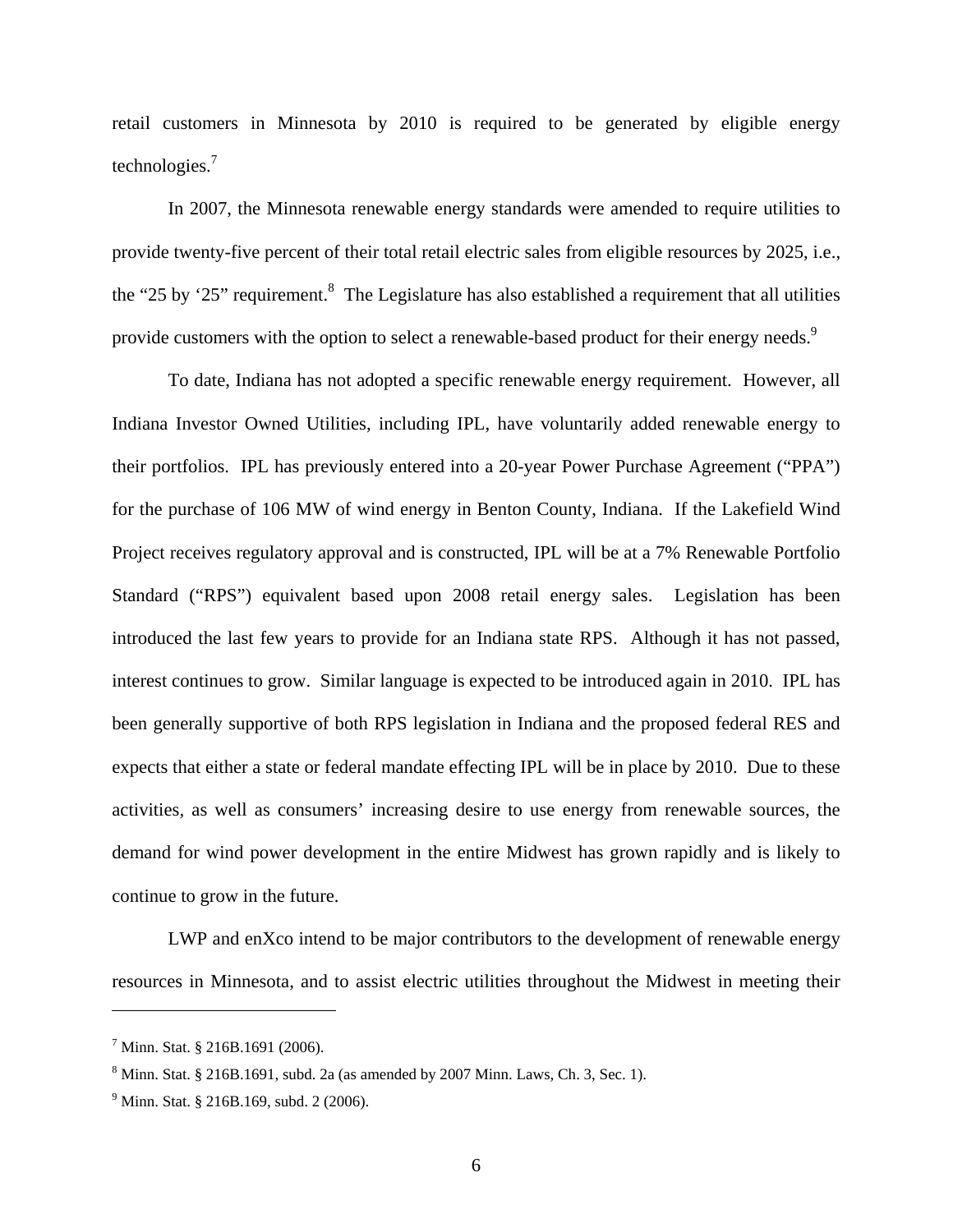"green energy" requirements. LWP's proposed Project is specifically designed to provide electricity generated by a resource that will count toward satisfying IPL's strategy to diversify its current generation assets with zero emission generation technology so as to mitigate the risk of possible future regulation of GHG emissions.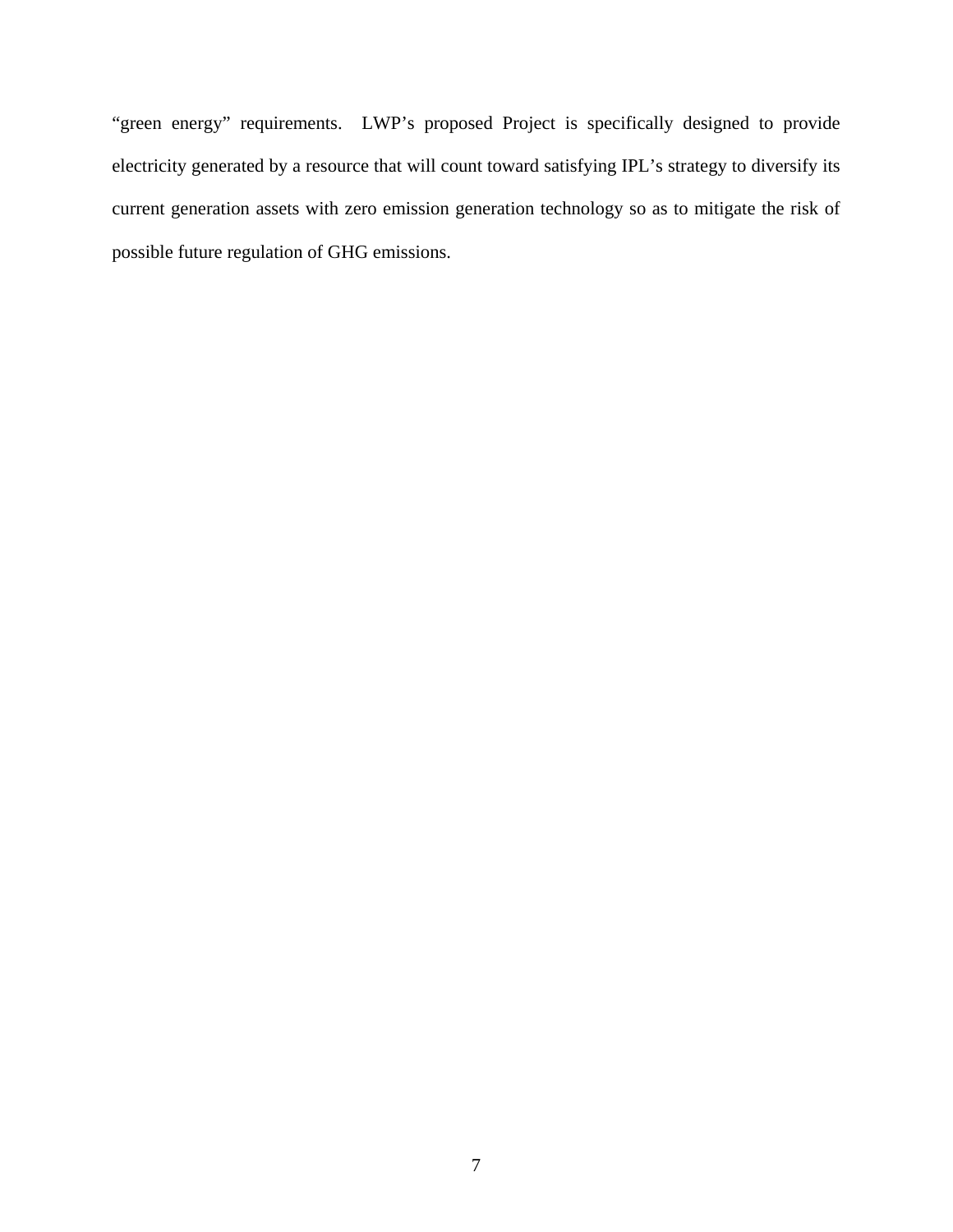### **2.0 Need Summary (Minn. R. 7849.0120 and 7849.0240)**

#### **2.1 Certificate of Need Criteria (Minn. R. 7849.0120)**

The Commission has established criteria to assess the need for a large electric generating facility in Minnesota Rules 7849.0120. The Commission must grant a CON to an applicant upon determining that:

A. The probable result of denial would be an adverse effect upon the future adequacy, reliability, or efficiency of energy supply to the applicant, to the applicant's customers, or to the people of Minnesota and neighboring states (Minn. R. 7849.0120(A));

B. A more reasonable and prudent alternative to the proposed facility has not been demonstrated (Minn. R. 7849.0120(B));

C. The proposed facility will provide benefits to society in a manner compatible with protecting the natural and socioeconomic environments, including human health (Minn. R. 7849.0120(C)); and

D. The design, construction and operation of the proposed facility will comply with relevant policies, rules, and regulations of other state and federal agencies and local governments (Minn. R. 7849.0120(D)).

### **2.2 The Lakefield Wind Project Satisfies the Four-Part Need Test (Minn. R. 7849.0120)**

The Lakefield Wind Project satisfies all four of the Commission's criteria for granting certification of the Project.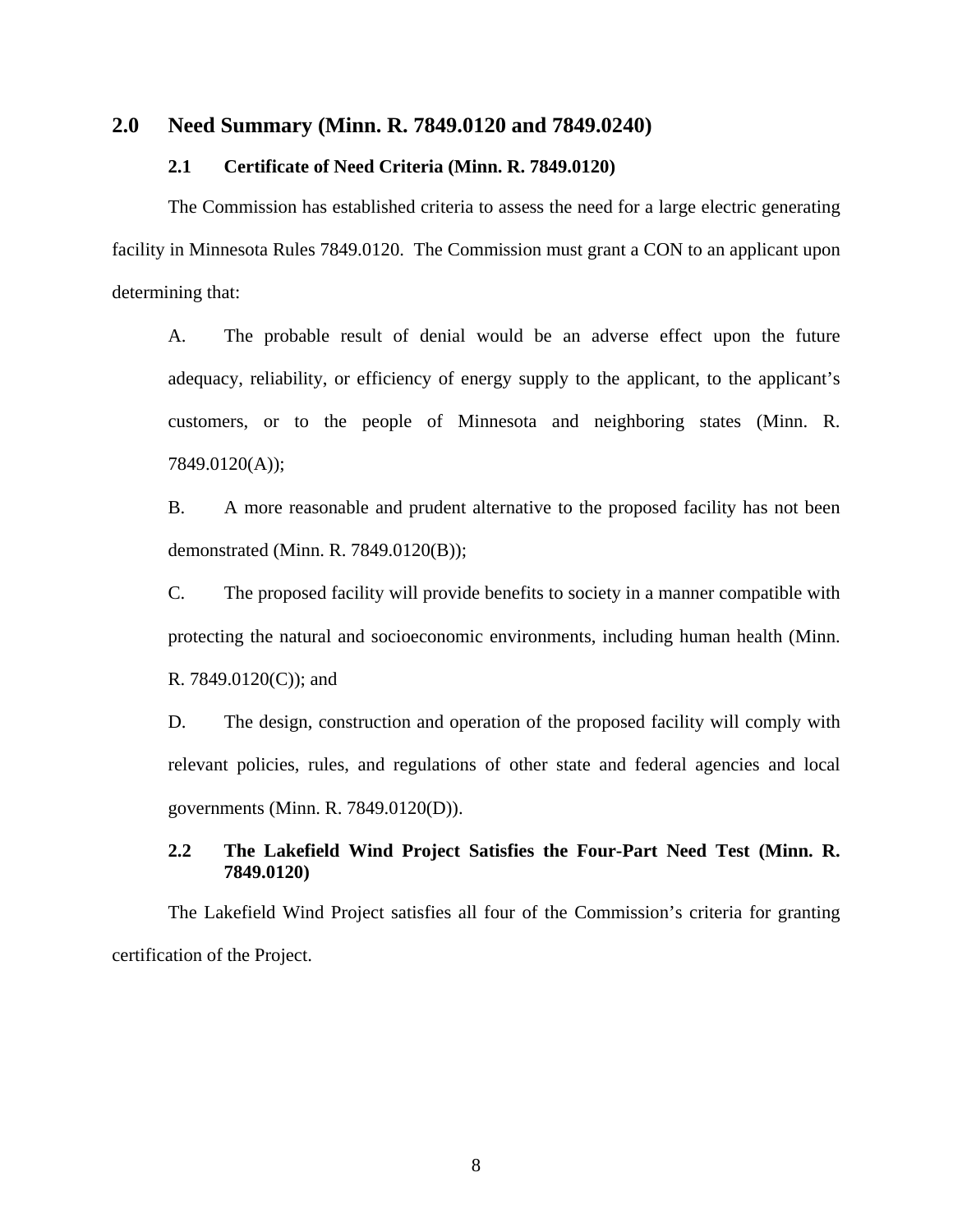### **2.2.1 The Probable Result of Denial of LWP's Application Would Be an Adverse Effect on the Adequacy, Reliability, and Efficiency of the Regional Energy Supply**

The Lakefield Wind Project will provide up to 201 MW of nameplate capacity to meet the electricity needs of the greater Midwest. The Project's output will be used and sold by IPL. Denying this Application would result in the loss of a significant amount of electricity needed to satisfy this regional demand, and would deny IPL the opportunity to purchase clean, low-cost energy that will count toward satisfying IPL's strategy to diversify its current generation assets with zero emission generation technology so as to mitigate the risk of possible future regulation of GHG emissions. This 201 MW project will compliment IPL's existing commitments to renewable energy and allow it to further its strategy concerning the reduction of GHG emissions.

### **2.2.2 No More Reasonable and Prudent Alternative to the Lakefield Wind Project has Been Demonstrated**

As discussed further in Section 3.0 below, the Lakefield Wind Project is the best alternative for meeting renewable energy needs. Given that the Project is designed to provide energy that will be purchased by IPL to aid in its strategy to diversify its current generation assets with zero emission generation technology so as to mitigate the risk of possible future regulation of GHG emissions, non-renewable generation sources are not an alternative to the Project. With respect to other renewable energy forms, the Project's location is particularly wellsuited for a wind energy conversion system. The Project can use the existing Lakefield Substation. Also, the Project will minimally disturb the current use of the Project site. Other renewable energy generation sources are not appropriate for the site, are more costly, are less reliable, would more greatly impact current land use, and could not generate the landowner support that the proposed Project has garnered.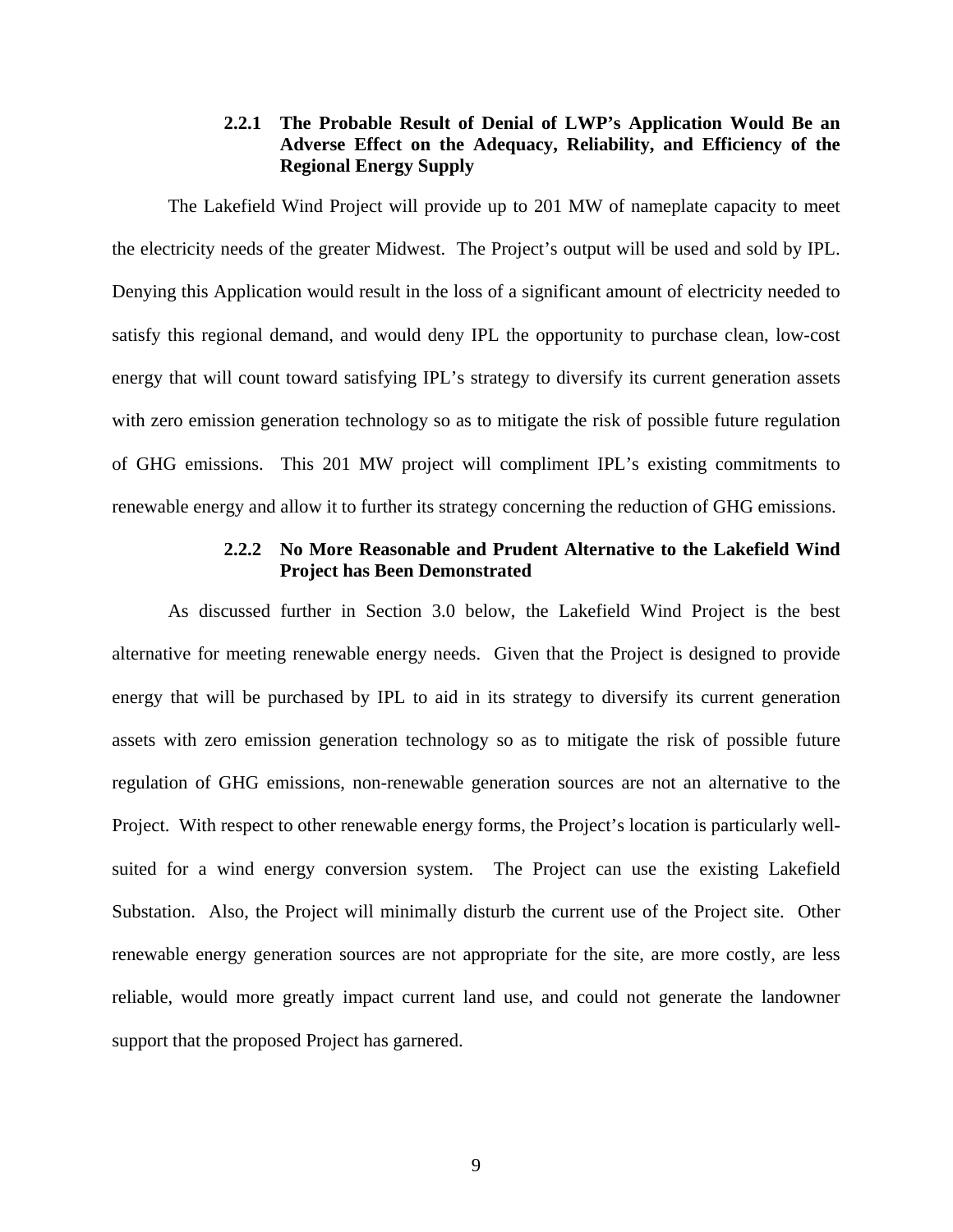### **2.2.3 The Lakefield Wind Project Will Benefit Society in a Manner Compatible with the Natural and Socioeconomic Environments**

The energy produced by the Project will provide significant, numerous, and varied societal benefits. The Project will provide regional electricity consumers with affordable, clean, renewable energy that will help meet energy demands and renewable objectives. It will produce enough energy to meet the energy needs for approximately 53,600 average households.<sup>10</sup> The local economy will benefit from the landowner lease payments for turbine siting, production taxes, income from jobs created, and local spending.

Any potential negative impacts to socioeconomic resources will be minor to non-existent. The primary employment opportunities in the County revolve around agriculture and manufacturing in Jackson, Minnesota. The Project will not disturb the manufacturing in any way. Project construction will not negatively impact any other major industries within the Project area. There is no indication that any minority or low-income population is concentrated in any one area of the Project, or that the wind turbines will be placed in an area occupied primarily by any minority group. There is no indication of any contemplated new residential construction on the site.

LWP respectfully submits that construction of the Project will benefit materially the economy of Jackson County. The Project is expected to bring between ten to twelve full time jobs to the local community. Wages and salaries paid to these employees in Jackson County will contribute to the total personal income of the region. At least part of the wages paid to temporary and permanent Project workers will be circulated and recirculated within the counties

 $10$  According to the American Wind Energy Association, a 1.5 MW wind turbine operating in a good wind resource area can be expected to generate over 4 million kWh per year, which is enough energy to supply 400 average homes. *See* Press Release, American Wind Energy Association, "Annual Industry Rankings Demonstrate Continued Growth of Wind Energy in the United States," (Mar. 15, 2006) at http://www.awea.org/news/ Annual\_Industry\_Rankings\_Continued\_Growth\_031506.html. *See* Exhibit B.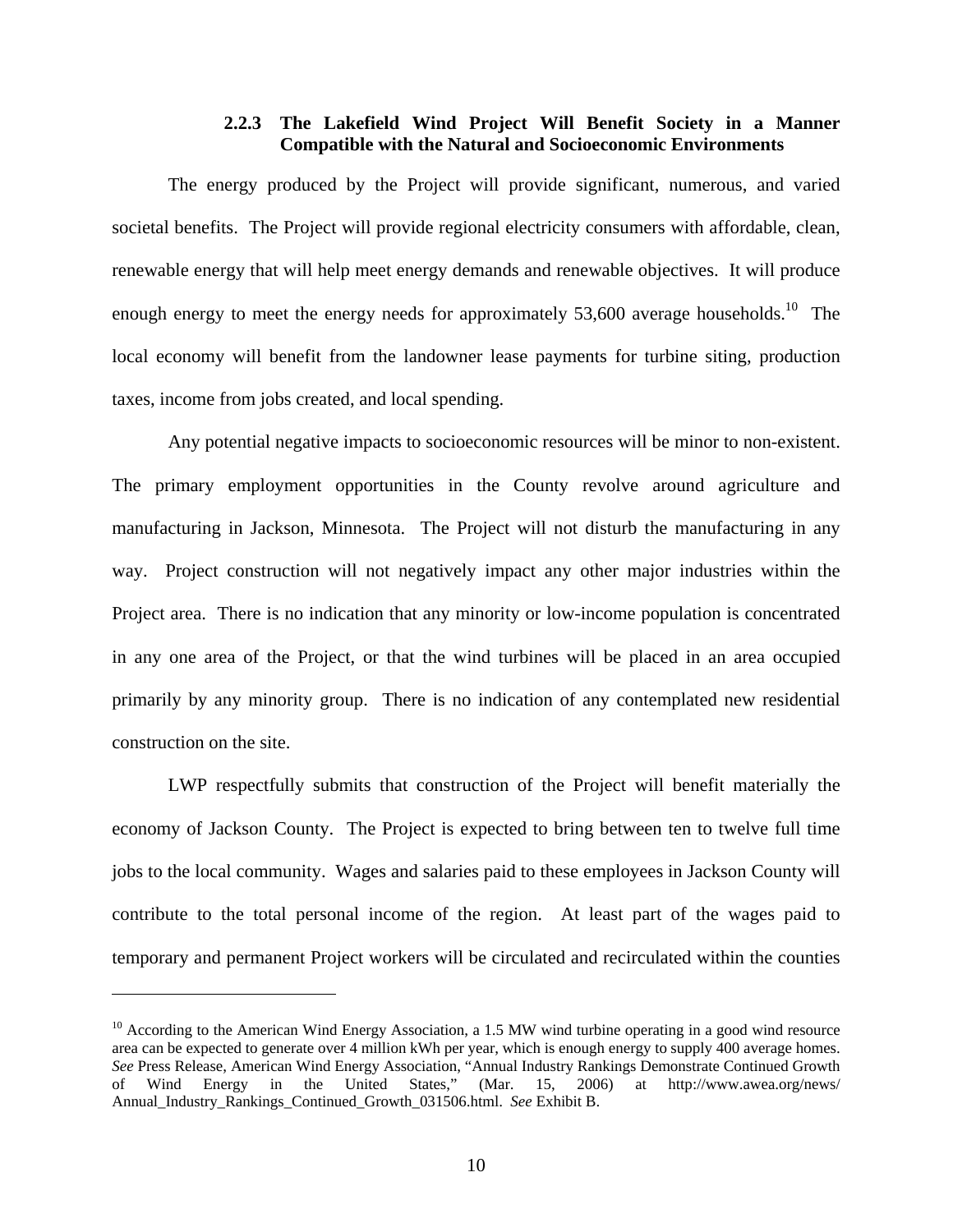and the state. Expenditures made by LWP for equipment, fuel, operating supplies, and other products and services will benefit businesses in the counties and the state.

Long-term benefits to the county's tax base as a result of the construction and operation of the Project will contribute to improving the local economy. For instance, the Project will pay a Wind Energy Production Tax to the local units of government of \$0.0012 per kWh of electricity produced, resulting in an estimated annual Wind Energy Production Tax in the range of approximately \$900,000.

The development of wind energy has been and will continue to be important in diversifying and strengthening the economic base of southern Minnesota. Northwest Economic Associates prepared a report, "Assessing the Economic Development Impacts of Wind Power," that includes a case study of the Lake Benton I Wind Project in Lincoln County, Minnesota. The study concluded in part that the annual revenue received by households in each of the wind project areas studied was a significant source of household income and had a significant total effect on the local economies. $^{11}$ 

In addition to strengthening local economies, one of the greatest attributes of wind energy is its minimal impact on the environment. The Project will not release carbon dioxide, sulfur dioxide, nitrogen oxides, mercury, or particulate matter. It will not require water for power generation and will not discharge wastewater containing any heat or chemicals during operation. It will produce energy without the extraction, processing, transportation, or combustion of fossil fuels. The Project will permanently impact less than two percent of the total acreage within the Project's boundaries, and will be sited so as to minimize the impact on the environment.

<sup>&</sup>lt;sup>11</sup> *See* Northwest Economic Associates, "Assessing the Economic Development Impacts of Windpower" p. 43 (Feb. 12, 2003). *See* Exhibit C.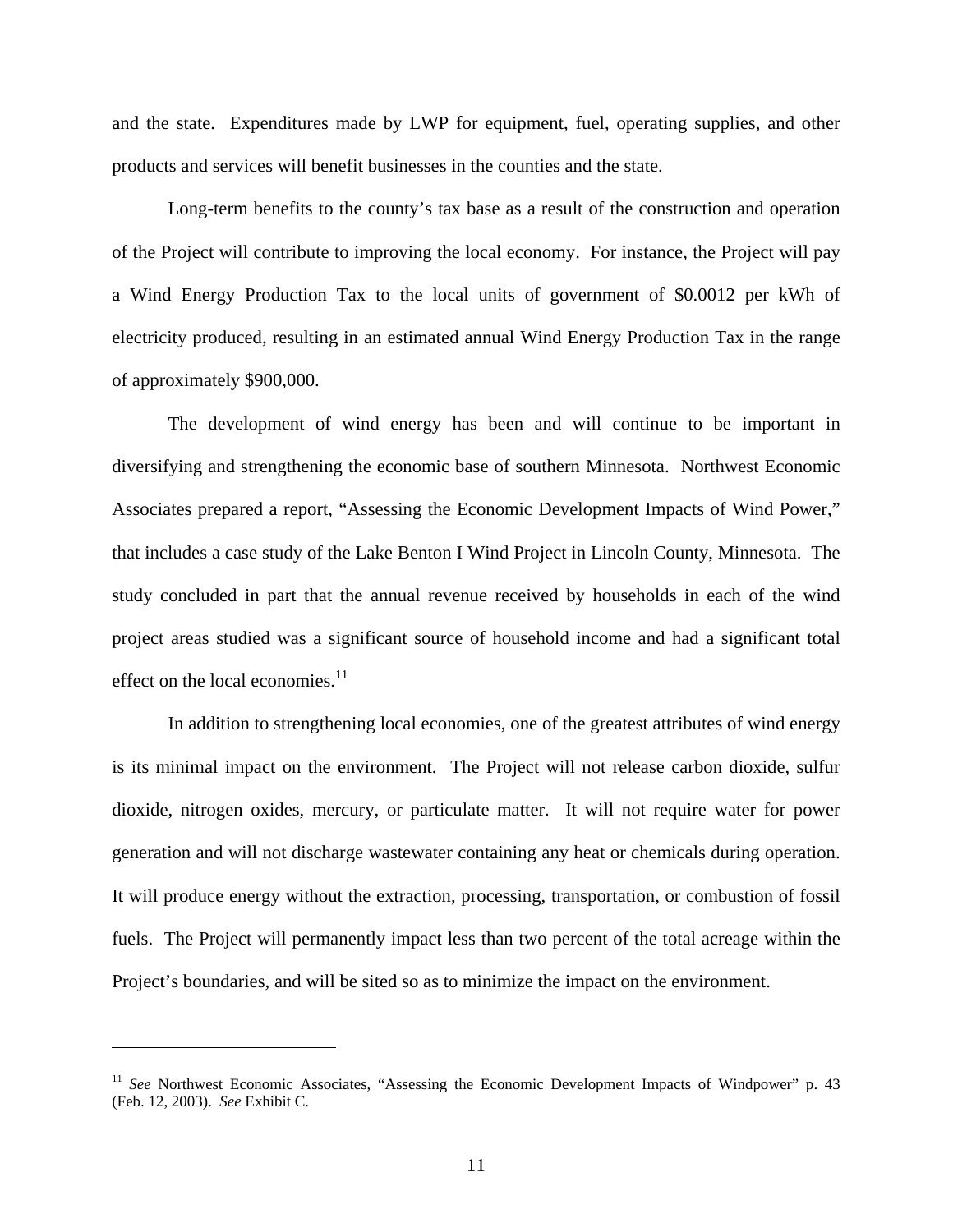If the Project was not built, there would be no physical impact to the environment in Jackson County. Additionally, a decision not to build the Project would not produce an increase in the tax base of those counties, an increase in the income stream of the residents and businesses in those counties, or an increase in the amount of low-cost, clean, reliable renewable energy available to local utilities and their customers. The Project will have minimal impact on the physical environment, while simultaneously providing significant benefits to society.

Overall, the Project will provide significant benefits to society in a manner compatible with protecting the natural and socioeconomic environments, including human health.

## **2.2.4 The Project is Consistent with Federal, State, and Local Rules and Policies**

### **2.2.4.1 The Project is Consistent with Minnesota Energy Policy**

The Project's objective will provide a significant amount of efficient, renewable energy, which is consistent with Minnesota's, and the Midwest's, policy to increase renewable energy use. Wind, as a renewable energy, is a favored energy source under the CON Statute.<sup>12</sup> Moreover, IPL has adopted its own internal strategy aimed at increasing its renewable energy use in an effort to reduce GHG.

The Project is consistent with the express legislative preference for renewable energy, and wind in particular, as an efficient energy source. The Project also minimizes "negative

<sup>&</sup>lt;sup>12</sup> *See* Minn. Stat. § 216B.243, subd. 3a (2006) ("The commission may not issue a certificate of need under this section for a large energy facility that generates electric power by means of a nonrenewable energy source, or that transmits electric power generated by means of a nonrenewable energy source, unless the applicant for the certificate has demonstrated to the commission's satisfaction that it has explored the possibility of generating power by means of renewable energy sources and has demonstrated that the alternative selected is less expensive (including environmental costs) than power generated by a renewable energy source. For purposes of this subdivision, 'renewable energy source' includes hydro, *wind*, solar, and geothermal energy and the use of trees or other vegetation as fuel.") (Emphasis added.)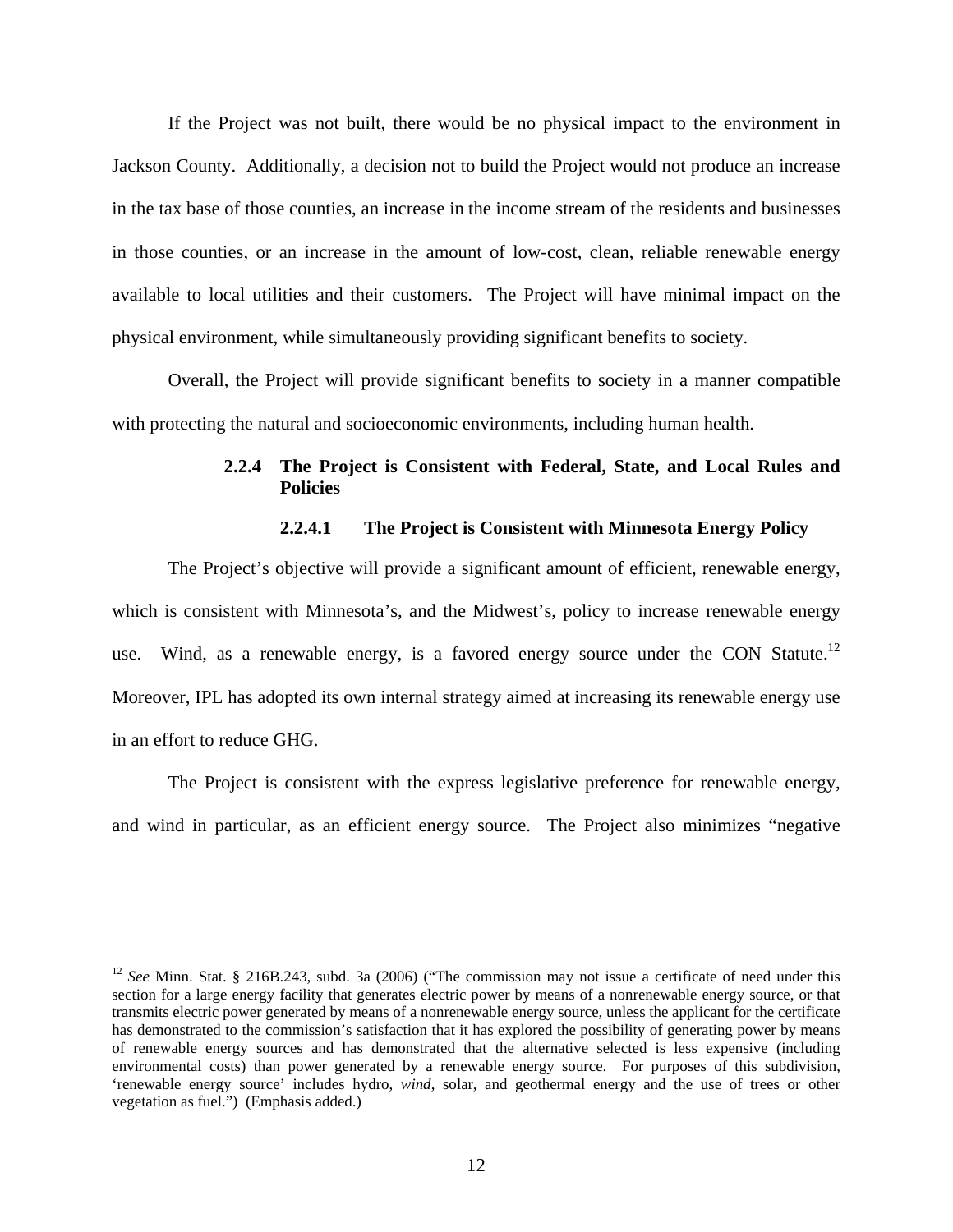environmental, social, and economic burdens imposed by the specific energy sources" when compared to fossil-fueled alternatives.<sup>13</sup>

The Minnesota Legislature has previously passed two mandates requiring Minnesota utilities operating a nuclear-powered electric generating plant within the State to support increased installation of wind power. Minnesota Statutes § 216B.2423, subd. 1 (2006), required utilities operating a nuclear-powered electric generating plant in Minnesota to purchase or install up to 825 MW of wind power by 2002. Minnesota Statutes § 116C.779, subd. 2 (2006), requires utilities operating a nuclear-powered electric generating plant to annually transfer funds to a renewable development account until 2018. Until January 1, 2018, up to \$10,900,000 of the amount transferred annually is to go to renewable energy production incentives and \$9,400,000 (over eighty percent) of that amount is to be used specifically for wind energy incentives.

Further support for the premise that the Project is consistent with State energy policy can be found in the favorable tax treatment that wind energy facilities receive. The Legislature has exempted all real and personal property of wind energy conversion systems from property taxes.14 Wind energy conversion systems, as well as the materials used to manufacture, install, construct, repair, or replace wind systems, are also exempt from State sales tax.<sup>15</sup>

The Project's anticipated utilization of existing high voltage transmission lines is consistent with the State's commitment to non-proliferation of transmission corridors.<sup>16</sup>

<sup>13</sup> *See id.*

<sup>&</sup>lt;sup>14</sup> Minn. Stat. § 272.02, subd. 22 (2006).

<sup>15</sup> Minn. Stat. § 297A.68, subd. 12 (2006).

<sup>&</sup>lt;sup>16</sup> See People for Envtl. Enlightenment and Responsibility (PEER), Inc. v. Minn. Envtl. Quality Council, 266 N.W.2d 858 (Minn. 1978).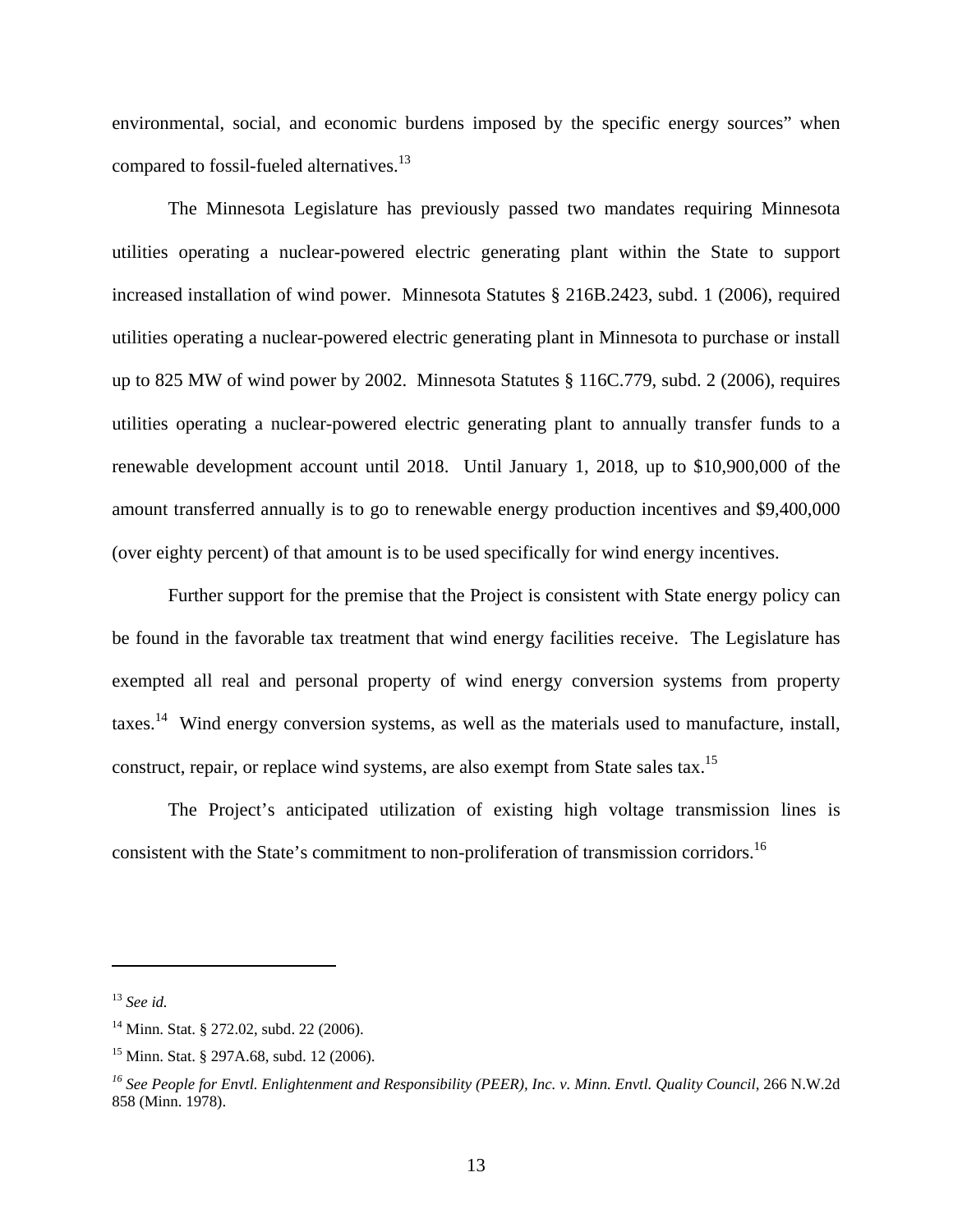# **2.2.4.2 The Project is Consistent with Federal Energy Policy 2.2.4.2.1 Tax Incentives**

The Project also conforms to federal energy policy. The federal government has spent a significant amount of money in the last 20 years to develop renewable energy resources. One such direct method is the PTC,<sup>17</sup> which was recently extended until the end of 2012.<sup>18</sup> The PTC is available for the first 10 years of the renewable energy plant's operating life, and is currently \$0.021/kWh. The PTC allows wind energy generation costs to be even more competitive with traditional fossil fuel technologies.

The Internal Revenue Service, under the Modified Accelerated Cost Recovery System ("MACRS"), has allowed businesses to recover investments in solar, wind, and geothermal property through depreciation deductions.<sup>19</sup> For solar, wind, and geothermal property placed in service after 1986, the current MACRS property class is five years. This allows companies utilizing renewable energy investments to recover costs before PTC benefits run out.

### **2.2.4.2.2 Regional and National Support for a "25 by '25" Initiative**

The "25 by '25" initiative has found support outside of Minnesota. In addition to U.S. Senators and Representatives leading a national "25 by '25" campaign, the Midwestern Governors Association, which includes Indiana, passed a Policy Resolution last year endorsing the "25 by '25" initiative.<sup>20</sup>

<sup>17</sup> *See* 26 U.S.C. § 45 (2006).

<sup>18</sup> *See* American Recovery and Reinvestment Act of 2009, Pub. L. No. 111-5 (2009).

<sup>19</sup> *See* 26 U.S.C. § 168 (2005).

<sup>&</sup>lt;sup>20</sup> Current members of the Midwestern Governors Association include the governors of Illinois, Indiana, Iowa, Kansas, Michigan, Minnesota, Missouri, North Dakota, Ohio, South Dakota, and Wisconsin. *See* Exhibit D.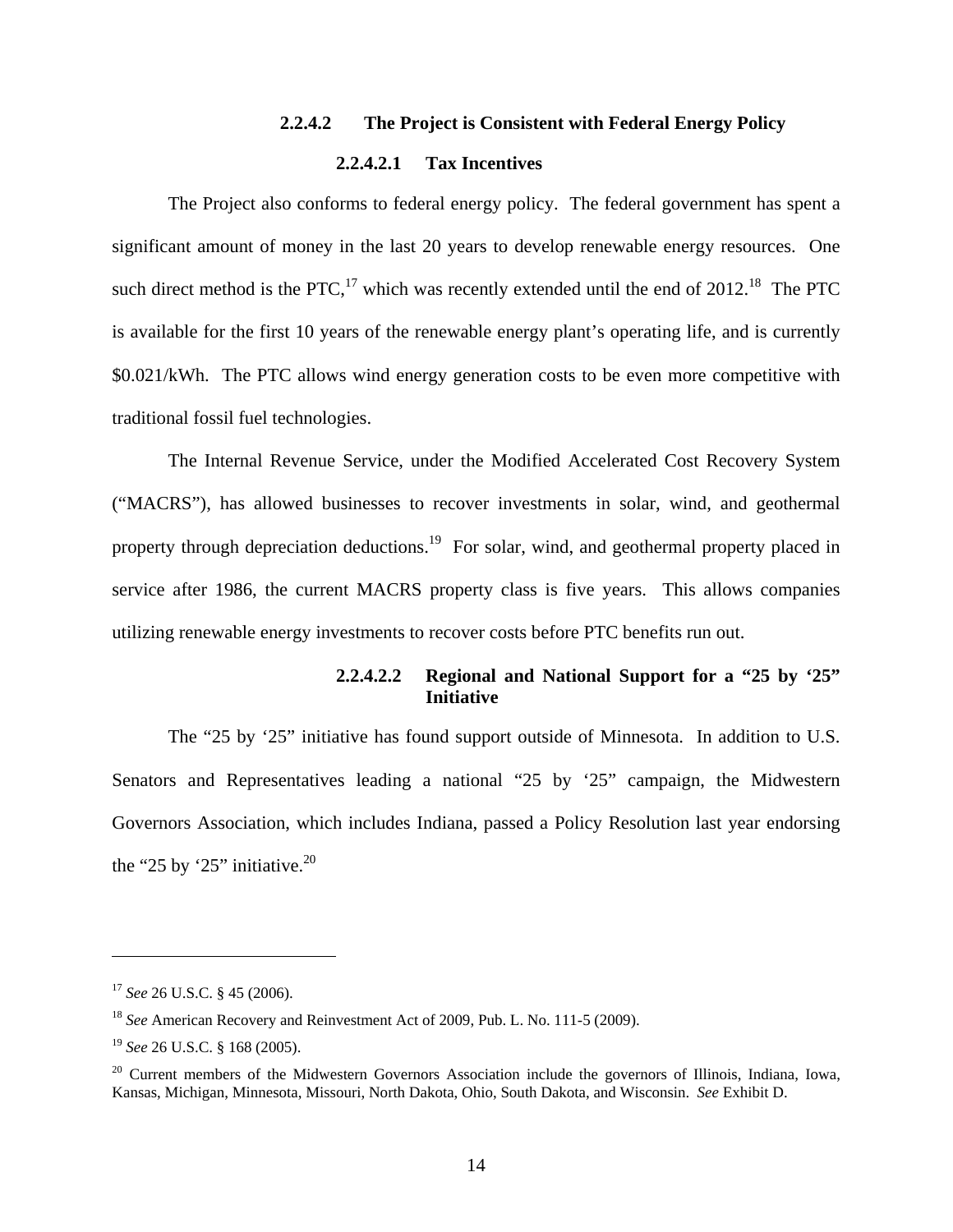### **2.2.4.3 The Project Complies with Federal, State, and Local Environmental Regulations**

The Project will meet or exceed the requirements of all federal, state, and local environmental laws and regulations. Table 5 in Section 3.8.4 provides a list of approvals the Project may need to obtain from governmental entities to demonstrate full compliance. LWP is committed to obtaining all necessary environmental and other approvals required under federal, state, and local requirements.

#### **2.3 Project Relationship to Socioeconomic Considerations (Minn. R. 7849.0240)**

#### **2.3.1 Socially Beneficial Uses of Energy Output**

Energy produced by the Project will provide significant, numerous, and varied societal benefits. Providing a large amount of renewable energy with minimal environmental impact is just the beginning. Regional and national security and energy reliability can be enhanced through the development of diversified generation resources such as wind.

The Project will also provide a supplementary source of income for the rural landowners and farmers on whose land the Project will be sited. The landowners in the Project footprint who host turbines will receive annual lease payments for each turbine sited on their property. Largescale wind energy operations usually pay between \$3,000 and \$5,000 per turbine each year to lease wind rights from farmers that own the land on which the turbines are sited. $21$ 

Because only a portion of the land is used for turbine siting, access roads, and transformers, farming operations can continue largely undisturbed. While the Project will be sited over an area spanning approximately 19,000 acres of land, only an estimated 75 acres will be permanently removed from agricultural use over the life of the Project.

<sup>&</sup>lt;sup>21</sup> See Windustry - Wind Easement Work Group, "Wind Energy Easements and Leases: Compensation Packages," p. 3 (Sept. 2005). *See* Exhibit E.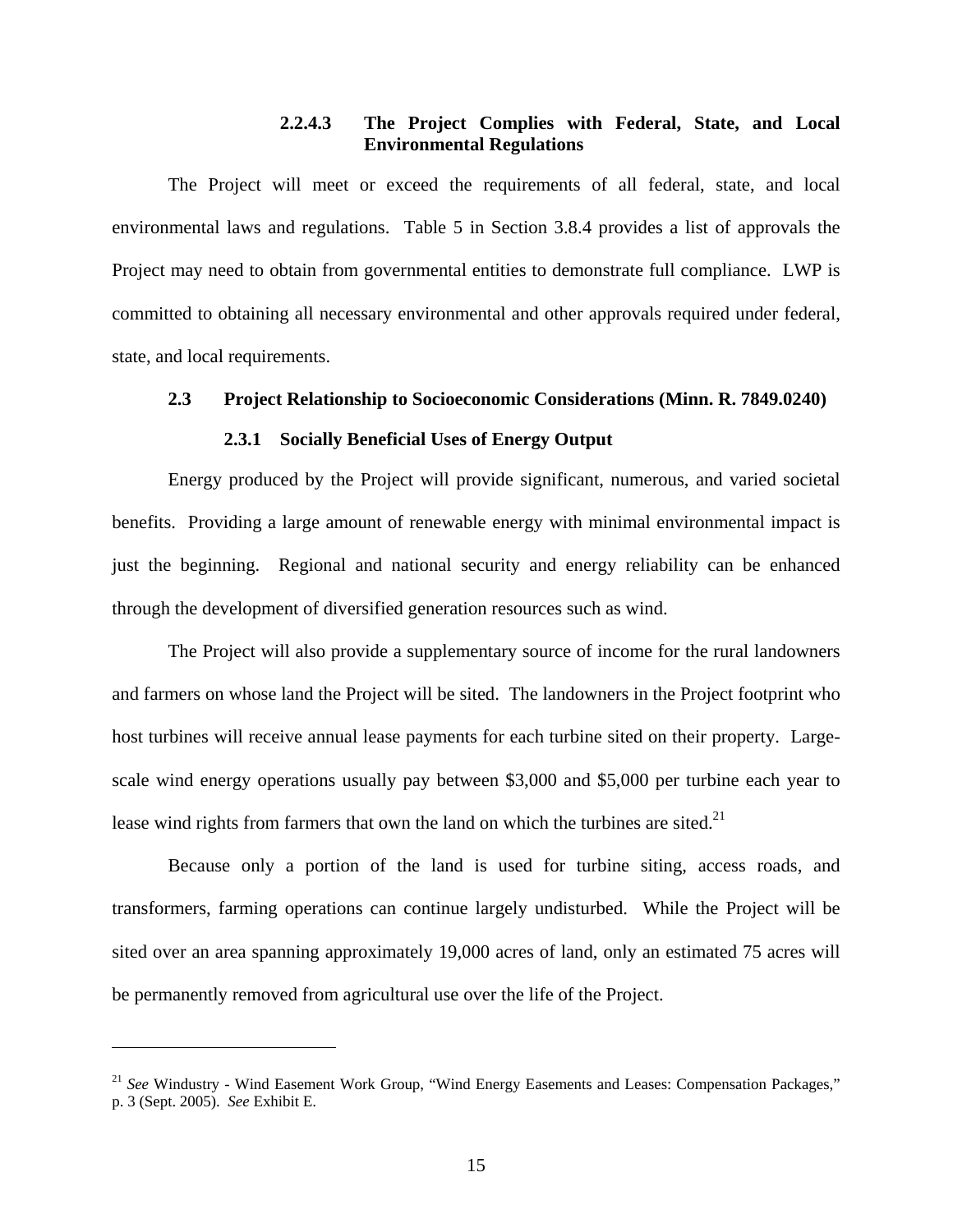#### **2.3.2 Promotional Activities Giving Rise to Demand**

LWP has requested an exemption from Minnesota Rules 7849.0240, subp. 2(B), which requires each large electric generating facility ("LEGF") CON Application to contain "an explanation of the relationship of the proposed facility to . . . promotional activities that may have given rise to the demand for the facility."<sup>22</sup> LWP has not engaged in promotional activities which could have given rise to the need for the electricity to be generated by the proposed Project. Thus, such information is non-existent and, as the Commission has previously determined, an exemption is appropriate. $^{23}$ 

### **2.3.3 Effects of Facility in Inducing Future Development**

The Project is not expected to directly affect development in Jackson County. This is not to say, however, that additional wind energy infrastructure in the Project area will not provide significant benefits to the local economy and local landowners. Landowners in the Project area will benefit from annual lease payments. Additional wind energy infrastructure will also increase the local property tax base in the counties and municipalities in which the Project is sited. The Trimont Wind Farm I Project, a project approximately half the size, is projected to collectively provide the Jackson and Martin Counties with \$350,000 to \$400,000 in production tax revenues annually.<sup>24</sup> The Lakefield Wind Project is projected to provide Jackson County with \$770,000 in production tax reserves annually.

<sup>22</sup> *See* Exemption and Variance Request, at p. 5.

<sup>23</sup> *See In the Matter of the Application of Rapids Power LLC for a Certificate of Need for its Grand Rapids Cogeneration Project*, Docket No. IP-4/CN-01-1306, Order Granting Exemptions from Filing Requirements, dated Oct. 9, 2001 ("Rapids Power Exemption Order"), at p. 7; *In the Matter of the Application of Elm Creek Wind, LLC, for a Certificate of Need for a Large Energy Facility, the Elm Creek Wind Project in Jackson and Martin Counties*, Docket No. IP6631/CN-07-789, Order Granting Exemptions from Filing Requirements, dated August 1, 2007.

<sup>&</sup>lt;sup>24</sup> Farm Industry News, "Wind Power Your Future," http:/farmindustrynews.com/mag/farming\_wind\_power\_future (Dec. 1, 2006). *See* Exhibit F.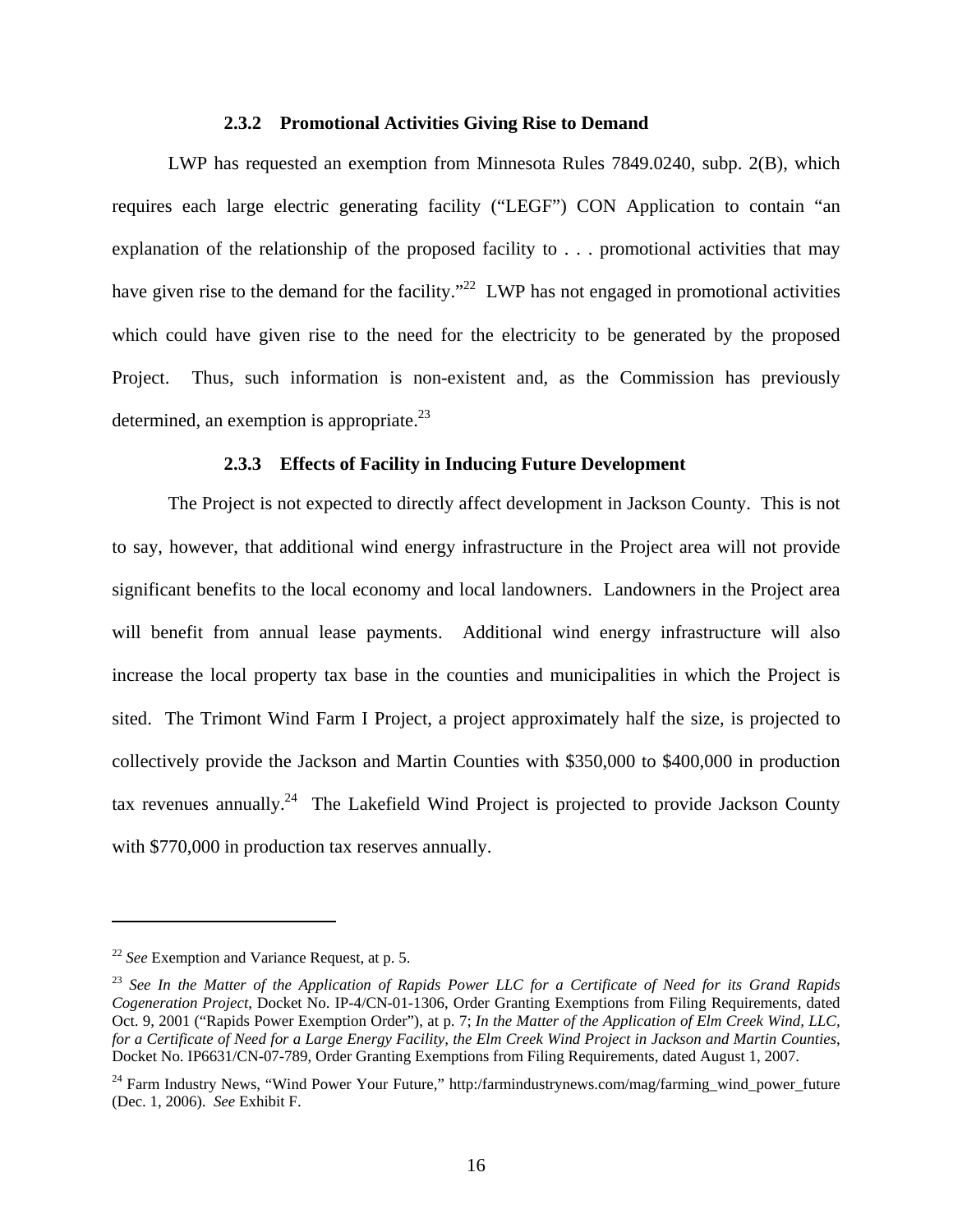The Project will also provide significant income opportunities for local residents not affiliated with project ownership. The Project is expected to generate ten to twelve permanent O&M positions. In addition, the Project has already created consulting, management, and environmental work.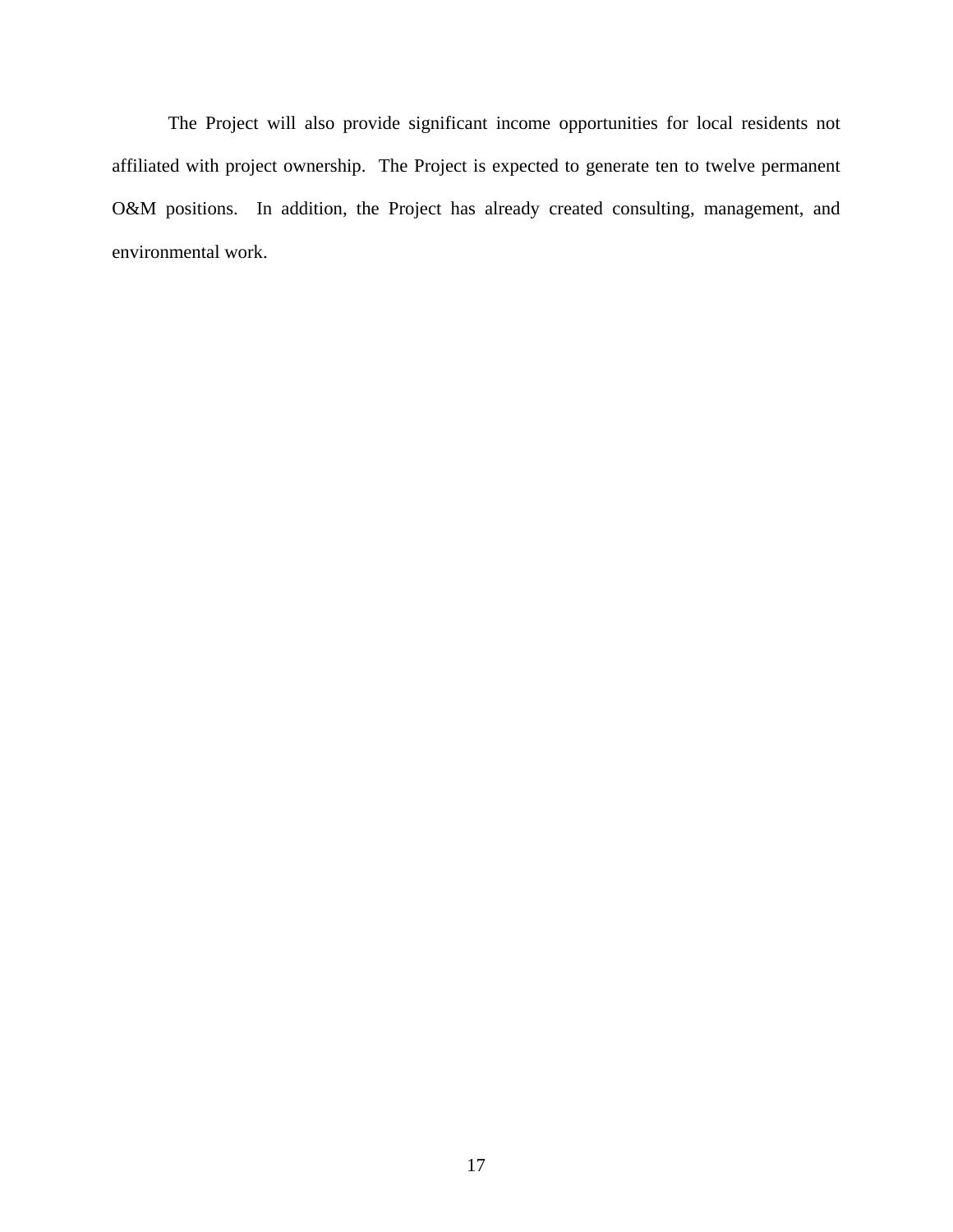### **3.0 Description of Project and Alternatives (Minn. R. 7849.0250)**

### **3.1 Proposed Project (Minn. R. 7849.0250(A))**

The Project will consist of an array of wind turbines, transformers, access roads, up to two meteorological towers, a project substation with a small control house, and an O&M facility. LWP may purchase existing buildings in the City of Lakefield. The turbines will be interconnected by electric power collection cable within the wind farm. In addition, the wind farm facilities will include approximately .25 miles of 345 kV transmission line that delivers the electricity to the Lakefield Substation. The layout will also take into account the planned locations of the 134 wind turbines for both setback and operational efficiency considerations. Provided with this Application are Exhibit K (Project Vicinity Map), Exhibit L (Project Location Map), and Exhibit M (Preliminary Site Layout Map).<sup>25</sup> As shown by the maps provided in Exhibits K-M, the wind turbines will be sited on land within Jackson County, with the Project's transmission facilities connecting to the Lakefield Substation.

Each wind turbine will be accessible via all-weather gravel roads approximately 16 feet in width providing access to the turbines via public roads. The Applicant estimates that approximately 35 miles of gravel access roads will be constructed, depending on the final turbine layout and landowner input.

The Project includes a computer-controlled communications system that permits automatic, independent operation, and remote supervision, thus allowing the simultaneous control of the wind turbines. The Applicant or one of enXco's affiliates will be responsible for the O&M of the Project. The Applicant will maintain a computer program and database for tracking each wind turbine's operational history.

 $25$  Exhibit L shows the preliminary turbine locations for 201 MW layout of 1.5MW turbines and is subject to change during the preconstruction surveys and micrositing.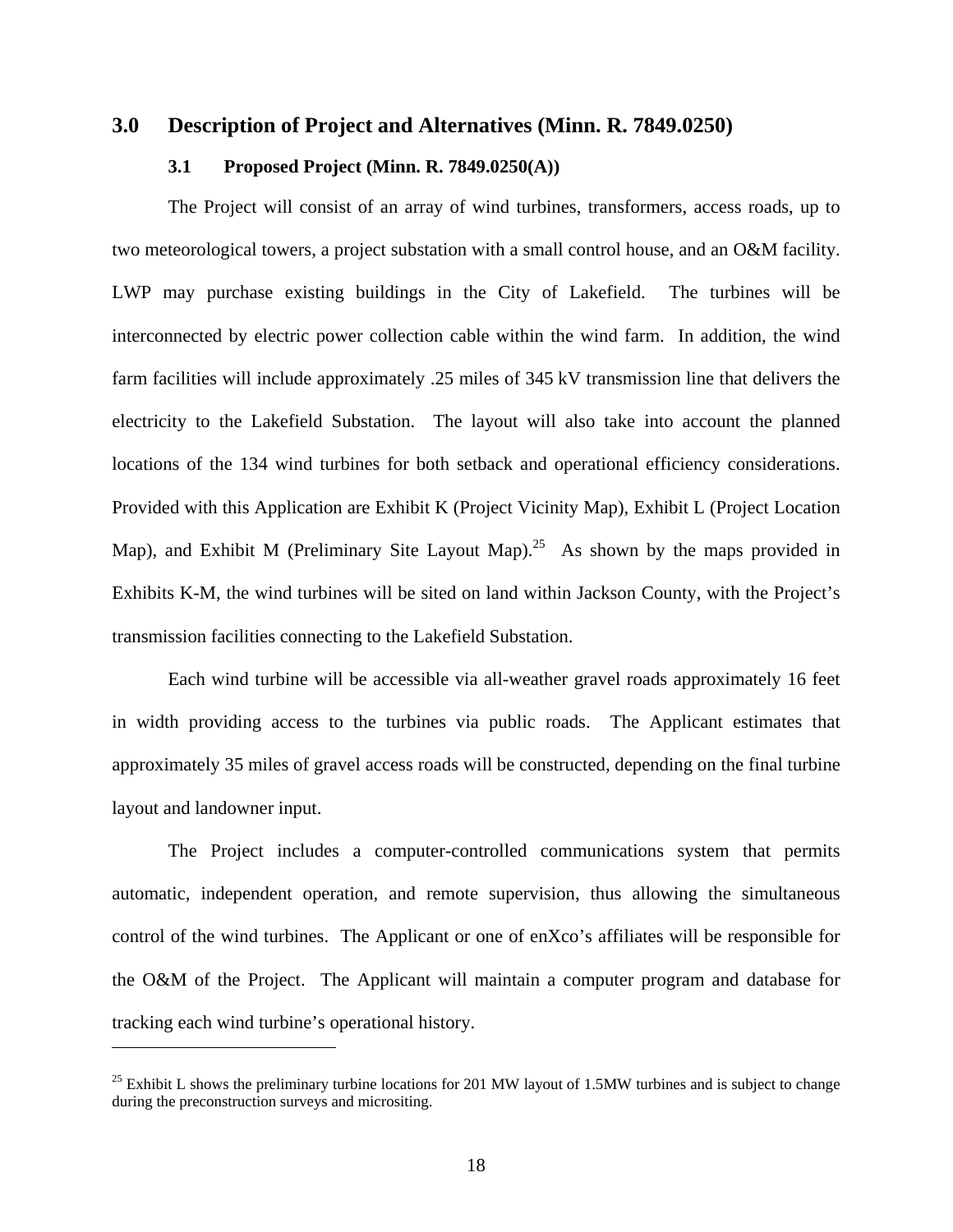With respect to turbines, the Applicant is proposing to use up to 134 1.5 MW wind turbines with a hub height of 80 meters and a rotor diameter of 77 meters.

The free-standing, tubular towers will sit atop a robust foundation designed for the specific soil conditions at the individual turbine site. Due to the wide spacing of the turbines, a thorough investigation of the soil strengths and characteristics will be performed at each turbine site for optimization of the foundation designs for the Project. Each turbine can be controlled from a control panel inside the nacelle or from the bottom of the turbine. The nacelle is a fiberglass shell enclosure with sound-insulating foam applied to the inside. The nacelle functions as a housing to protect the mechanical and electrical equipment from the outside environment. Each turbine is equipped with a wind speed and direction sensor that communicates to the turbine's control system to signal when sufficient winds are present for operation. The turbines feature variable-speed control and independent blade pitch to assure aerodynamic efficiency.

The electricity generated by each turbine is stepped up by a pad-mounted transformer at the base of each turbine to power collection line voltage of 34.5 kV. The electricity is collected by a system of underground or overhead power collection lines within the Project area. Direct burial collector cables will be plowed or trenched under the ground to a nominal depth of 36 to 48 inches. All collector cables are currently planned to be installed underground; however, should conditions arise that would require the use of overhead lines, such lines will be sited so as to minimize the impact to the landowner.

The Project will require the installation of a 345/34.5 kV project substation which will consist generally of two 345/34.5 kV transformers and associated switching and protection equipment, as well as metering equipment and a small control house. Power from the turbines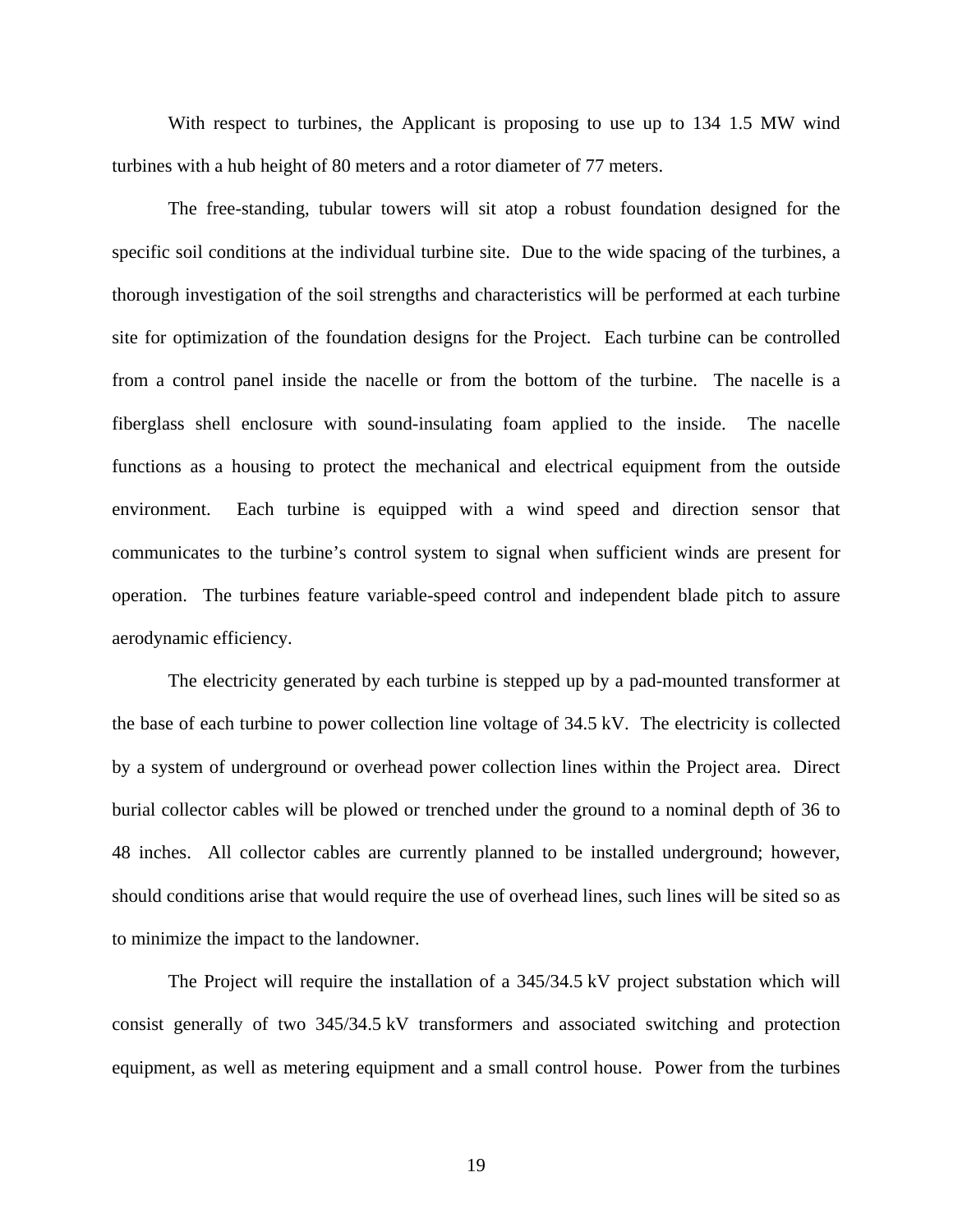will be collected at this substation and transmitted to the point of delivery, the Lakefield Substation via approximately .25 miles of overhead 345 kV transmission line. The interconnection details will be determined as a result of studies and agreements with the Midwest Independent Transmission System Operator ("Midwest ISO").

### **3.1.1 Nominal Generating Capability and Effect of Economies of Scale**

Each turbine will have a net nominal rating of 1.5 MW. Larger wind projects, such as the Project, can realize economies of scale by spreading out the relatively fixed transaction, operation, and maintenance costs over the entire project, resulting in decreased costs per kWh of electricity produced.

### **3.1.2 Anticipated Operating Cycle and Annual Capacity Factor**

The net annual energy production from the Project, assuming various losses aggregating to roughly 16%, is estimated at approximately 759 GWh.

#### **3.1.3 Fuel**

 $\overline{a}$ 

The wind turbines will be powered by the wind.<sup>26</sup>

#### **3.1.4 Anticipated Heat Rate**

Heat rates are not applicable to a wind project.

#### **3.1.5 Facility Location**

The Project will be located in central Jackson County, near the town of Lakefield, in portions of Heron Lake, Belmont, Des Moines, and Hunter townships, approximately 25 miles east of Worthington, Minnesota. LWP has designated approximately 50.5 square miles as the Project area. The town of Lakefield is adjacent to the Project site to the West. The Project's

<sup>&</sup>lt;sup>26</sup> Minnesota Rules 7849.0250(A)(3) also requests information projecting the availability of the proposed Project's fuel source and alternative fuels. The Commission has determined that these data requirements are inapplicable to a wind facility. *See In the Matter of the Application of High Prairie Wind Farm II, LLC for a Certificate of Need for a Large Energy Facility*, Docket No. PT-6556/CN-06-1428, Order, dated Dec. 11, 2006.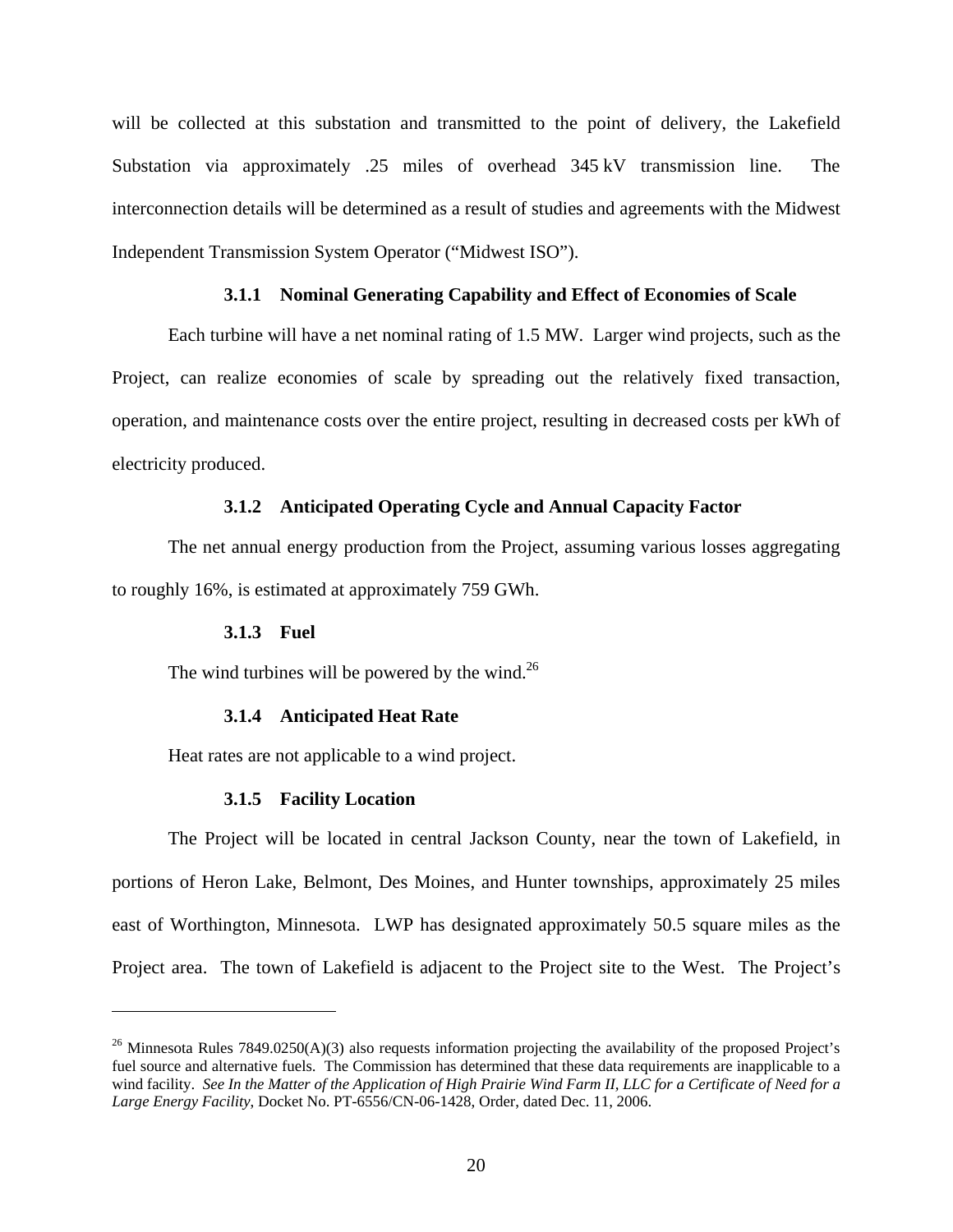boundary includes approximately 32,000 acres, and LWP currently has site control over approximately 19,000 of these acres. The area of direct land use will be approximately 70 acres for the turbines and gravel access roads, depending on the final layout and landowner input on road design, plus up to five acres for the new project substation. LWP intends to convert an existing building within the city limits of the town of Lakefield, Minnesota, or construct a new O&M building on an approximately five acre parcel inside the Project boundary.

The Project area is rural with an agricultural-based economy. The Project site was selected based on its excellent wind resources, its close proximity to available transmission infrastructure and substation, and landowners' interest in participating in the Project.

### **3.2 Availability of Alternatives (Minn. R. 7849.0250(B))**

#### **3.2.1 Objectives Used to Evaluate Alternatives**

The overall objective in this alternatives analysis is to determine whether there are other energy sources that can satisfy the need identified. As noted above, LWP intends to develop a generation source that will aid IPL in satisfying the nation-wide renewable energy need. Therefore, non-renewable energy sources have been excluded from this alternatives analysis.<sup>27</sup> The criteria used in the analysis include: (i) is the energy source cost-effective; (ii) is the energy source commercially proven and reliable for the electrical generation output needed; and (iii) is the energy source appropriate for the site selected.

Developing and operating generating sources that are cost-effective and using proven technology is particularly important to an independent energy producer, like LWP. LWP does not have access to ratepayer funds that could provide a resource for retirement of capital

<u>.</u>

<sup>&</sup>lt;sup>27</sup> Minnesota Rules 7849.0250(B)(4) requires an applicant to discuss the availability of new generating facilities of a different size or using a different energy source as an alternative to the proposed facility. LWP has requested a partial exemption from this data requirement, i.e., proposing to discuss as alternatives only renewable energy sources that would satisfy the REO. *See* Exemption and Variance Request, at p. 6.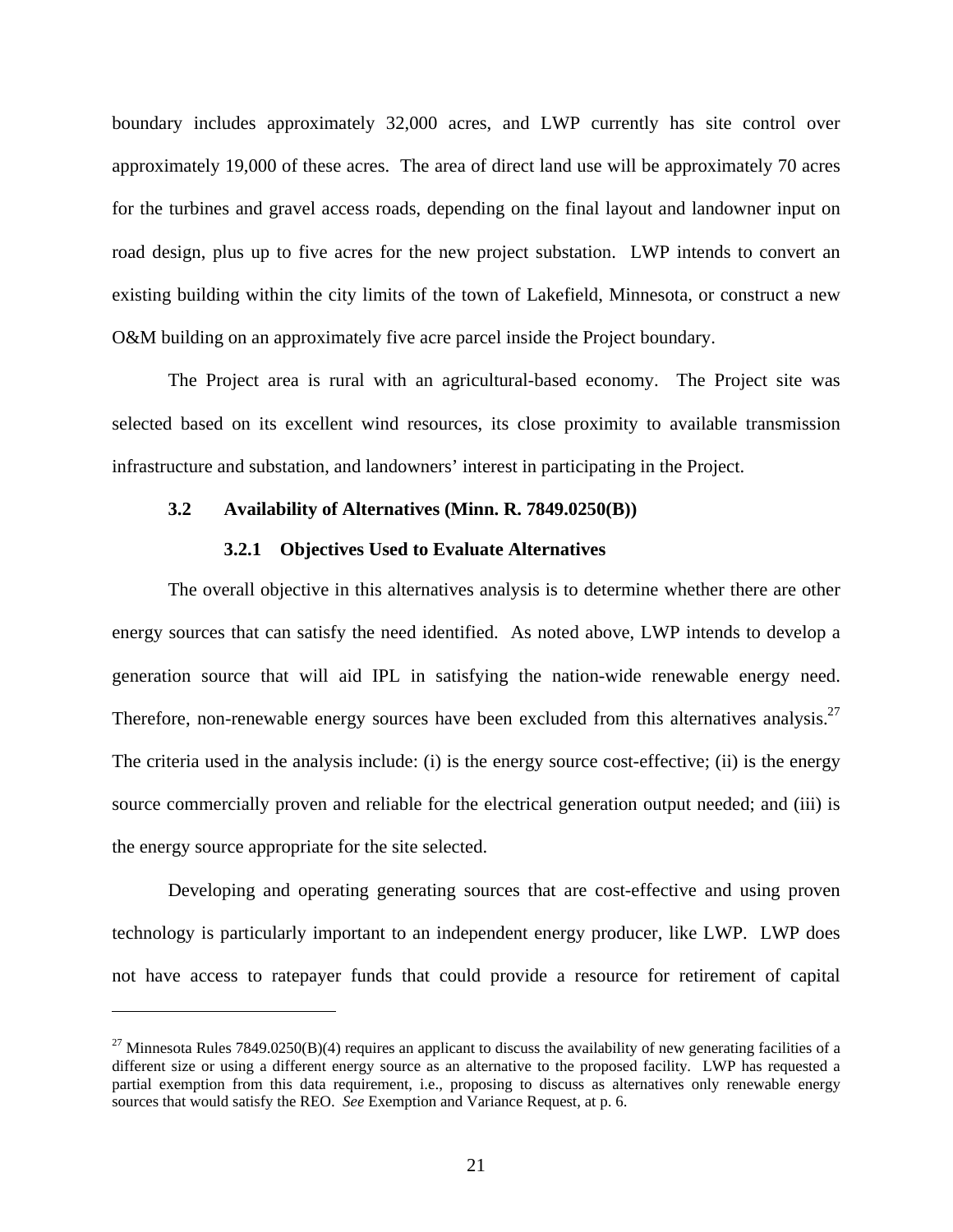investments. In addition, as a seller of electricity on the wholesale market, LWP must keep its prices—and, thus, its costs—low enough to remain competitive. For these reasons, LWP must exercise diligence in deciding where and when to pursue opportunities for capital investment in new power-generating facilities.

Commercial feasibility and reliability with respect to the generation output needed are important considerations in selling the generated power to wholesale customers. Without a guaranty of long-term reliability and cost-effectiveness, it is difficult or impossible to convince customers that an unproven technology should be selected for purchase.

### **3.2.2 Alternatives Considered**

### **3.2.2.1 Purchased Power Alternative**

LWP is an independent power producer and does not purchase power. Instead, LWP sells power to utilities, in this case IPL. As such, this data requirement is not applicable and an exemption has been requested.<sup>28</sup>

#### **3.2.2.2 Alternative of Performing Upgrades to Existing Resources**

LWP has no existing facilities in Minnesota for which it might seek improved operating efficiency. As such, this data requirement is not applicable and an exemption has been requested.<sup>29</sup>

#### **3.2.2.3 New Transmission Alternative**

LWP plans to construct a 345 kV transmission line from the Project to the point of interconnection. The construction of this line is being permitted through the local permit process in Jackson County. Any required network upgrades will be the responsibility of the utility(s) that own the transmission system. IPL is a member of MISO and will serve as the Market Participant

<sup>28</sup> *See* Exemption and Variance Request, at pp. 5-6.

<sup>29</sup> *See id.*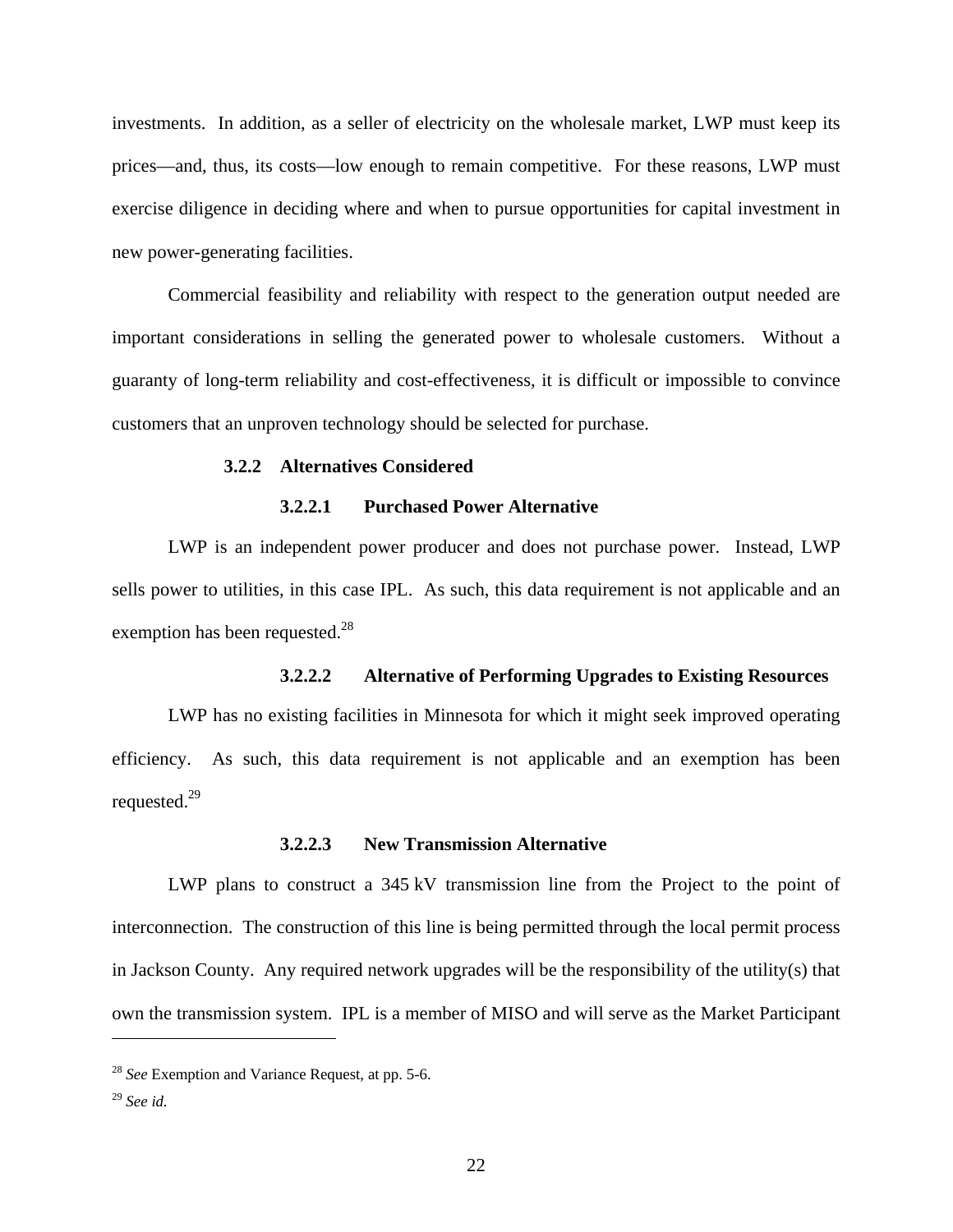and arrange for sale of the power into the MISO system at the point of interconnection (Lakefield Junction Substation). As is the case within the entire MISO system, IPL will receive the Locational Marginal Price ("LMP") for this sale. It is IPL's intention to net the LMP revenue received against the payments made to LWP under the PPA.

### **3.2.2.4 No Facility Alternative**

LWP has requested an exemption from Minnesota Rules 7849.0340, which requires an applicant to submit data for the alternative of "no facility," including a discussion of the impact of this alternative on the applicant's generation and transmission facilities, system, and operations.30 The Rule also requires an analysis "of equipment and measures that may be used to reduce the environmental impact of the alternative of no facility." Minn. R. 7849.0340(C).

LWP does not have a "system," nor does it have other generation and transmission facilities in Minnesota. As such, the requirements of Minnesota Rules 7849.0340 are not applicable to LWP's Project and are not necessary to determine need for the facility. Instead, LWP proposes to submit data reasonably available to it regarding the impact on the wholesale market of the "no facility" alternative.

Given that the proposed Project is designed to increase the amount of energy available for use by energy consumers in the Midwest, in furtherance of IPL's renewable energy strategy, not building the facility is not an alternative. Not building the facility would result in no increase in renewable energy and, in turn, no opportunity for IPL to purchase the Project's output to satisfy its internal, as well as the entire Nation's, strategy towards increasing the production of renewable energy. Such an outcome is contrary to LWP's objective for the Project, and will not satisfy the state and regional need for renewable energy.

<sup>30</sup> *See id.* at pp. 9-10.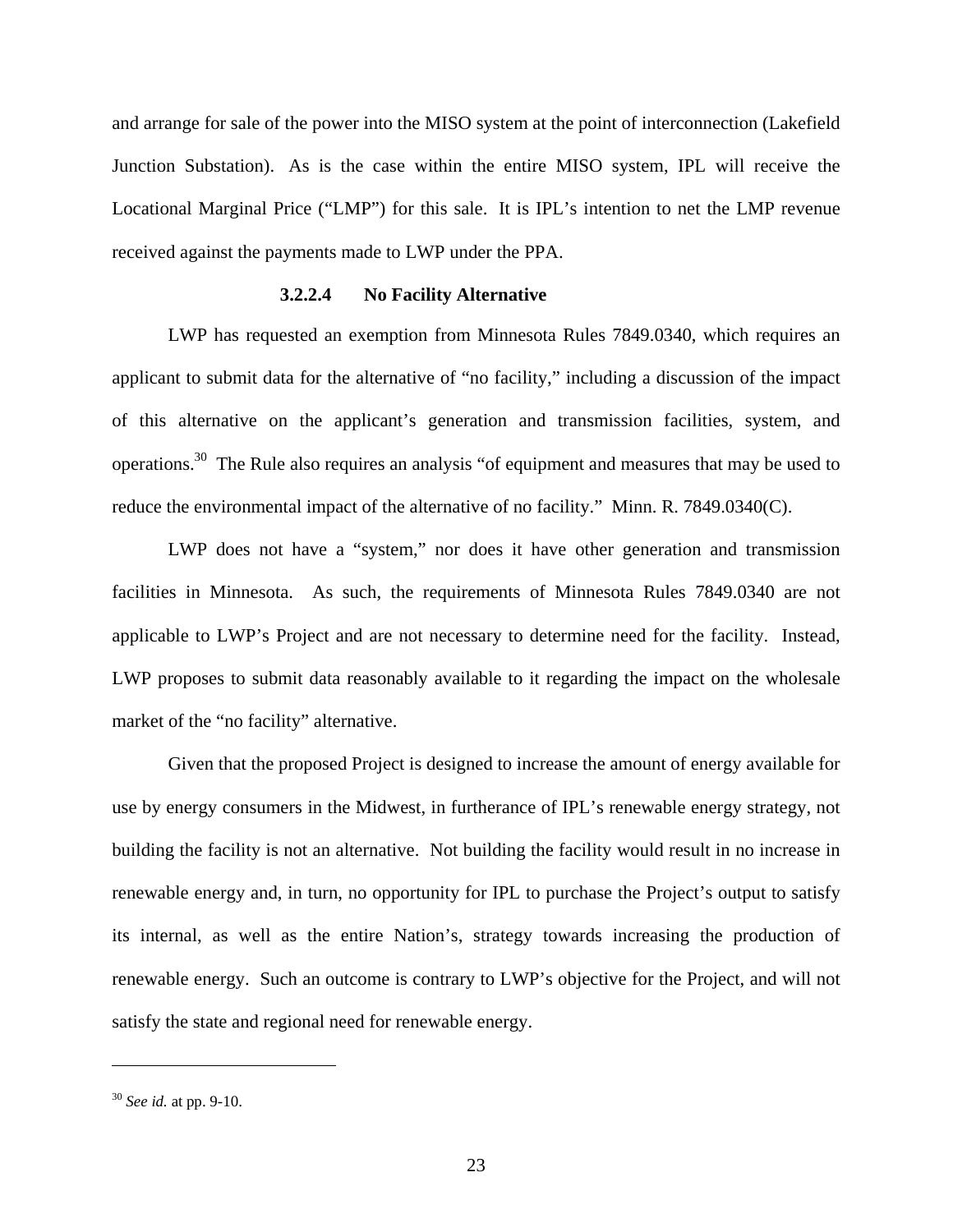### **3.2.2.5 Solar Power**

The cost and reliability of solar power do not compare favorably with the generating capacity proposed in this Application. As noted in the Department of Commerce ("DOC") 2004 Quad Report, "Solar electric systems are not currently cost-effective for utility applications or strict cost-effective requirements. $31$  Currently, the largest solar-powered electric system in Minnesota is a 72 kW system, which provides significantly less output than the 201 MW system proposed.32 For these reasons, solar power is not an alternative to the Project.

Solar thermal electric generation facilities are being constructed, but such facilities require a combination of oil and sunlight, provide less output than the proposed system (a Nevada project, the third largest in the world, will be 64 MW), work best in warm and dry locations (e.g., Nevada), and have high costs (approximately \$250 million to construct the Nevada project).<sup>33</sup> Thus, solar thermal electric generation is likewise not an alternative to the Project.

### **3.2.2.6 Hydropower**

Hydropower is also not an alternative to the Project. As of 2004, Minnesota had 195 MW of hydroelectric generation, with the largest system generating 75 MW.<sup>34</sup> In 1996, the U.S. Department of Energy reported that Minnesota's potential for increasing hydroelectric generation was limited to an additional 137 MW dispersed over 40 sites in Minnesota.<sup>35</sup> Thus, a single site

<sup>31</sup> *See* MN DOC, *2004 Energy Policy and Conservation Report* (the "2004 Quad Report") at p. 28. *See* Exhibit G.

<sup>32</sup> Innovative Power Systems, *Commercial Project List*, http://www.ips-solar.com/ProjectList.html (July 24, 2009). *See* Exhibit H.

<sup>&</sup>lt;sup>33</sup> See CNET News.com, "Full steam ahead for Nevada solar project," http://news.com.com/2102-11392 3-6166113.html?tag=st.util.print (Mar. 20, 2007). *See* Exhibit I.

<sup>34</sup> *See* Exhibit G at p. 28.

<sup>35</sup> *Id.*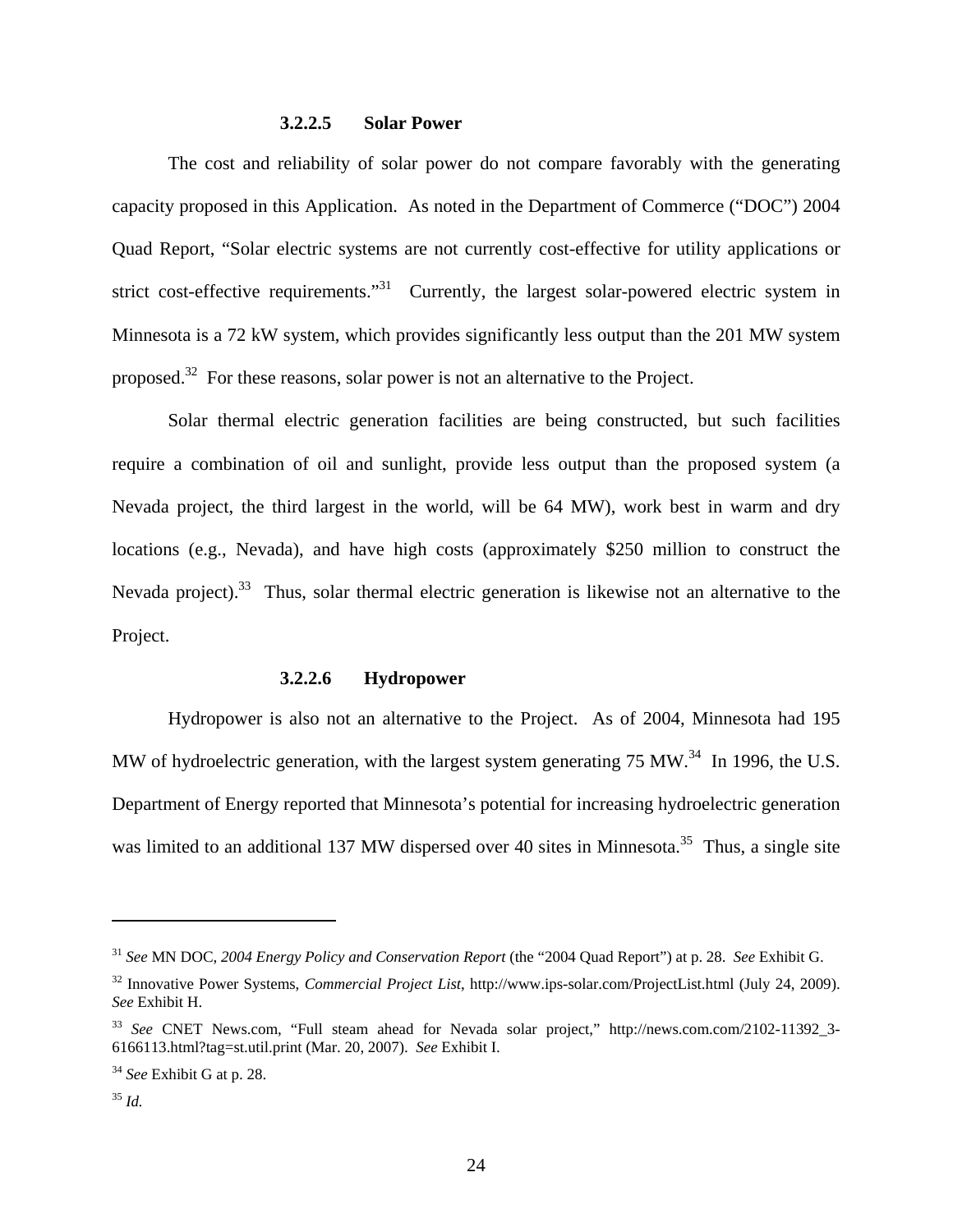would be unable to produce the same output as the currently proposed system, and developing multiple sites would significantly increase generation costs as compared to the Project.

In addition, hydroelectric generation requires a large, dependable water supply. The lack of such a water supply in Jackson County also precludes this alternative.

### **3.2.2.7 Biomass**

A biomass plant is not an alternative to the Project. Biomass generally requires large amounts of waste products, such as waste logging, manufacturing, or trimming residues,  $36$  which are not readily available in many parts of the State, including Jackson County. In addition, biomass electric generation facilities generally have outputs that are much smaller than the proposed Project.<sup>37</sup> The environmental impacts of such a facility would also be greater, due to both the facility itself and the machinery and equipment needed to gather and transport the biomass fuel.

### **3.2.2.8 Alternative of Emerging Technologies**

Few renewable emerging power generation technologies have been developed, and LWP believes that the current approaches are not sufficiently mature to either provide the output needed or to be cost-effective.

### **3.2.2.8.1 Pumped Storage**

The site in Jackson County is not suited to a pumped storage application due to the need to store large amounts of water in an elevated reservoir. Accordingly, this technology is not an alternative to the Project.

<sup>36</sup> *See* Green Institute, "Renewing Rock-Tenn: A Biomass Fuels Assessment for Rock-Tenn's St. Paul Recycled Paper Mill" (March 2007). *See* Exhibit J.

<sup>37</sup> *See* Exhibit G at p. 27.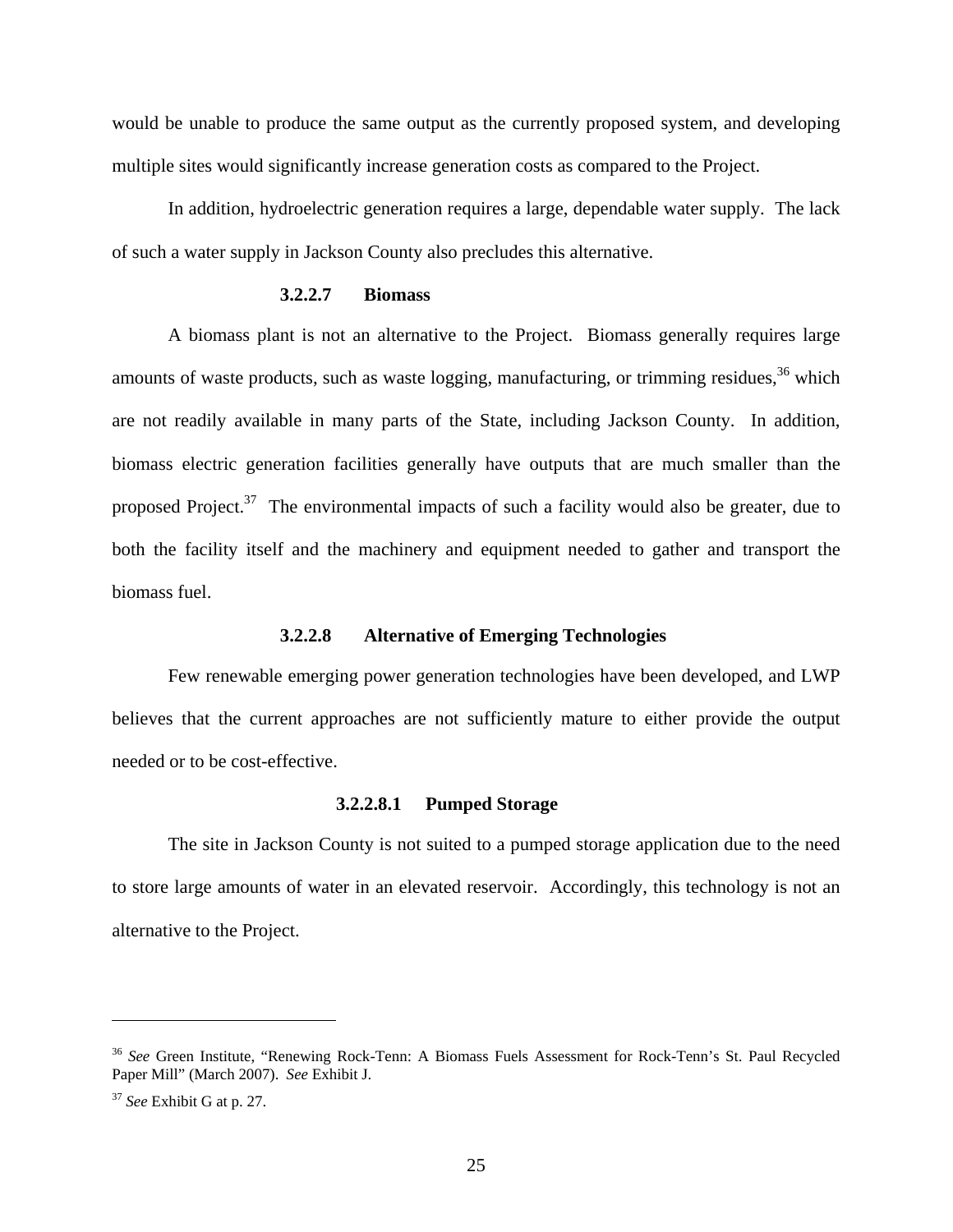### **3.2.2.8.2 Compressed Air**

Highly specialized geological sites are needed to make use of compressed air technology. Such sites are scarce in Minnesota, and those that do exist are not located in the vicinity of the site. This technology is not yet commercially proven; accordingly, it is not an alternative to the Project.

### **3.2.2.8.3 Superconducting Magnets**

This technology, which makes use of coils that can store electric energy, is not yet commercially proven. Accordingly, this technology is not an alternative to the Project.

### **3.2.2.9 Combinations**

No combination of the aforementioned alternatives would be appropriate because, as compared to the proposed Project, they would not enable LWP to more efficiently or costeffectively produce electric output to be purchased by IPL to satisfy its renewable energy needs.

#### **3.2.3 Economic Comparison**

#### **3.2.3.1 Alternatives Summary**

Table 3 summarizes the conclusions reached regarding alternatives to the Project. The results of the analysis indicate that there are no alternatives to the proposed Project. Thus, an economic comparison of the proposed Project to alternatives is not required.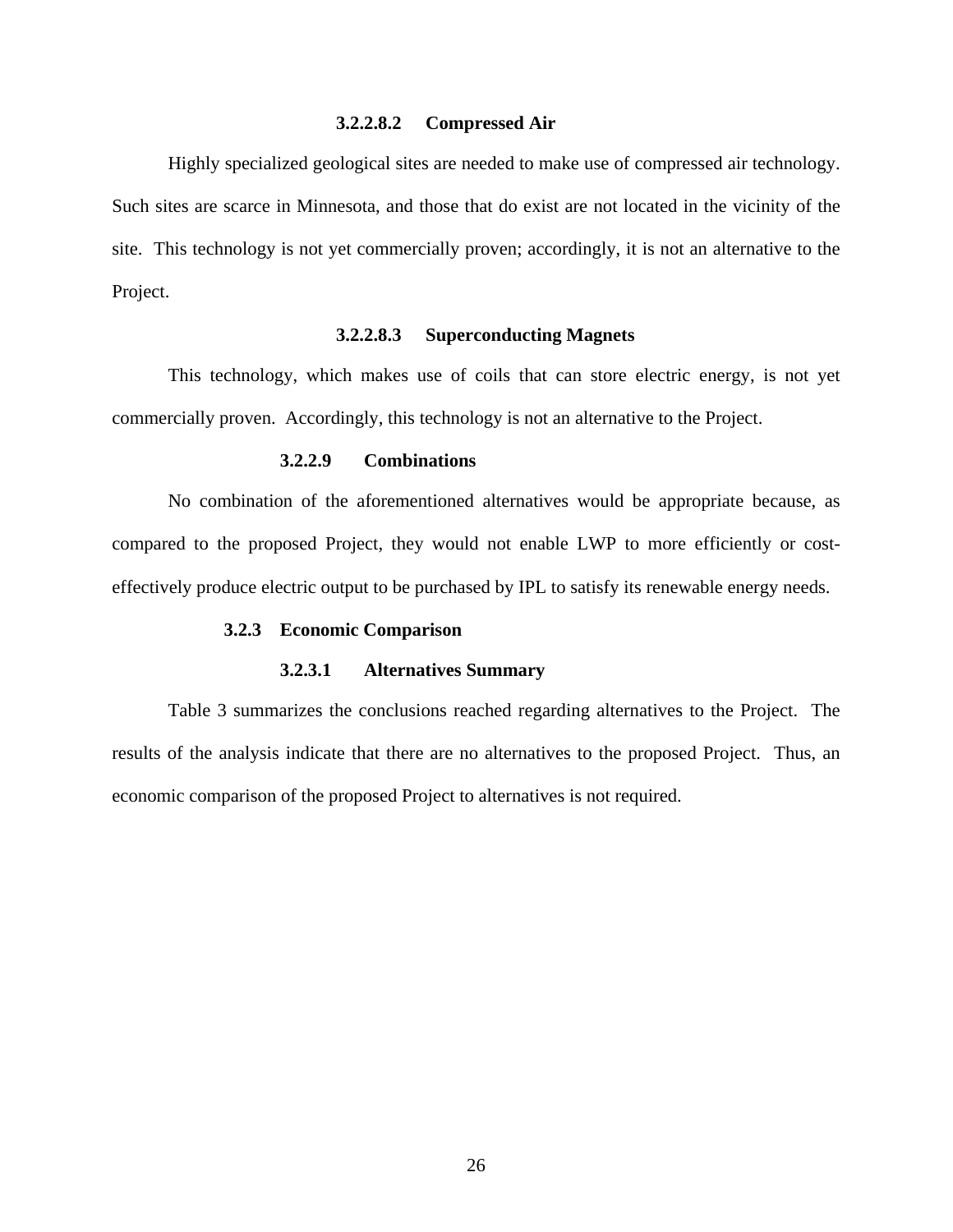|  |  |  | <b>Table 3: Project Alternatives Comparison</b> |
|--|--|--|-------------------------------------------------|
|--|--|--|-------------------------------------------------|

| <b>Alternatives</b><br><b>Considered</b> | <b>Applicable to</b><br><b>Lakefield Wind</b><br><b>Project</b> | <b>Meets Project</b><br><b>Objectives/Meets Site</b><br><b>Criteria</b> | <b>Considered in</b><br><b>Further</b><br><b>Economic Screening</b> |
|------------------------------------------|-----------------------------------------------------------------|-------------------------------------------------------------------------|---------------------------------------------------------------------|
| <b>Purchased Power</b>                   | N/A                                                             | N/A                                                                     | N/A                                                                 |
| <b>Upgrades to Existing</b><br>Resources | N/A                                                             | N/A                                                                     | N/A                                                                 |
| New Transmission                         | N/A                                                             | N/A                                                                     | N/A                                                                 |
| No Facility                              | N <sub>0</sub>                                                  | N <sub>0</sub>                                                          | N <sub>0</sub>                                                      |
| Solar Power                              | N <sub>0</sub>                                                  | N <sub>0</sub>                                                          | N <sub>0</sub>                                                      |
| Hydropower                               | N <sub>0</sub>                                                  | N <sub>0</sub>                                                          | N <sub>0</sub>                                                      |
| <b>Biomass</b>                           | N <sub>0</sub>                                                  | N <sub>o</sub>                                                          | N <sub>0</sub>                                                      |
| Emerging<br>Technologies                 | N <sub>0</sub>                                                  | N <sub>0</sub>                                                          | N <sub>0</sub>                                                      |

In conclusion, the Project is the best alternative for meeting the Midwest's, and the United States', renewable energy goals. All other potential alternatives reviewed by LWP, including the no-build alternative and the alternative of using renewable resources or emerging technologies, fall short in one or more categories.

### **3.3 Discussion of Proposed Facility and Alternatives (Minn. R. 7849.0250(C))**

LWP has requested a partial exemption from Minnesota Rules 7849.0250(C)(1)-(9), which requires a discussion of various details regarding both the proposed facility and each of the alternatives discussed in response to Minnesota Rules  $7849.0250(B)$ .<sup>38</sup> Because LWP has requested a partial exemption from the data requirements in Minnesota Rules 7849.0250(B), i.e., limiting its discussion to only those alternatives that satisfy renewable energy goals, LWP also proposes to limit its response to this data requirement to only those renewable alternatives discussed in response to Minnesota Rules 7849.0250(B)(4) that could provide electric power at

<sup>38</sup> *See* Exemption and Variance Request, at pp. 5-6.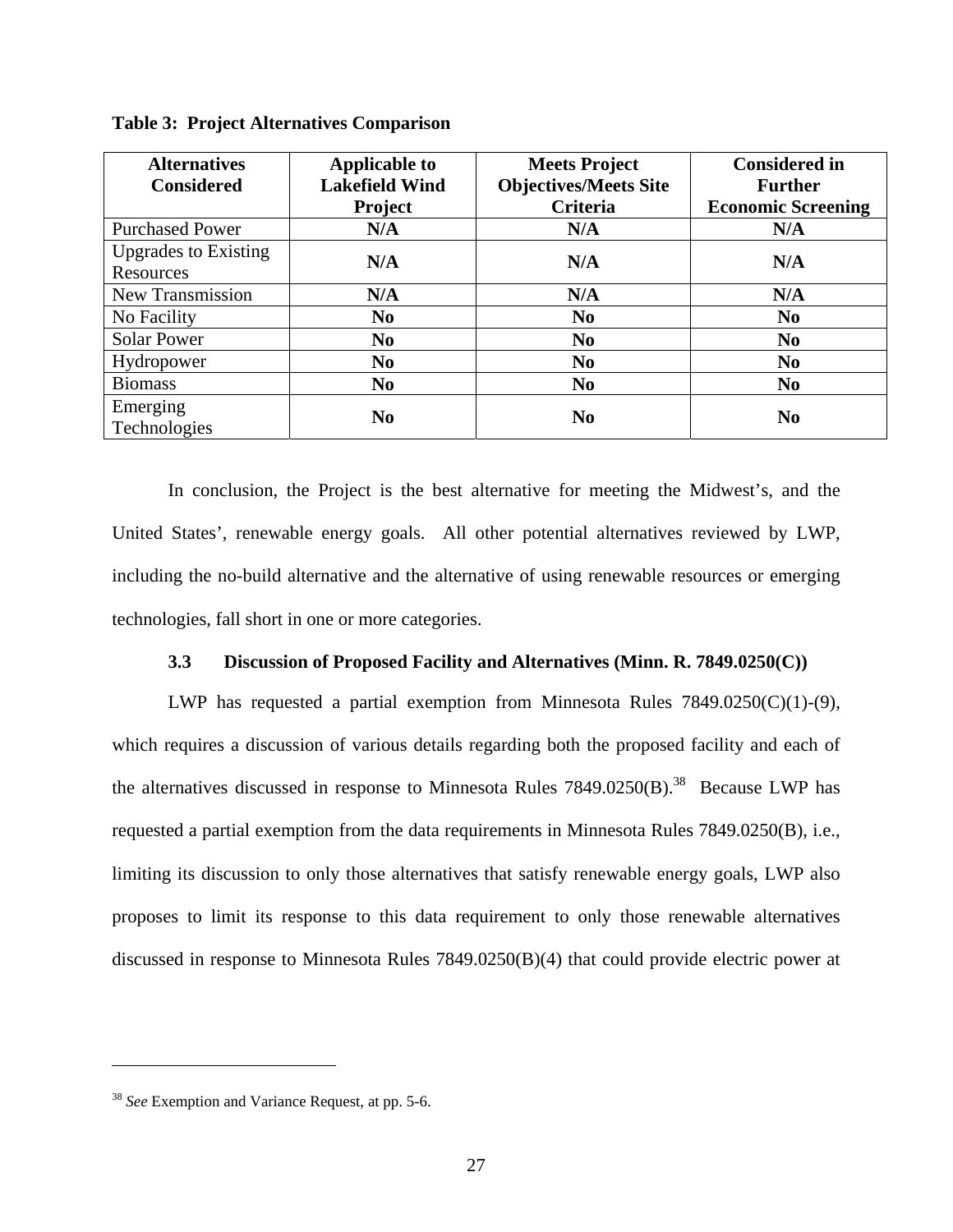the asserted level of need.<sup>39</sup> As discussed above, no such alternatives exist. Therefore, only information regarding the proposed facility is applicable.

### **3.3.1 Capacity Cost in Dollars per Kilowatt**

Wind energy projects do not have a cost attributable to capacity and thus costs for wind energy facilities are typically not expressed in terms of capacity costs. The Project will deliver energy to IPL on an as-generated basis and will receive payment only for energy generated. The Applicant has estimated the cost for a large mid-continent wind farm to be approximately

### **[TRADE SECRET BEGINS]**

 **[TRADE SECRET ENDS]**, pending final interconnection costs. The largest component in the total cost of the Project will be the wind turbines; however, infrastructure costs for access road construction and electrical collection systems also are factors.

### **3.3.2 Service Life**

A service life of 20 years has been assumed in order to estimate annualized capital costs. With proper maintenance, service, and replacement of parts, the expected life of the Project is 20 years. The Applicant is confident that its maintenance program will result in excellent longevity for the Project.

#### **3.3.3 Estimated Average Annual Availability**

The Applicant estimates that the Project will be available at least 97% of the year, which is consistent with industry standards.

#### **3.3.4 Fuel Costs**

The Project will be fueled by the wind, which is free. The easements for the wind rights on the land where the turbines are located will require annual lease payments. Nominal

<sup>39</sup> *See id.* at p. 6.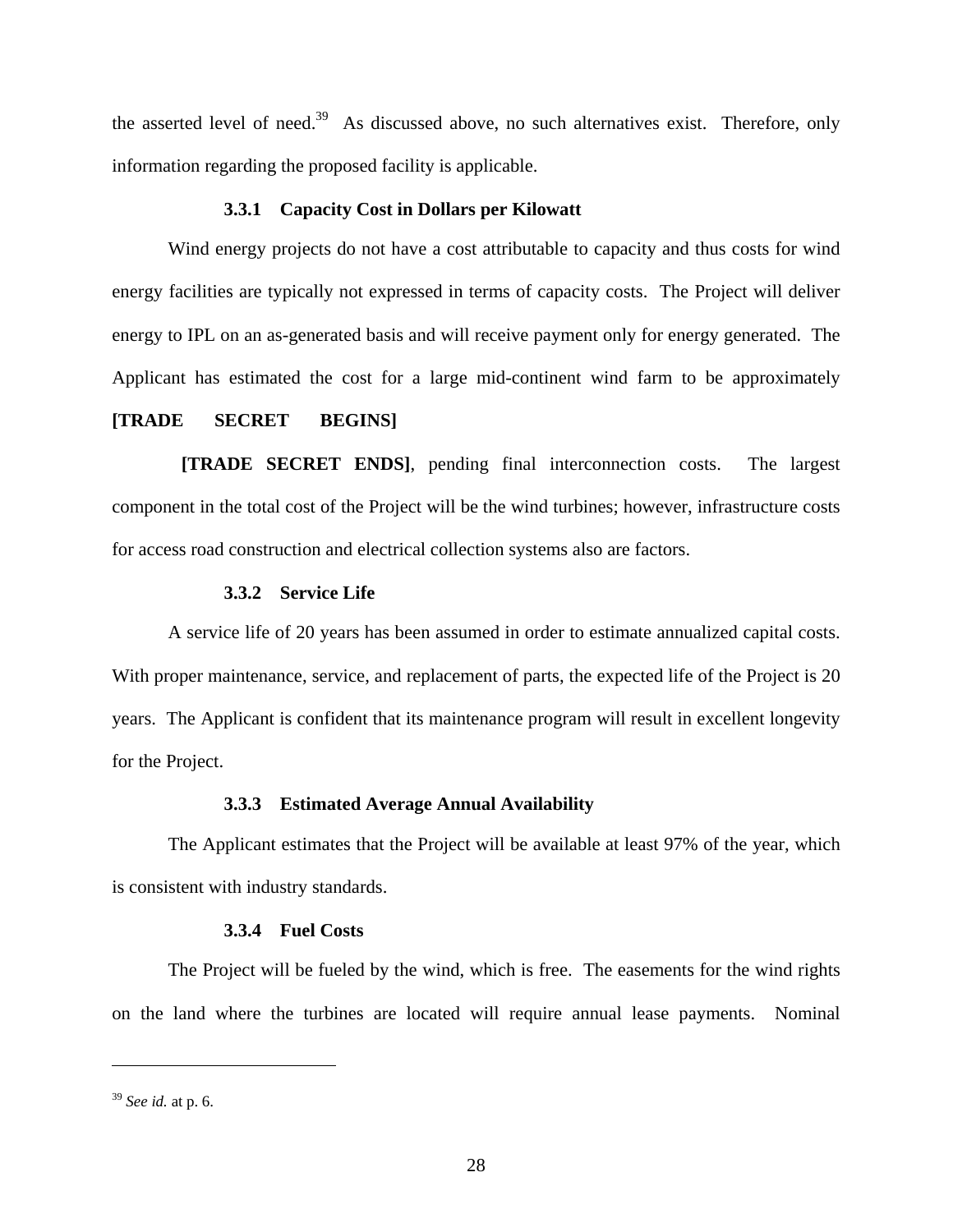purchases of electricity will be necessary to run the Project, with the Applicant ultimately selling the Project's net output.

### **3.3.5 Variable O&M Costs**

Variable maintenance costs will likely be approximately **[TRADE SECRET BEGINS]** 

**[TRADE SECRET ENDS].** An advantage of wind energy facilities is that they typically do not require going offline for maintenance. Individual turbines can be serviced while the rest of the facility continues to deliver energy.

### **3.3.6 Total Cost**

The Applicant has estimated capital costs to be approximately **[TRADE SECRET BEGINS** [TRADE SECRET ENDS]. This estimate assumes typical wind farm design, construction, and operational data for a 20-year estimated service life. The actual price for which the Applicant will sell the energy will be [**TRADE SECRET BEGINS]** 

### **[TRADE SECRET ENDS]**.

#### **3.3.7 Estimate of Facility's or Alternative's Effect on Rates**

Minnesota Rules 7849.0250(C)(7) requires an applicant to estimate its proposed Project's "effect on rates systemwide and in Minnesota, assuming a test year beginning with the proposed in-service date." LWP has requested an exemption from this requirement because it does not have a "system" as defined by the Rules and is not a regulated utility with regulated rates for the power it plans to generate.<sup>40</sup> As such, the data are neither available to LWP nor necessary to determine need for its proposed Project. Instead, LWP proposes to submit data on the Project's impact on State or regional wholesale prices.

<sup>40</sup> *See* Exemption and Variance Request, at p. 6.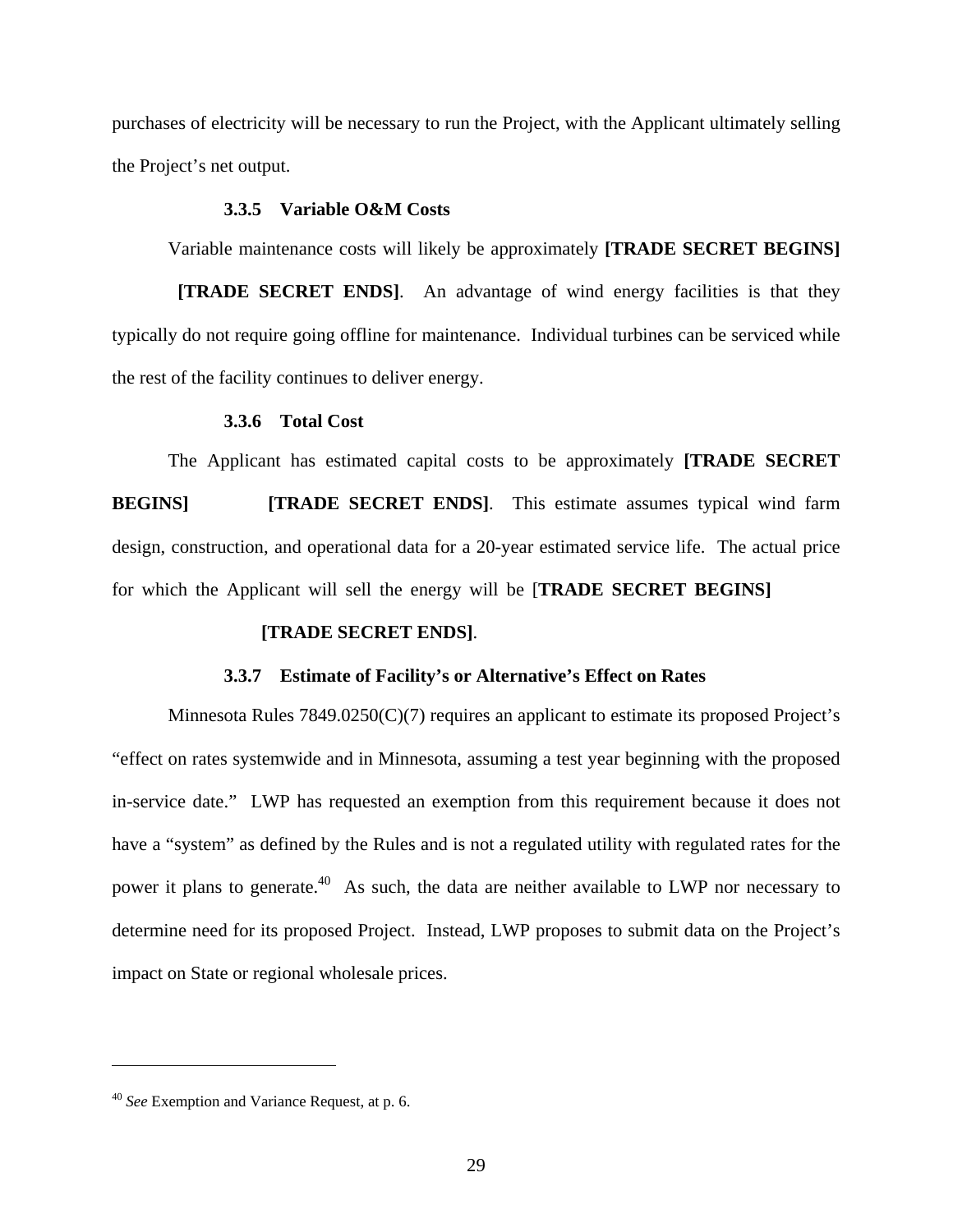The Project's energy production will be modest in comparison to the annual energy consumption in the Midwest. Moreover, LWP has already entered into a PPA with IPL concerning the power expected to be produced by the Project. The Project's output will be purchased by IPL as a partial replacement for generation sources with more volatile pricing, such as natural gas. Thus, the Project could ultimately play a role in stabilizing or lowering rates.

#### **3.3.8 Efficiency**

Because no fuel is burned in the production of energy at the Project, the Applicant submits that this information requirement is not applicable.

### **3.3.9 Environmental Information for Proposed Project and Alternatives (Minn. R. 7849.0310)**

An environmental review is currently being conducted by LWP. Included below is a summary of some of the impacts to key resources found within the Project area, including visual resources, land use, and wildlife. Additional environmental information is provided in Section 3.5, below, and in the Site Permit Application.

#### **3.3.10 Impacts to Visual Resources**

The wind turbine arrays will be prominent features in the landscape. By design, these structures are placed in open areas of higher elevations. Some mitigative measures can be implemented to somewhat limit visual impacts. However, there is no way to make these structures unnoticeable. The degree to which the visual impacts are considered adverse is subjective, and can be expected to vary depending, for example, on how often the viewer sees the turbines.

#### **3.3.11 Impacts to Land Use**

The Project area includes a total of approximately 32,000 acres of land, and LWP currently has site control over approximately 19,000 of these acres. Of these acres, less than two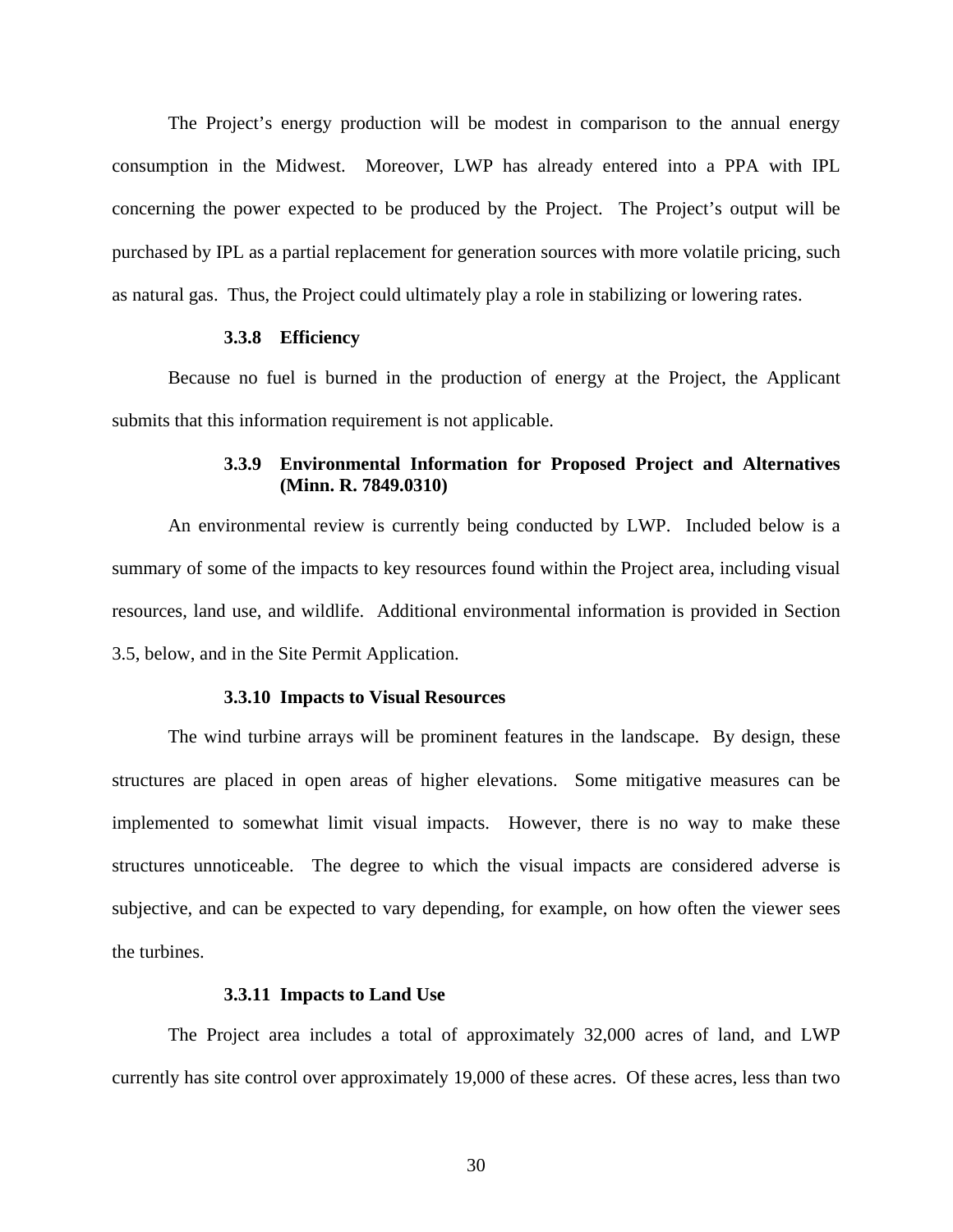percent will be permanently converted from natural vegetation or agricultural field to sites for wind turbines, access roads, and transformer pads. Up to five acres of land will be converted for the 1.5 MW turbines and up to 65 acres of land will be converted for the access roads. Up to an additional five acres of land will be used for the substation. LWP intends to convert an existing building within the city limits of the town of Jackson, Minnesota, or construct a new O&M building on approximately five acre parcel inside the Project boundary. The existing land use will continue on the remainder of the land.

#### **3.3.12 Impacts to Wildlife**

Birds and bats occasionally collide with wind turbines. Studies conducted on Buffalo Ridge in Minnesota indicate that the mortality associated with such collisions is inconsequential from a population standpoint. Turbines may result in reduced use of habitat by grassland bird species within 100 meters (328 feet) of a turbine. Likewise, the permanent conversion of approximately 75 acres of the Project will reduce available habitat that some of the wildlife use for nesting, forage, or cover. However, the impact of the Project on wildlife is expected to be minimal.

### **3.4 Facility Information for Proposed Project and Alternatives Involving Construction of a LEGF (Minn. R. 7849.0320)**

#### **3.4.1 Land Requirements**

The Project is located on land that is zoned for agricultural use. The Project will remove a total of 75 acres from agricultural use. No relocation of people or businesses will be necessary for the Project.

It is expected that the land requirements for the Project are consistent with the requirements for alternative projects of a similar size. Typical wind farms require approximately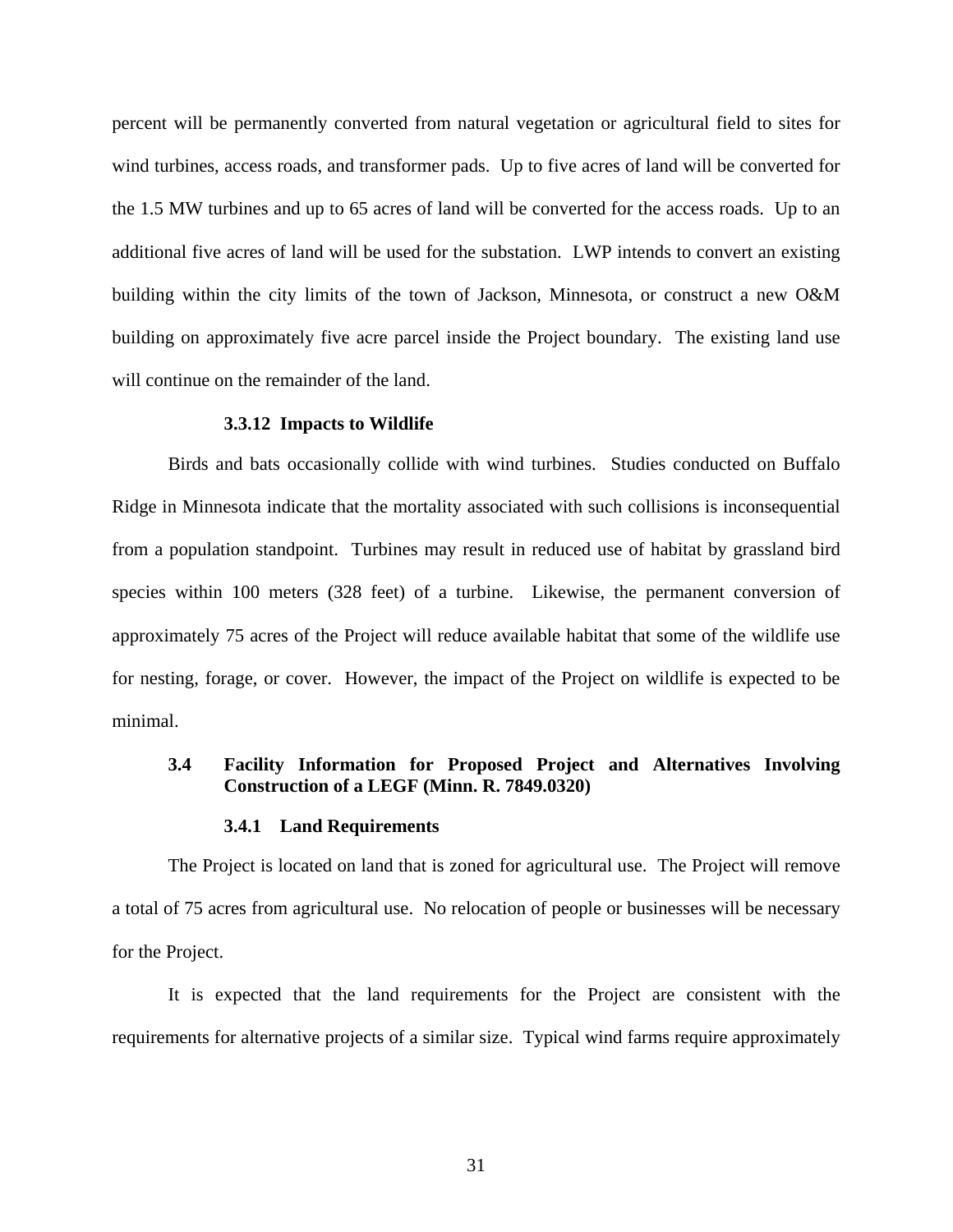one-half acre per turbine for the turbine pad, transformer, access road and associated infrastructure.

#### **3.4.1.1 Land requirements for water storage**

The Project will not require any land for water storage.

#### **3.4.1.2 Land requirements for cooling system**

The Project will not require any land for a cooling system.

### **3.4.1.3 Land requirements for solid waste storage**

The Project will require minimal space in the O&M facility for the storage of used oil and other lubricants, as well as for spare parts and tools.

#### **3.4.2 Traffic**

In general, the existing roadway infrastructure in and around the Project area is characterized by county and township roads that generally follow section lines. Various county state aid highways ("CSAH"), county roads, and township roads provide access to the proposed site. Access to the Project area also includes two-lane paved and gravel roads. In the agricultural areas, many landowners use private, single-lane farm roads and driveways on their property.

There is one Interstate Highway within the Project area. Interstate 90 bisects the Southern portion of the Project area. Information from Mn/DOT for 2008 indicates that the Average Daily Traffic ("ADT") for I-90 within the study area is 7,600 vehicles. TH86 also bisects the western portion of the Project area, the ADT for TH86 between I-90 and Lakefield is 2,800 vehicles. CSAH 16 and CSAH 14 are within the Project area. ADT for CSAH 16 within the Project area is 135 to 180 vehicles per day, and for CSAH 14 is 890 vehicles.

Constructing the Project will require approximately 35 miles of gravel access roads, depending on the final design. Construction traffic will use the existing county and state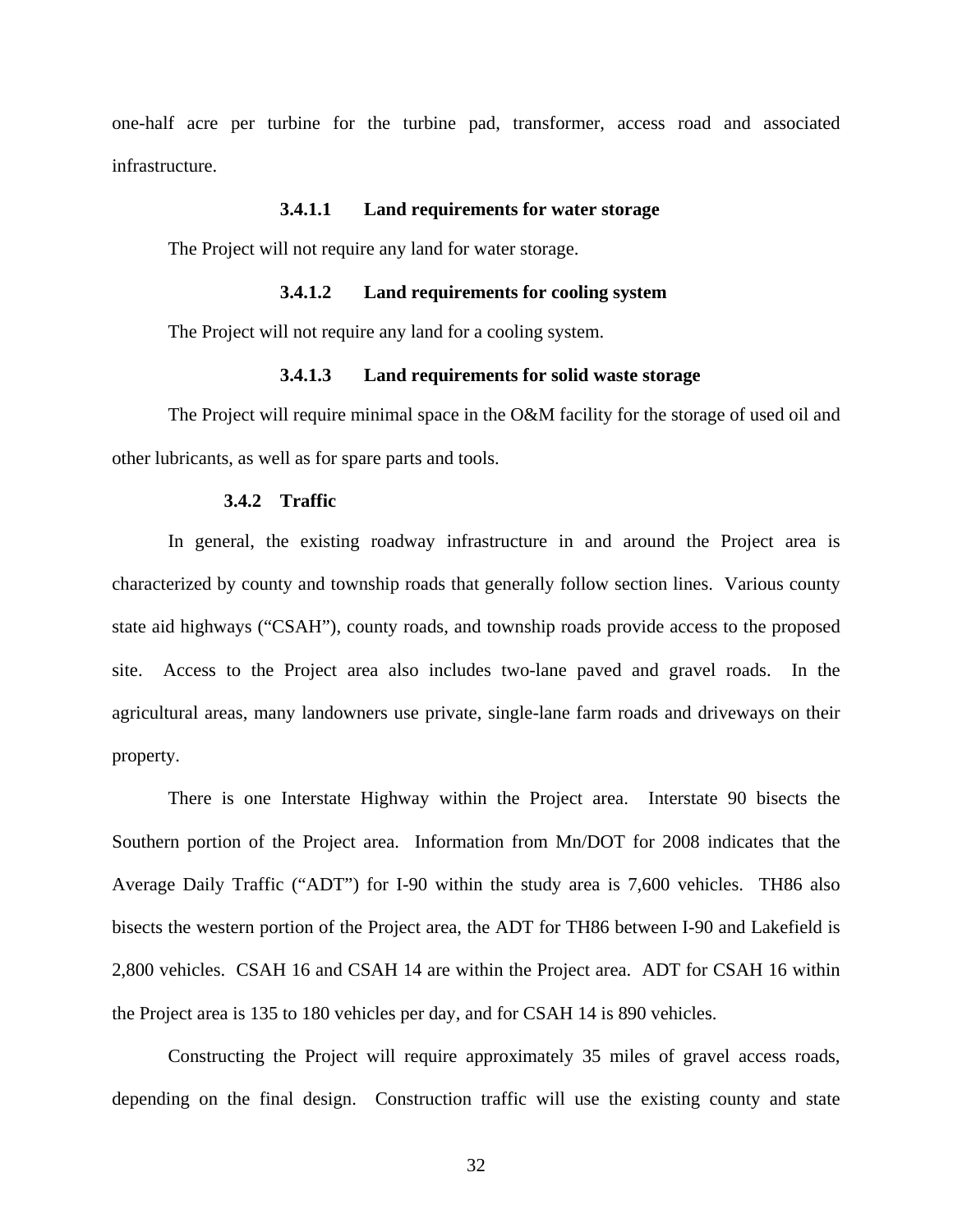roadway system to access the Project area and deliver construction materials and personnel. During the peak of construction it is anticipated that there will be an additional 275 vehicle trips per day. Since the current traffic levels on the roadways in the Project area are well below roadway capacities, construction traffic will be perceptible but similar to seasonal variations in traffic such as autumn harvest. Construction is not anticipated to result in adverse traffic impacts. O&M activities will not noticeably increase traffic in the Project area.

No rail or barge traffic is anticipated in connection with the Project.

#### **3.4.3 Information Pertaining to Fossil-Fueled Facilities**

#### **3.4.3.1 Fuel**

The Project is not a fossil-fueled facility. The Project will be "fueled" by wind.

#### **3.4.3.2 Emissions**

The Project is not a fossil-fueled facility and will not release any emissions from the power generation process.

#### **3.4.4 Water Usage for Alternate Cooling Systems**

Wind power plants do not utilize cooling systems. Water requirements are therefore minimal and limited to potable water needs for Project personnel. A well will be installed near the O&M building in accordance with applicable regulations.

#### **3.4.5 Water Discharges**

No wastewater discharges will occur as a result of the construction or operation of the Project except for domestic-type sewage discharges of Project personnel. Temporary sanitary facilities will be provided during construction, and the O&M building will be connected to the municipal sewer system of Lakefield, Minnesota in accordance with applicable regulations.

### **3.4.6 Radioactive Releases**

The Project will not produce any radioactive releases.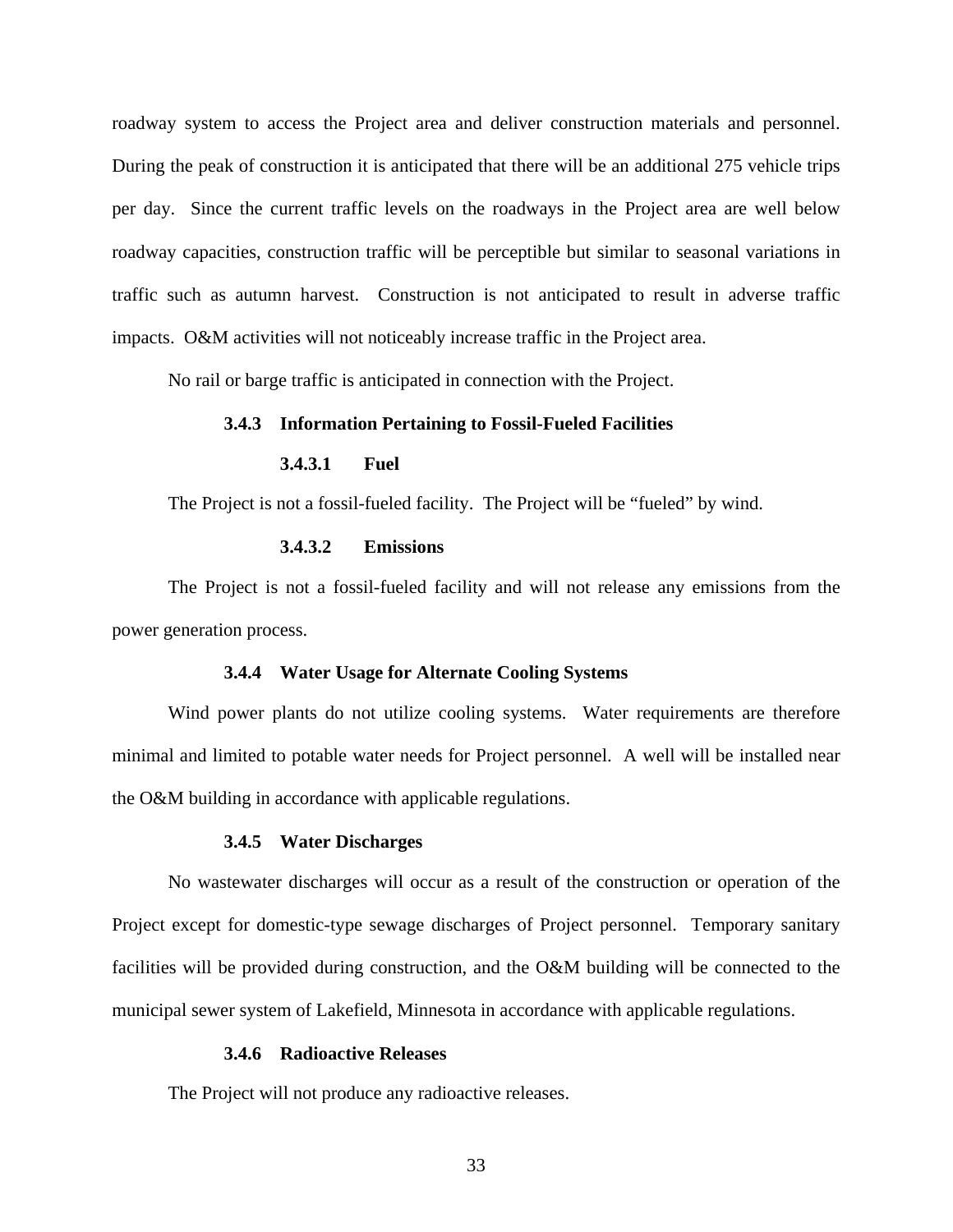### **3.4.7 Solid Waste**

The only solid wastes generated during the operation of the Project will be domestic wastes and used lubricants and other maintenance materials. These wastes and their disposition are summarized in Table 4.

| <b>Waste</b>             | Solid/<br>Liquid | <b>Description</b>                                                                                  | <b>Generation</b><br>Rate | <b>Disposition Method</b>                                                                      |
|--------------------------|------------------|-----------------------------------------------------------------------------------------------------|---------------------------|------------------------------------------------------------------------------------------------|
| Oil/Grease               | L/S              | Hydraulic fluid,                                                                                    | $<$ 20                    | Used oil recycler,                                                                             |
|                          |                  | lubrication oil,<br>grease                                                                          | barrels/yr                | incinerator                                                                                    |
| Maintenance<br>Materials | S                | Oil and greasy<br>rags, materials<br>packaging,<br>cleaning residues,<br>fluorescent light<br>bulbs | $<$ 2 tons/yr             | Solid waste landfill<br>or, as necessary,<br>hazardous waste<br>treatment/disposal<br>facility |

**Table 4: Wastes Generated by Project** 

#### **3.4.8 Noise**

Background noise levels in the Project area are typical of those in rural settings, where existing nighttime noise levels are commonly in 25 to 35 dBA range. The dBA scale is Aweighted decibels based on the range of human hearing. Low to mid-30 dBA are relatively low background levels and are generally representative of the site. Higher levels exist near roads and other areas of human activity. The windy conditions in this region tend to increase ambient noise levels compared to other rural areas.

The wind turbines to be used within the Project site are warranted to generate a maximum apparent sound power level no greater than 106 decibels immediately adjacent to the turbine. The decibels decrease as the receptor moves further away from the turbine. The turbines are expected to generate less than 50 decibels at approximately 1,000 feet. The sound a turbine makes can be described as a "whoosh" sound when the rotors are moving. On a windy day, the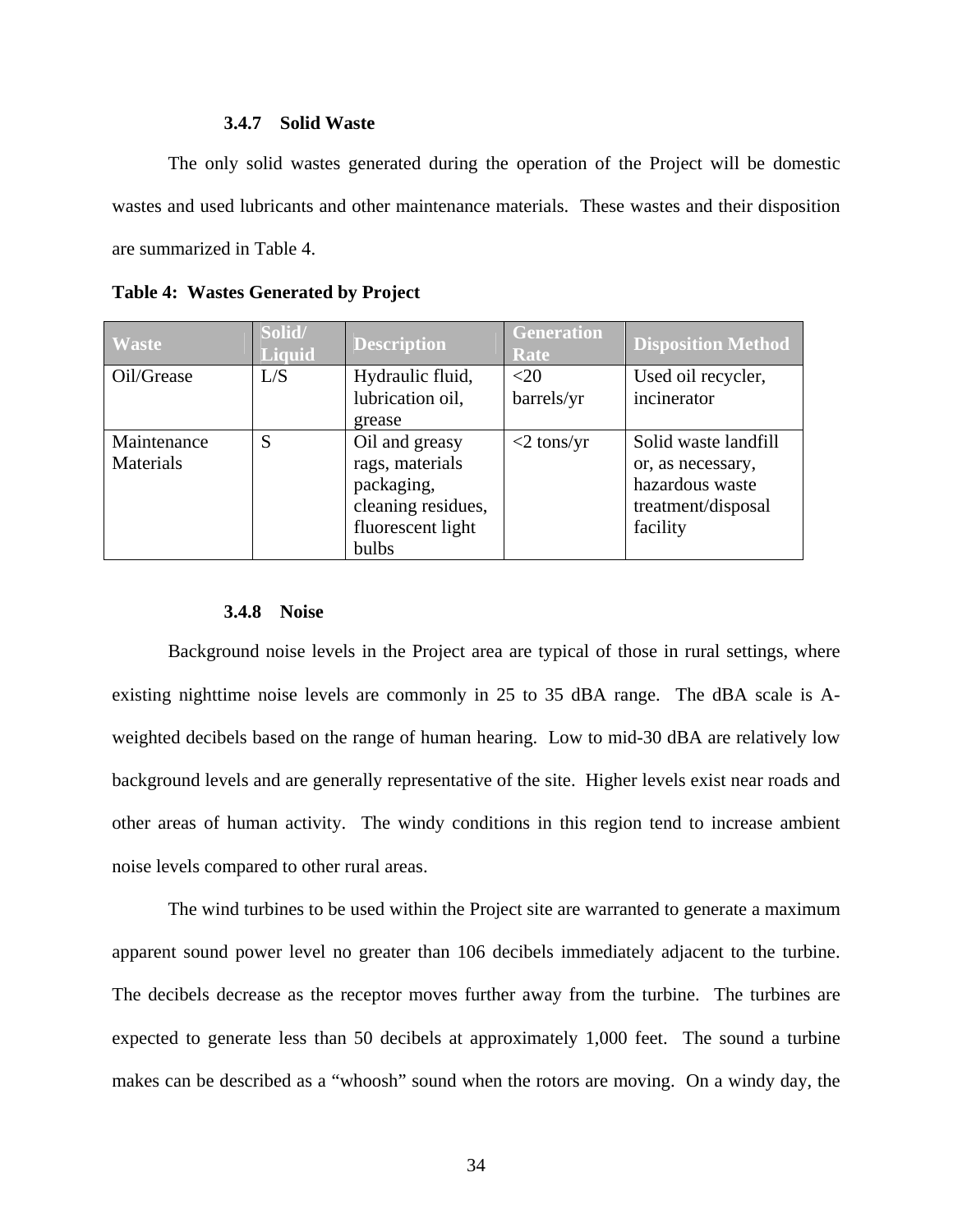sound of the turbines is generally masked by the sound of the wind. The Minnesota Pollution Control Agency ("MPCA") has noise level standards for residential and industrial uses between 50-65 decibels.

The Project's turbines' sound levels were converted to sound pressure levels and compared to the MPCA Daytime and Nighttime L10 and L50 Limits for residential receptors (NAC-1) as stated in Minnesota Rules 7030.0040.

The Nighttime L50 limit of 50 dBA is the most stringent limit. Previous modeling of project layouts using the 1.5 MW turbine have indicated that maintaining a setback of 1,000 feet from occupied residences will allow the project to comply with the MPCA sound requirements. The final layout will be subject to sound modeling to ensure compliance with MPCA standards.

Impacts to nearby residents and other potentially affected parties in terms of noise will be taken into consideration as part of the siting of the turbines. The Applicant is currently planning the project with minimum setbacks to occupied residences of 1,000 feet.

#### **3.4.9 Work Force for Construction and Operation**

Construction of the Project is expected to commence on or about May 1, 2010 and be completed by December 31, 2010. Ten to twelve permanent positions will likely be created to operate the Project.

LWP will be lead entity for the construction management of the Project. The primary civil, erection, and electrical contractors will use, where possible, the services of local contractors to assist in the construction of the Project.

The Applicant will augment its O&M staff as needed with appropriate contractors to service and maintain the Project. The operations phase of the Project will be staffed with six to eight full time site technicians, a Wind Power Plant Supervisor, and additional staff as appropriate.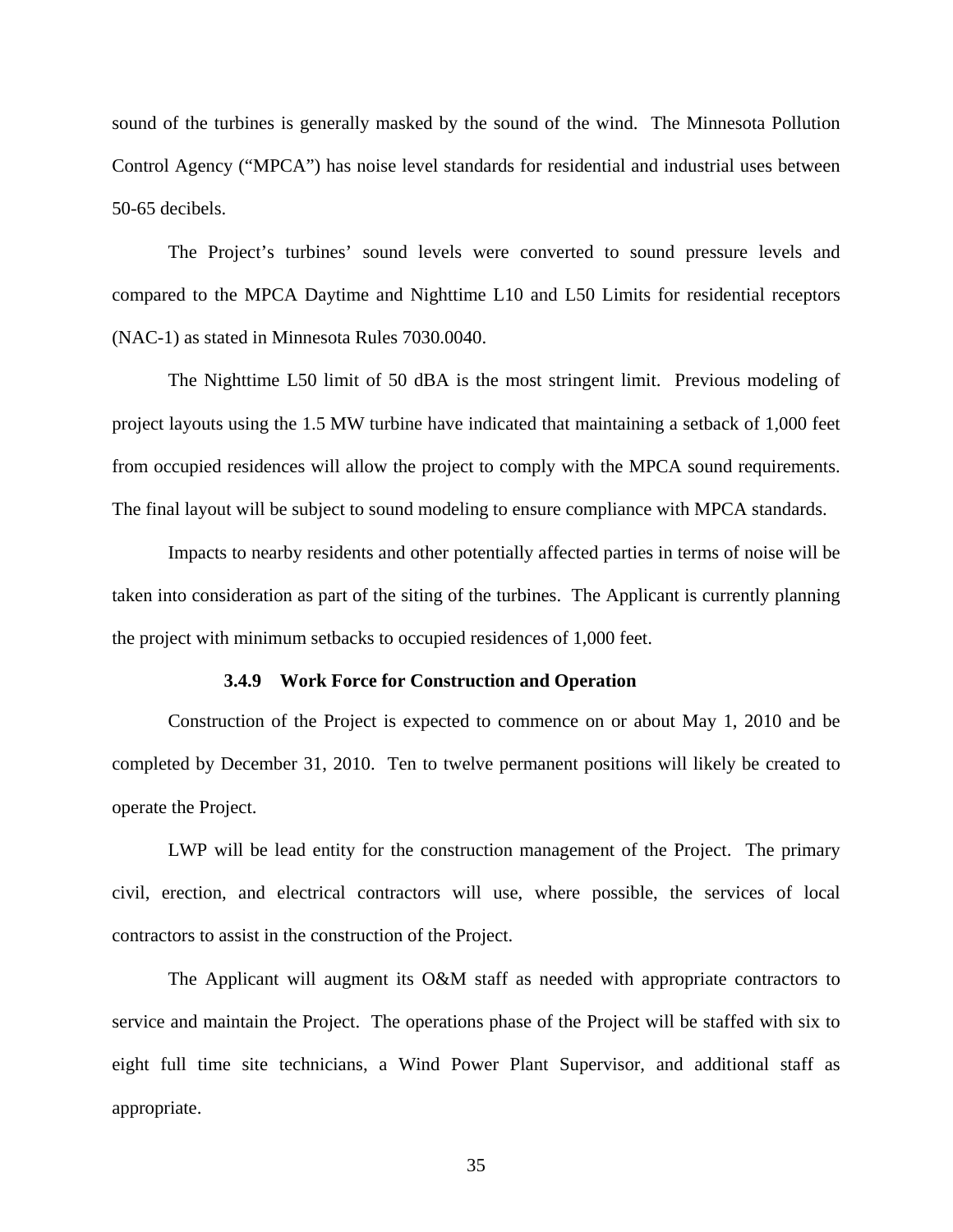#### **3.4.10 Number and Size of Transmission Facilities**

The electricity generated by each turbine is stepped up by a pad-mounted transformer at the base of each turbine to power collection line voltage of 34.5 kV. The electricity is collected by a system of underground or overhead power collection lines within the Project area. Power collection lines will be buried in trenches or may be constructed as overhead lines on private property or public right-of-way. Typically, this infrastructure is run adjacent to the Project access roads, between turbine strings, and along private easements.

The collection system delivers power to the Project substation where the voltage will be stepped up from 34.5 kV to 345 kV. Approximately .25 miles of overhead 345 kV transmission line will be installed to deliver power from the Project substation to the Lakefield Substation, the point of delivery to the utility customer. The interconnection details will be determined as a result of studies and agreements with Midwest ("ISO"). Access to transmission facilities beyond interconnection will be arranged by the utility or utilities purchasing the Project's energy output, and will depend on the buyer and the ultimate destination for the energy output.

### **3.5 Facility Information for Alternatives Involving Construction of a LHVTL (Minn. R. 7849.0330)**

LWP has requested an exemption from Minnesota Rules 7849.0330, which requires the applicant to provide certain data for each alternative that would involve construction of a large high voltage transmission line ("LHVTL").<sup>41</sup> LWP is planning to construct a  $345 \text{ kV}$ transmission line from the Project to the point of interconnection. Access to transmission facilities beyond interconnection will be arranged by the utility or utilities purchasing the Project's energy output, and will depend on the buyer and the ultimate destination for the energy output. Thus, except for the 345 kV transmission line necessary for interconnection, it is

<sup>41</sup> *See* Exemption and Variance Request, at p. 9.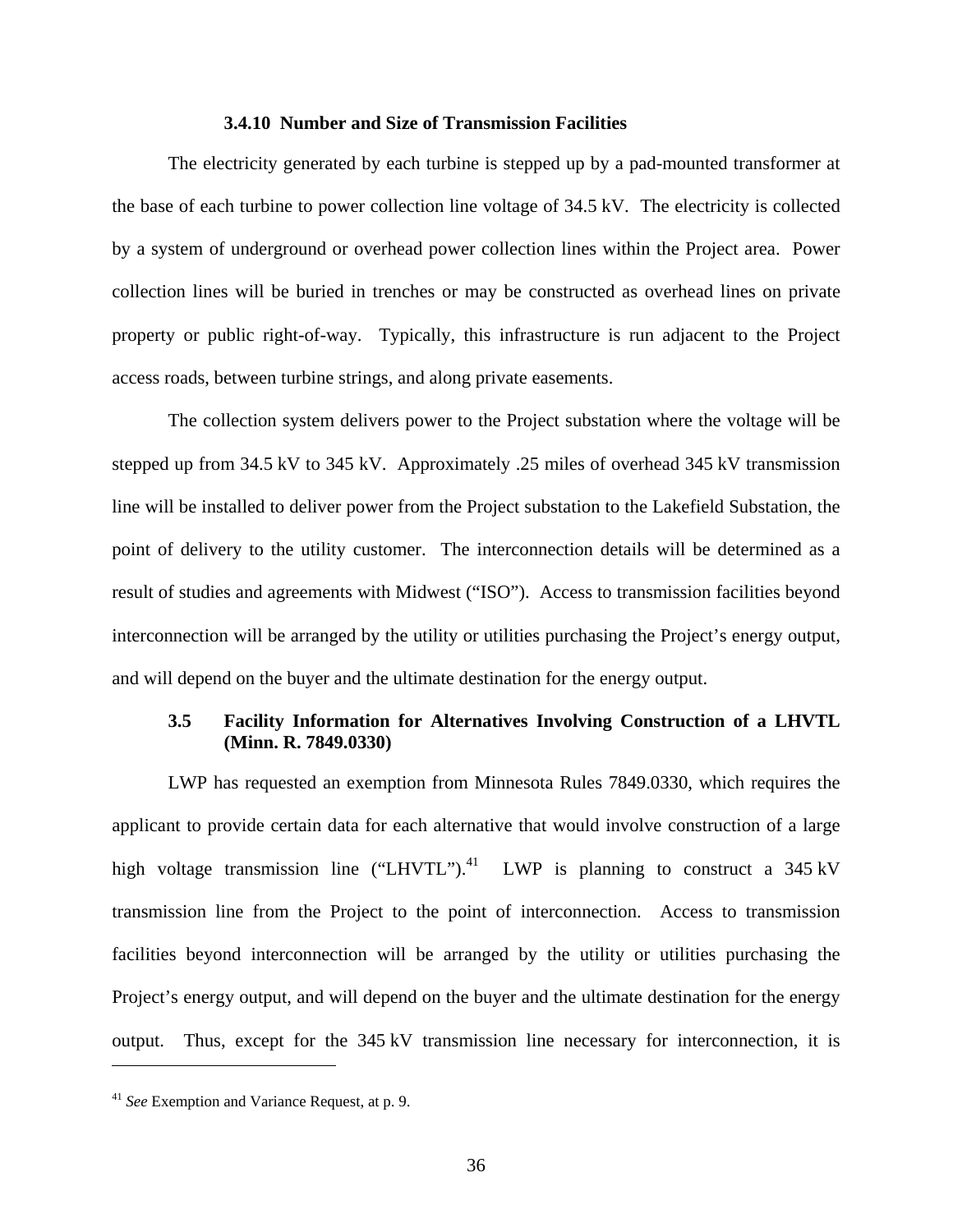anticipated that the electricity generated will be transmitted via facilities owned and operated by others. Given that LWP's proposed Project does not require LWP to construct a LHVTL, alternatives that require construction of an LHVTL would not be alternatives to the Project. For these reasons, Minnesota Rules 7849.0330 is not applicable.

LWP is currently working with Midwest ISO with respect to interconnection for the Project. At this time, LWP does not anticipate that any additional transmission facilities will be required. Collection and feeder lines will be utilized to interconnect the Project. As noted above, access to transmission facilities beyond interconnection will be arranged by the utility or utilities purchasing the Project's energy output.

### **3.6 Map of System (Minn. R. 7849.0250(D))**

LWP has requested an exemption from Minnesota Rules 7849.0250(D), which requires the applicant to include a map showing the applicant's system.<sup>42</sup> LWP, as an independent power producer, does not have a "system." The information requested is not available to LWP or relevant to the determination of need for its proposed Project. Instead, maps showing the Project vicinity, Project location, and the Project's preliminary turbine site layout are attached as Exhibits K, L, and M.

### **3.7 Other Filings and Permits**

#### **3.7.1 Exemption Request**

LWP has applied for an exemption from several of the informational requirements of Minnesota Rules Chapter 7849. LWP has also requested a variance from Minnesota Rule 7849.0200, subp. 6, which requires that 45 days elapse between filing an exemption request and

<sup>42</sup> *See id*. at p. 7.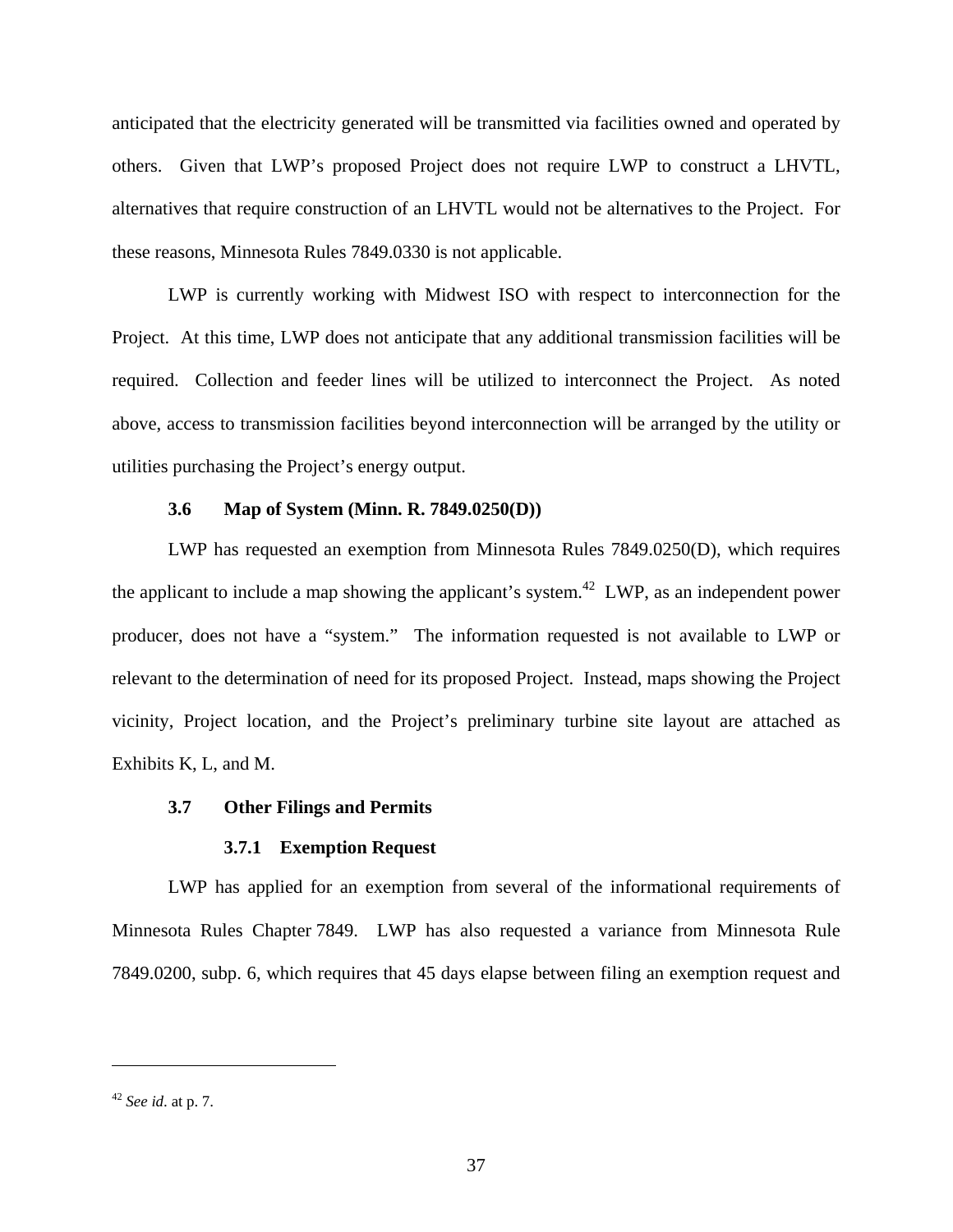filing a CON Application. The exemption and variance requests are discussed in LWP's Exemption and Variance Request, filed on March 18, 2008.

### **3.7.2 Environmental Report**

Pursuant to Minnesota Rules 4410.7010 to 4410.7070, the DOC is required to prepare an Environmental Report for any large energy facility for which a CON must be obtained. LWP anticipates that the DOC will be able to rely on the environmental review of the Project conducted pursuant to the LWECS Site Permit Application for this CON Application.

## **3.7.3 Site Permit**

LWP is currently working on its Site Permit Application for a LWECS, as required by

Minnesota Statutes § 216F.04 (2006). Upon its completion, it will be submitted to the MPUC.

## **3.7.4 Other Project Permits**

Project permits and approvals that may be necessary to complete the Project are listed in

Table 5. LWP will obtain these approvals, as necessary, prior to Project construction.

| <b>Agency</b>                                               | <b>Permit/Approval</b>                                                                                            | <b>Authority</b>                           | <b>Description</b>                                                                                                                                                                            |
|-------------------------------------------------------------|-------------------------------------------------------------------------------------------------------------------|--------------------------------------------|-----------------------------------------------------------------------------------------------------------------------------------------------------------------------------------------------|
|                                                             |                                                                                                                   | <b>Federal Permits</b>                     |                                                                                                                                                                                               |
| Federal<br>Aviation<br>Administration<br>(FAA)              | Notice of Proposed<br>Construction of<br>Alteration/Determination of<br>No Hazard                                 | 14 CFR Ch. 1<br>Subchapter E<br>Part 77    | Establishes standards for determining<br>obstructions and sets requirements for notice to<br>FAA for proposed construction. FAA determines<br>whether proposed construction poses an aviation |
| US Fish and<br>Wildlife<br><b>Services</b>                  | Consultation and Review of<br>the Proposed Project<br>regarding Federally<br>Threatened and Endangered<br>Species | Endangered<br>Species Act of<br>1973       | hazard.<br>The Act requires all projects that are in areas<br>designated to be habitat for endangered species to<br>be reviewed by FWS.                                                       |
| <b>US Army Corps</b><br>of Engineers                        | Section 404 Permit                                                                                                | Clean Water<br>Act                         | Required for activities that involve dredging or<br>filling wetlands and waters of the U.S.                                                                                                   |
| <b>Federal Energy</b><br>Regulatory<br>Commission<br>(FERC) | <b>Exempt Wholesale Generator</b><br><b>Status</b>                                                                | 1992 Energy<br>Policy Act                  | Self-Certification of exempt wholesale generator<br>requires filing with FERC.                                                                                                                |
| <b>FERC</b>                                                 | Market-Based Rate<br>Authorization                                                                                | Section 205 of<br>the Federal<br>Power Act | Requires approval of market-based rates upon<br>commissioning of wind facility.                                                                                                               |

|  |  |  |  | <b>Table 5: Project Permits and Approvals</b> |
|--|--|--|--|-----------------------------------------------|
|--|--|--|--|-----------------------------------------------|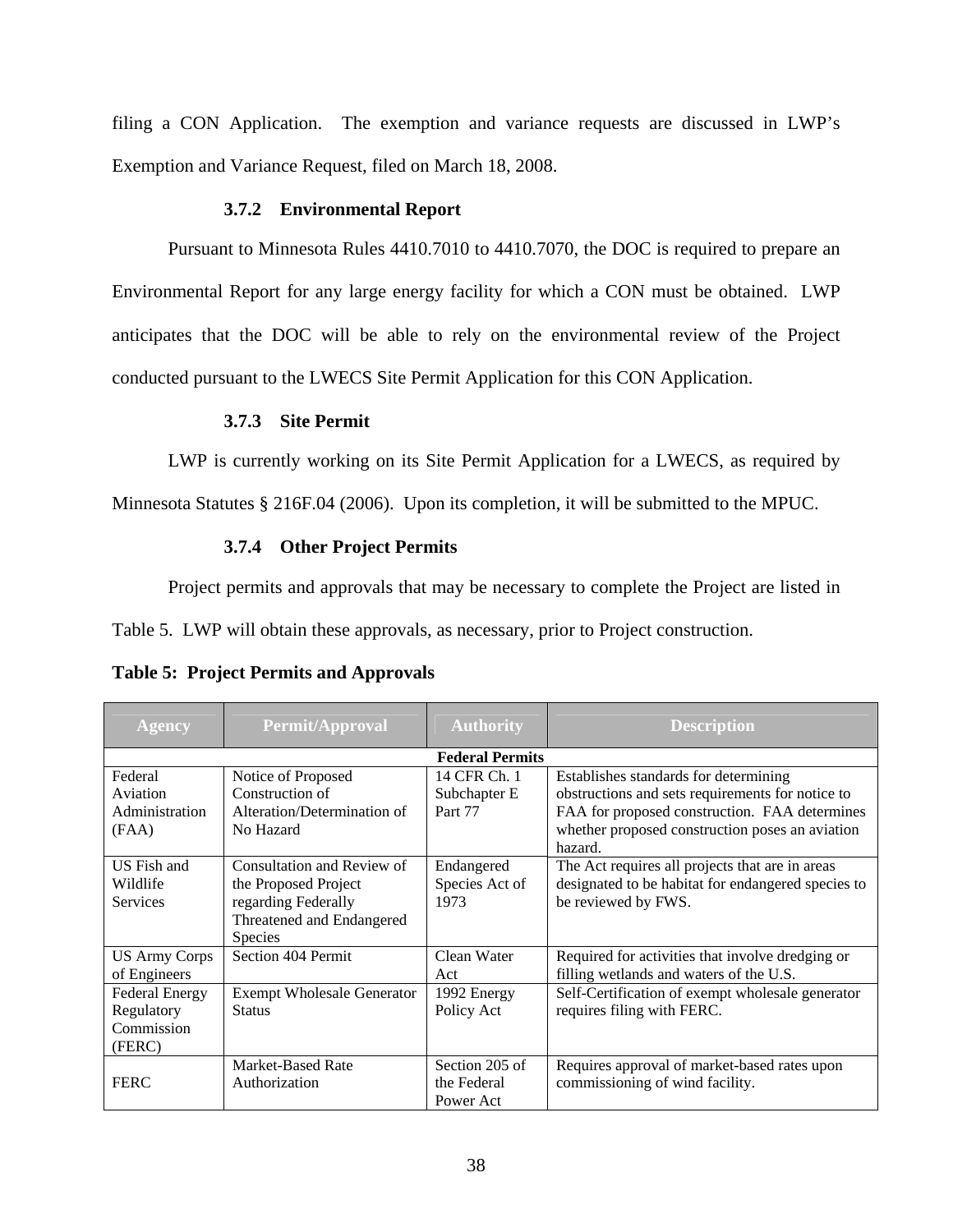| <b>Agency</b>       | Permit/Approval                                     | <b>Authority</b>      | <b>Description</b>                                                                        |  |
|---------------------|-----------------------------------------------------|-----------------------|-------------------------------------------------------------------------------------------|--|
|                     | <b>State of Minnesota Permits</b>                   |                       |                                                                                           |  |
| <b>MPUC</b>         | <b>LEGF Certificate of Need</b>                     | Minn. R. Ch.          | For wind turbines and transmission                                                        |  |
|                     |                                                     | 7849                  | interconnection (as associated facility).                                                 |  |
|                     | <b>LWECS</b> Site Permit                            | Minn. R. Ch.          | For wind turbines—meet threshold for LWECS                                                |  |
|                     |                                                     | 4401                  | requiring permit.                                                                         |  |
| <b>MN</b> State     | Cultural and Historic                               | National              | Cultural Resources Review and State and                                                   |  |
| Historic            | <b>Resources Review</b>                             | Historic              | National Register of Historic Sites Review.                                               |  |
| Preservation        |                                                     | Preservation          |                                                                                           |  |
| Office              |                                                     | Act; Historic         |                                                                                           |  |
|                     |                                                     | Sites Act (Minn.      |                                                                                           |  |
|                     |                                                     | Stat. §§<br>138.661-  |                                                                                           |  |
|                     |                                                     | 138.669); Field       |                                                                                           |  |
|                     |                                                     | Archaeology           |                                                                                           |  |
|                     |                                                     | Act (Minn. Stat.      |                                                                                           |  |
|                     |                                                     | §§138.31-             |                                                                                           |  |
|                     |                                                     | 138.42); Private      |                                                                                           |  |
|                     |                                                     | Cemeteries Act        |                                                                                           |  |
|                     |                                                     | (Minn. Stat.,         |                                                                                           |  |
|                     |                                                     | Ch. 307)              |                                                                                           |  |
| <b>MN</b> Pollution | 401 Certification                                   | Clean Water           | When a federal permit is required (i.e., Section                                          |  |
| Control Agency      |                                                     | Act                   | 404 Permit with the Corps of Engineers) a State                                           |  |
|                     | <b>NPDES Stormwater Permit</b>                      | Clean Water           | Water Quality Certification/Waiver is needed.<br>Program designed to reduce the amount of |  |
|                     | for Construction                                    | Act                   | sediment and pollution entering surface and                                               |  |
|                     |                                                     |                       | groundwater during and after construction                                                 |  |
|                     |                                                     |                       | projects.                                                                                 |  |
|                     | <b>Small Quantity Generator</b>                     | Minn. R. ch.          | Hazardous Waste rules regarding storage and                                               |  |
|                     |                                                     | 7045                  | disposal of turbine lubricating oil.                                                      |  |
| MN Dept. of         | Consultation and Review of                          | Minn. Stat. §         | Establishes Guidelines for the protection of                                              |  |
| Natural             | the Proposed Project                                | 84.0895               | Threatened and Endangered species in the State                                            |  |
| Resources           | regarding State Threatened                          |                       | of Minnesota.                                                                             |  |
|                     | and Endangered Species<br><b>Public Water Works</b> | Minn. Stat. §         | Applies to activities conducted below the                                                 |  |
|                     |                                                     | 103G.005              | Ordinary High Water Level of public waters and                                            |  |
|                     |                                                     |                       | public waters wetlands.                                                                   |  |
|                     | License to Cross Public                             | Minn. Stat. §         | Required for utilities passing over, under, or                                            |  |
|                     | Lands and Waters                                    | 84.415                | across state lands and public waters.                                                     |  |
| MN Dept. of         | Water Well Permit                                   | MN Well Code          | Ensures development and protection of                                                     |  |
| Health              |                                                     | (Minn. Stat. §        | groundwater in an ordinary, healthful, and                                                |  |
|                     |                                                     | 103I); Safe           | reasonable manner.                                                                        |  |
|                     |                                                     | Drinking Water        |                                                                                           |  |
|                     |                                                     | Act                   |                                                                                           |  |
|                     | Plumbing Plan Review                                | Minn. R.<br>4715.3130 | Ensures healthy and safe plumbing installation.                                           |  |
| MN Board of         | <b>Wetland Conservation Act</b>                     | Minn. Stat. §§        | Requires proposed impacts to wetlands be                                                  |  |
| Water and Soil      | Approval                                            | 103G.222-             | avoided and minimized.                                                                    |  |
| Resources           |                                                     | 103G.2373;            |                                                                                           |  |
|                     |                                                     | Minn. R. ch.          |                                                                                           |  |
|                     |                                                     | 8420                  |                                                                                           |  |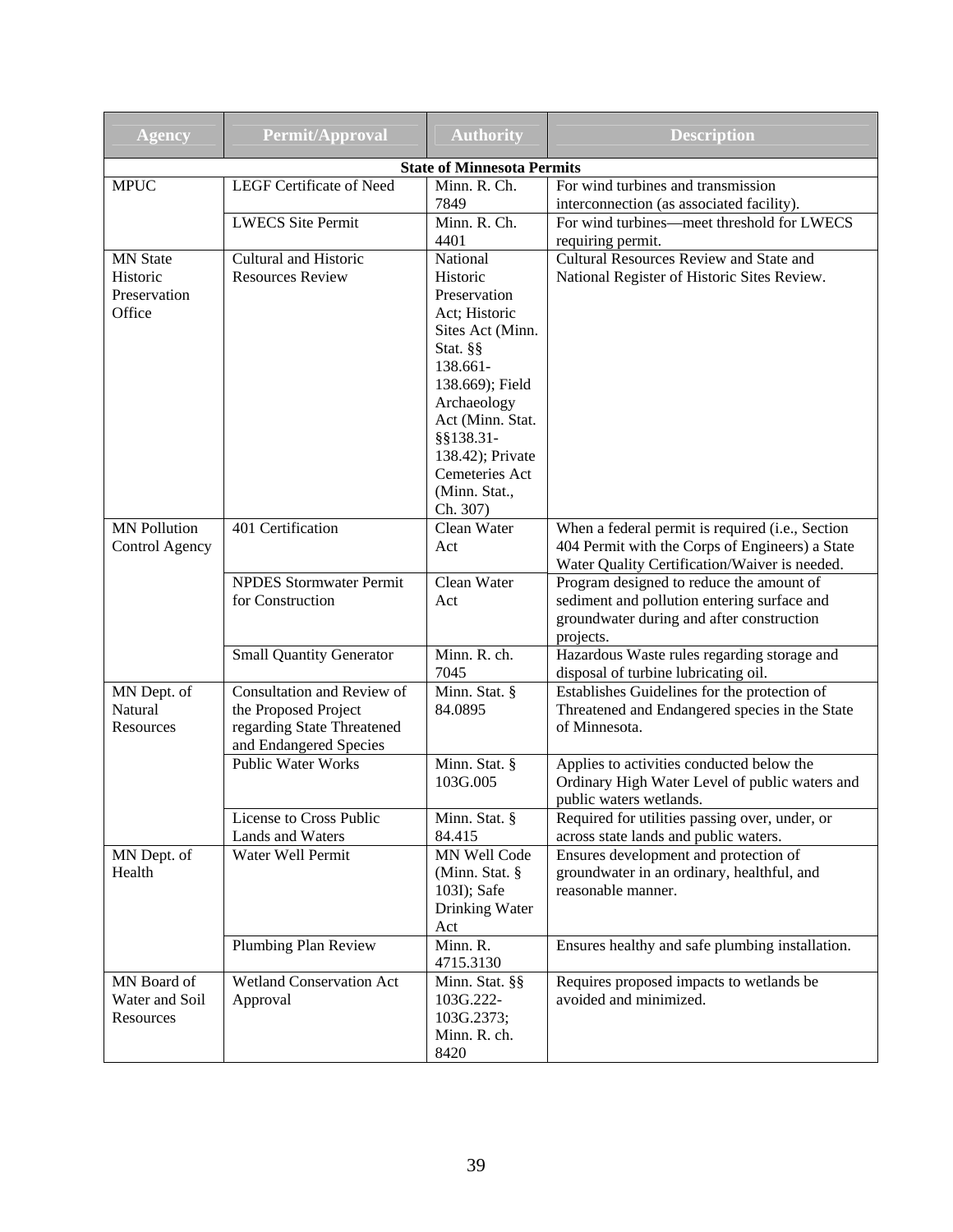| <b>Agency</b>                 | Permit/Approval               | <b>Authority</b>                                                                                             | <b>Description</b>                                                             |
|-------------------------------|-------------------------------|--------------------------------------------------------------------------------------------------------------|--------------------------------------------------------------------------------|
| MN Dept. of<br>Transportation | <b>Utility Access Permit</b>  | Minn. Stat. §<br>161.45                                                                                      | Regulates utility construction impacts to State<br>roads or right-of-ways.     |
|                               | <b>Highway Access Permit</b>  | Minn. Stat. ch.<br>505                                                                                       | Permits access to State roads.                                                 |
|                               | Oversize and Overweight       | Minn. Stat. §                                                                                                | Permits oversized and overweight loads to travel                               |
|                               | Permit                        | 169.862                                                                                                      | on State roads.                                                                |
|                               |                               | <b>Local Permits</b>                                                                                         |                                                                                |
| Jackson County                | <b>Conditional Use Permit</b> | County<br>Ordinance                                                                                          | Permit to install substation and transmission line.                            |
|                               | <b>Individual Septic Tank</b> | County                                                                                                       | Permits connection to existing or approval of on-                              |
|                               | Systems (ISTS) Permit         | Ordinance                                                                                                    | site sewage and water (for O&M building).                                      |
|                               | Driveway Permit               |                                                                                                              | Permits construction of driveways to building<br>sites and farmland.           |
|                               | <b>Utility Permit</b>         | Rules and<br>Regulations of<br>Board of<br>County<br>Commissioners<br>for Utilities on<br>County<br>Highways | Permits utility construction and relocation on<br>county highway right of way. |
|                               | <b>Moving Permit</b>          |                                                                                                              | Permits oversized loads on county roads.                                       |
|                               | Sign Permit                   |                                                                                                              | Permits erection or maintenance of signs.                                      |
| Town of<br>Lakefield          | Driveway permits              | Township board                                                                                               | Permits construction of driveways to building<br>sites and farmland.           |
|                               | <b>Building Permit</b>        | <b>Town Council</b>                                                                                          | Permits the construction of new structures.                                    |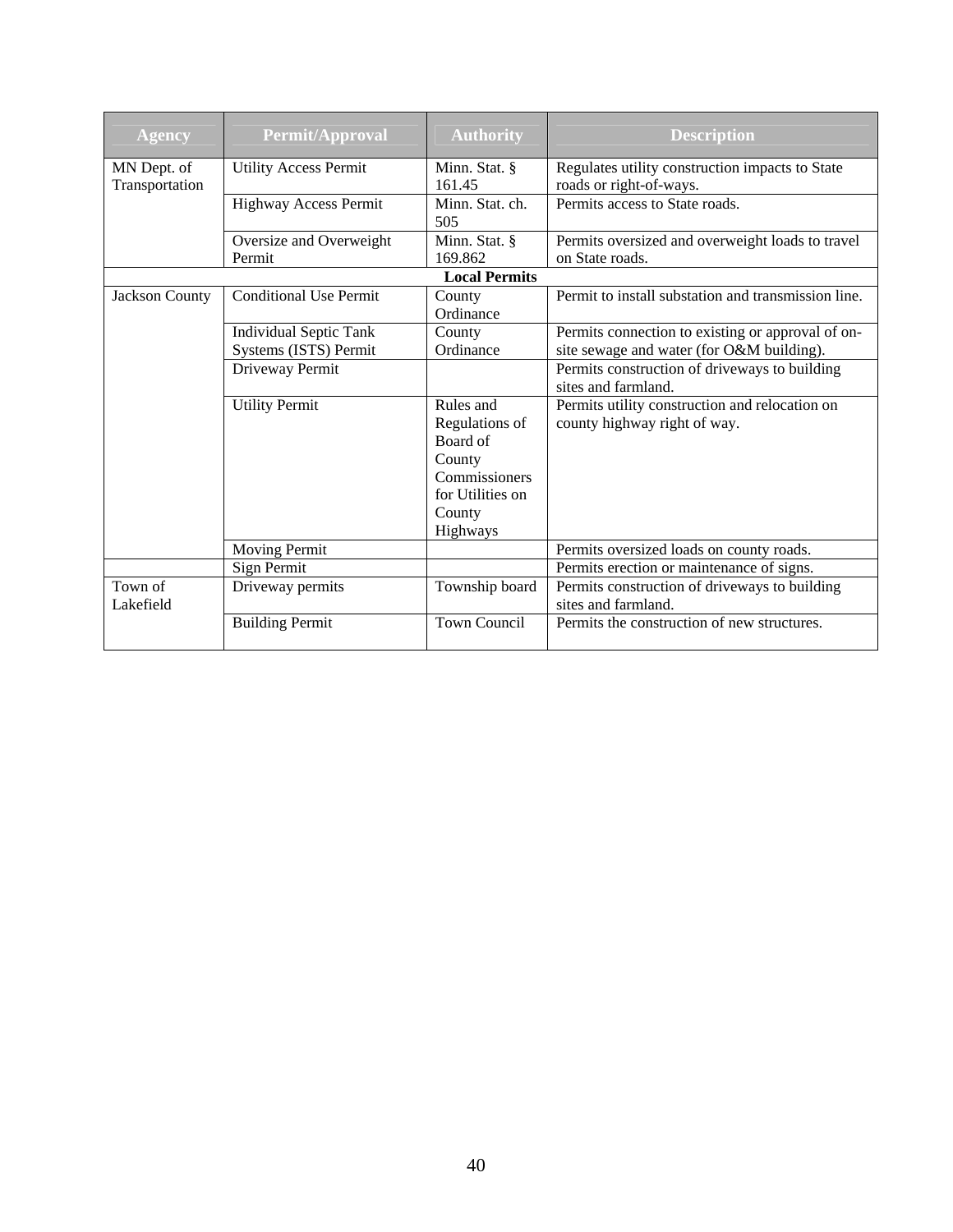## **4.0 Peak Demand and Annual Consumption Forecast (Minn. R. 7849.0270)**

LWP has requested an exemption from Minnesota Rules 7849.0270, which requires the applicant to provide "data concerning peak demand and annual electrical consumption within the applicant's service area and system."43 LWP does not have a "service area" or "system" and, as such, the requested data are inapplicable. Moreover, LWP will sell power generated by the Project to IPL. IPL is in the process of revising its Integrated Resource Plan which will be completed by the end of 2009. Although subject to minor changes, the current load and energy forecast for IPL retail sales is:

| Year | Retail Sales (MWH) | Estimated Peak Demand (MW) |
|------|--------------------|----------------------------|
| 2010 | 14,407             | 3,113                      |
| 2011 | 14,667             | 3,180                      |
| 2012 | 15,014             | 3,263                      |

IPL's all-time record peak demand was 3,139 MW recorded on August 8, 2007.

### **4.1 Annual Electrical Consumption in Minnesota Service Area and System**

LWP has requested an exemption from this data requirement.

### **4.2 Forecast Data**

LWP has requested an exemption from this data requirement.

### **4.3 Forecast Methodology**

LWP has requested an exemption from this data requirement.

### **4.4 Forecast Database**

LWP has requested an exemption from this data requirement.

### **4.5 Assumptions and Special Information**

LWP has requested an exemption from this data requirement.

<u>.</u>

<sup>43</sup> *See* Exemption and Variance Request, at p. 7.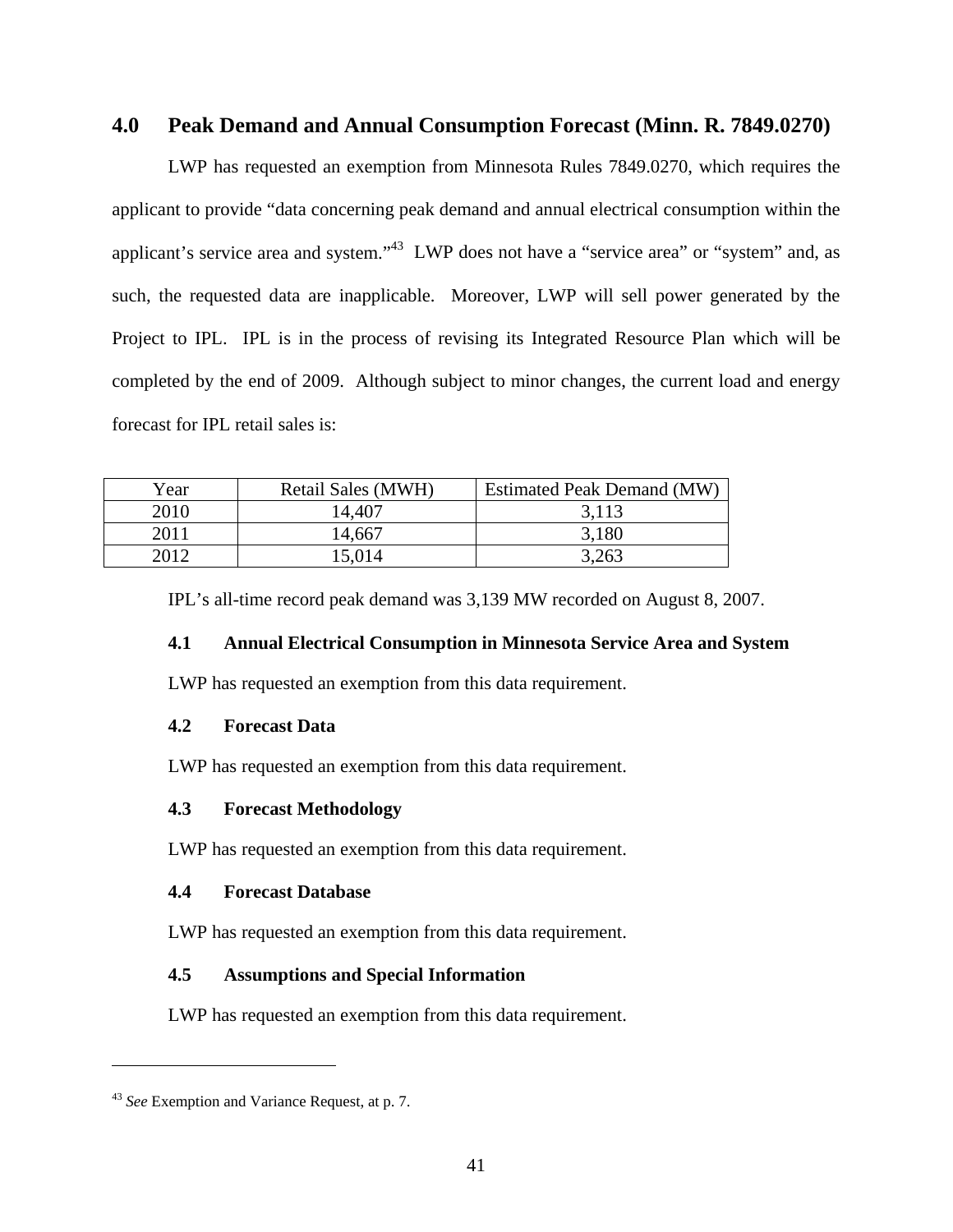## **4.6 Coordination of Forecasts**

LWP has requested an exemption from this data requirement.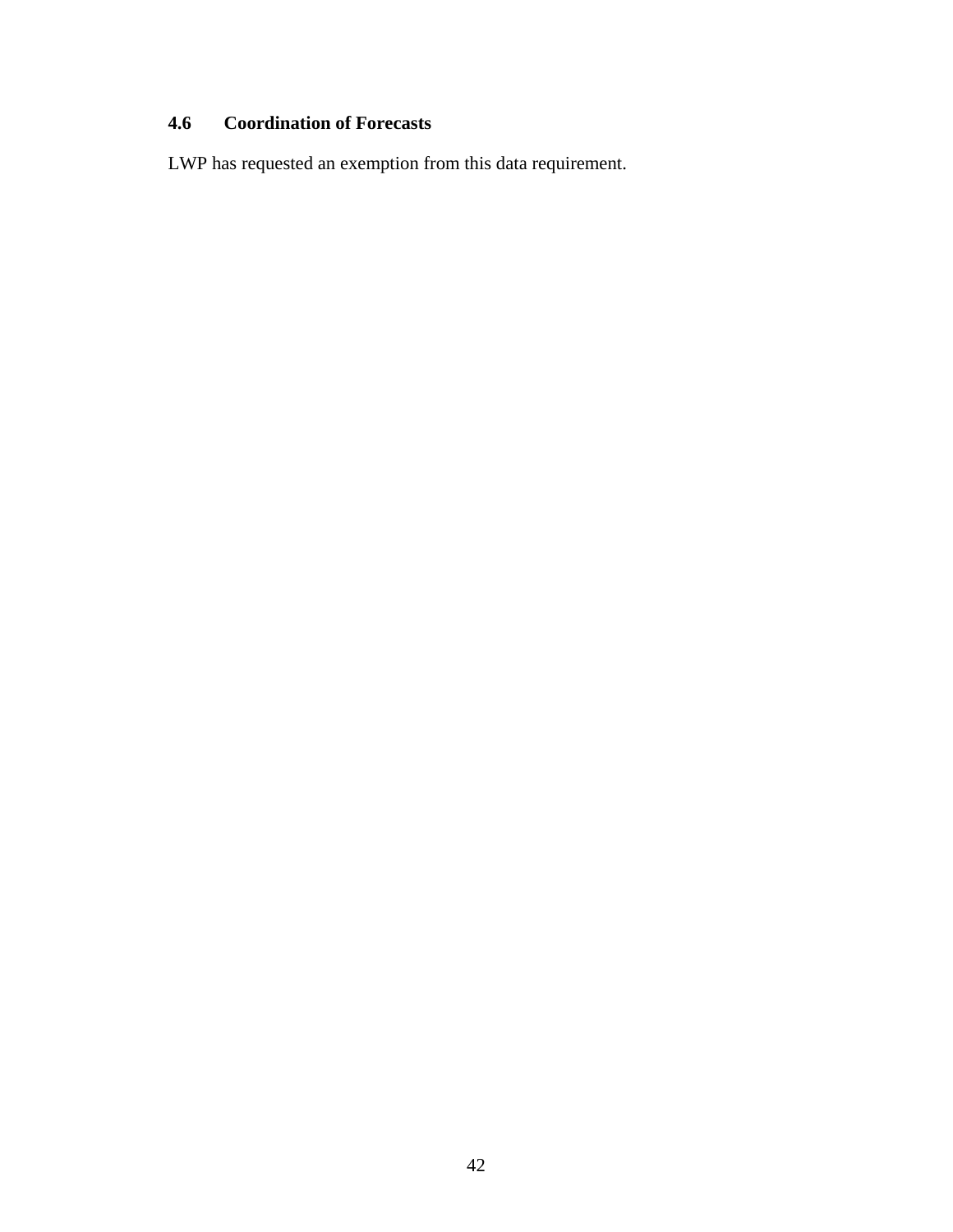## **5.0 System Capacity (Minn. R. 7849.0280)**

LWP has requested an exemption from Minnesota Rules 7849.0280, which requires a CON applicant to "describe the ability of its existing system to meet the demand for electrical energy forecast in response to Minnesota Rules 7849.0270, and the extent to which the proposed facility will increase this capability."<sup>44</sup> LWP does not have a "system" as defined by the Rules and, thus, this data requirement is inapplicable. LWP proposes to submit regional demand, consumption, and capacity data from credible sources to demonstrate the need for the independently produced renewable energy that will be generated by the Project. Such information is provided in Section 2.2.1 of this Application.

<sup>44</sup> *See id*. at p. 8.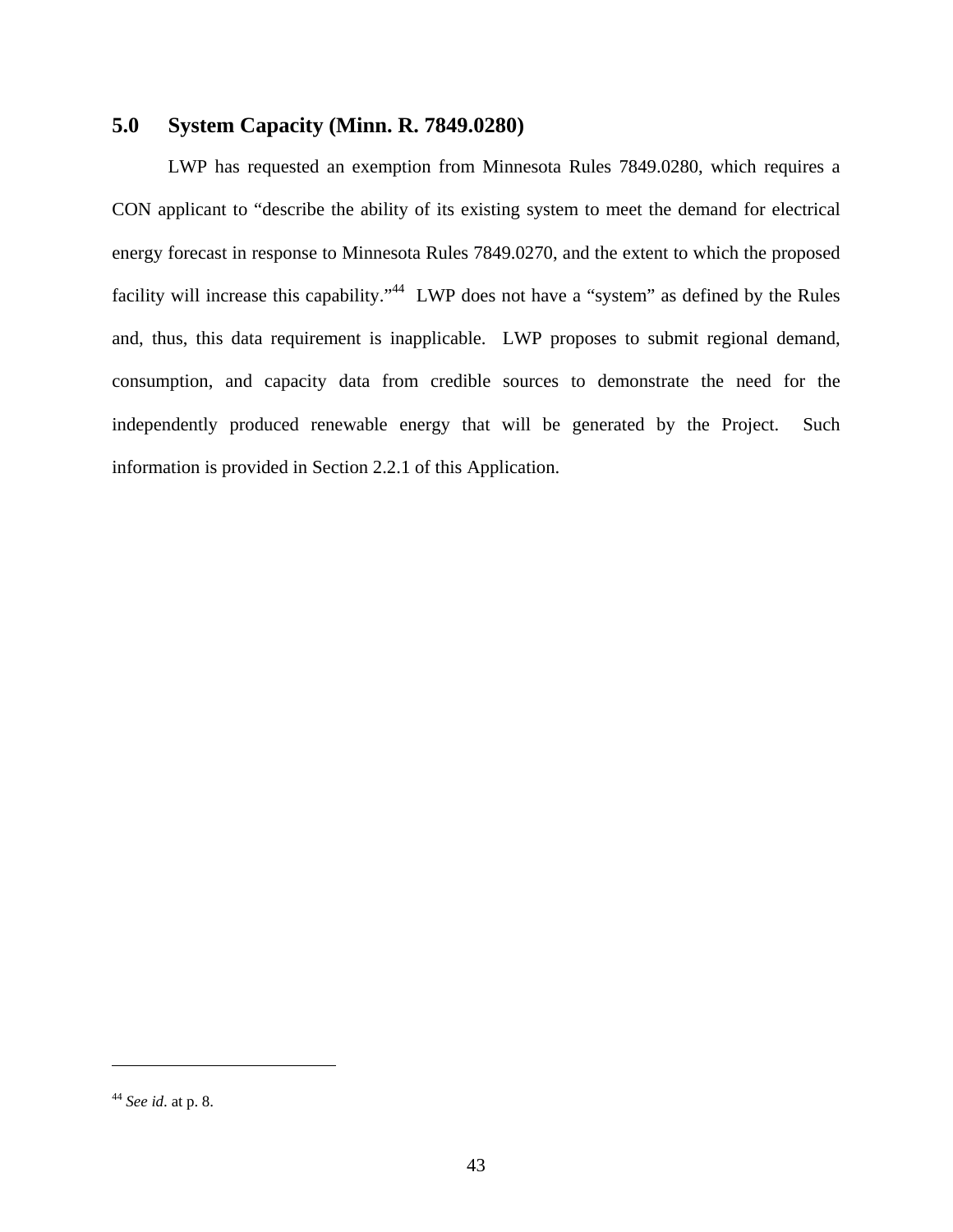### **6.0 Conservation Programs (Minn. R. 7849.0290)**

LWP has requested an exemption from Minnesota Rules 7849.0290, which requires an applicant to describe its energy and conservation plans, including load management, and the effect of conservation in reducing the applicant's need for new generation and transmission facilities.45

The Commission has previously determined that this Rule is "designed to ensure that regulated utilities, providing essential services to captive customers, give conservation the same careful consideration they give to new generation in planning to meet the future needs of their service areas."<sup>46</sup> Different considerations apply in the wholesale context and thus the requirements of Minnesota Rules 7849.0290 are "essentially unhelpful" to the Commission's determination.<sup>47</sup> Since LWP is not a regulated utility this requirement is inapplicable.

IPL has been implementing Demand-Side Management ("DSM") programs since 1994. IPL also offers an array of demand response programs that include interruptible, load curtailment, self-generation and air conditioning load management. IPL plans to further engage in this activity in 2010 and Phase I of their proposed DSM plan is awaiting approval from the Indiana Utility Regulatory Commission. The proposed multi-year plan contains a comprehensive set of traditional DSM programs for residential and commercial customers. IPL has also proposed a Phase II plan for Advanced DSM which will include Advanced Meter Infrastructure and Home Area Network technology to support a future request for time-of-use rates for residential customers.

<sup>45</sup> *See id*.

 $46$  Rapids Power Exemption Order, at p. 6.

<sup>47</sup> *Id.*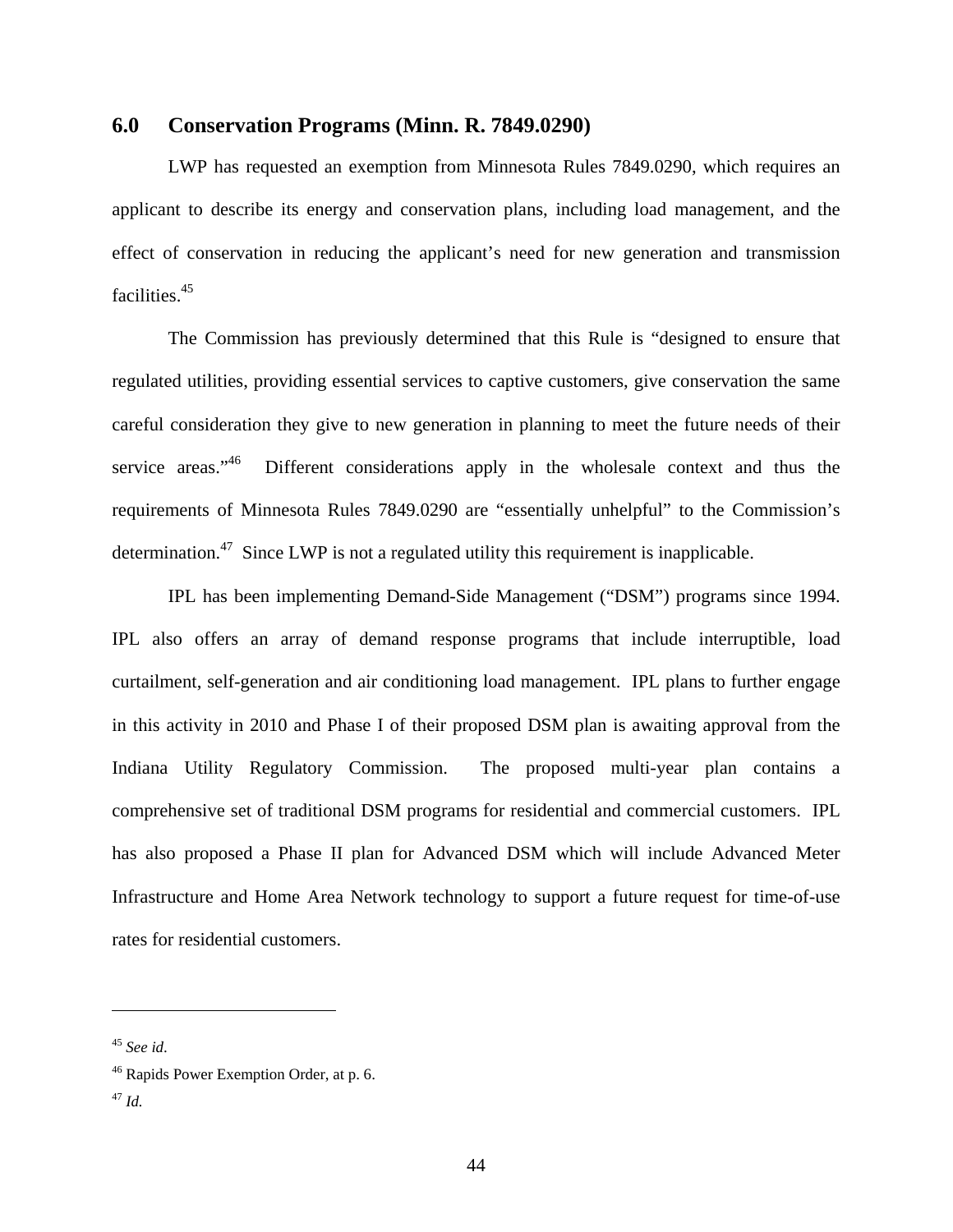### **7.0 Consequences of Delay (Minn. R. 7849.0300)**

LWP has requested an exemption from Minnesota Rules 7849.0300, which requires the applicant to discuss the "anticipated consequences to its system, neighboring systems, and the power pool should the proposed facility be delayed one, two, and three years, or postponed indefinitely."48 LWP is not a utility and has no "system" as defined by the Rules. Thus, this data requirement is inapplicable to LWP and is unnecessary to determine the need for the proposed Project. Instead, LWP proposes to submit data on the consequences of delay to its potential customers and the region.

In order to qualify for the PTC, the Project must be on-line by December 31, 2012. If the Project is delayed, construction of the Project might not be completed by the December 31, 2012 deadline and the Project would not be eligible for the PTC. Not receiving the PTC would, in turn, require LWP to increase the price it charges IPL. This price increase may ultimately impact the rates IPL charges its customers or results in the Project not being built.

In addition, any delay in constructing the Project would result in a lost opportunity for IPL to purchase local, clean, cost-effective renewable energy. If the Project is delayed, IPL would need to purchase power and renewable energy to join in the nationwide movement of increased use of renewable energy, at a potential higher cost to its customers. Delaying the Project could also negatively impact IPL's ability to satisfy IPL's internal strategy towards diversifying its overall resource portfolio to both reduce emissions of GHG and to foster an efficient mix of resources. Moreover, LWP believes that it would be imprudent to delay the Project, because national and international growth in the wind energy industry has increased, and likely will continue to increase, costs associated with (a) raw materials (steel, copper, concrete,

<sup>48</sup> *See* Exemption and Variance Request, at pp. 8-9.